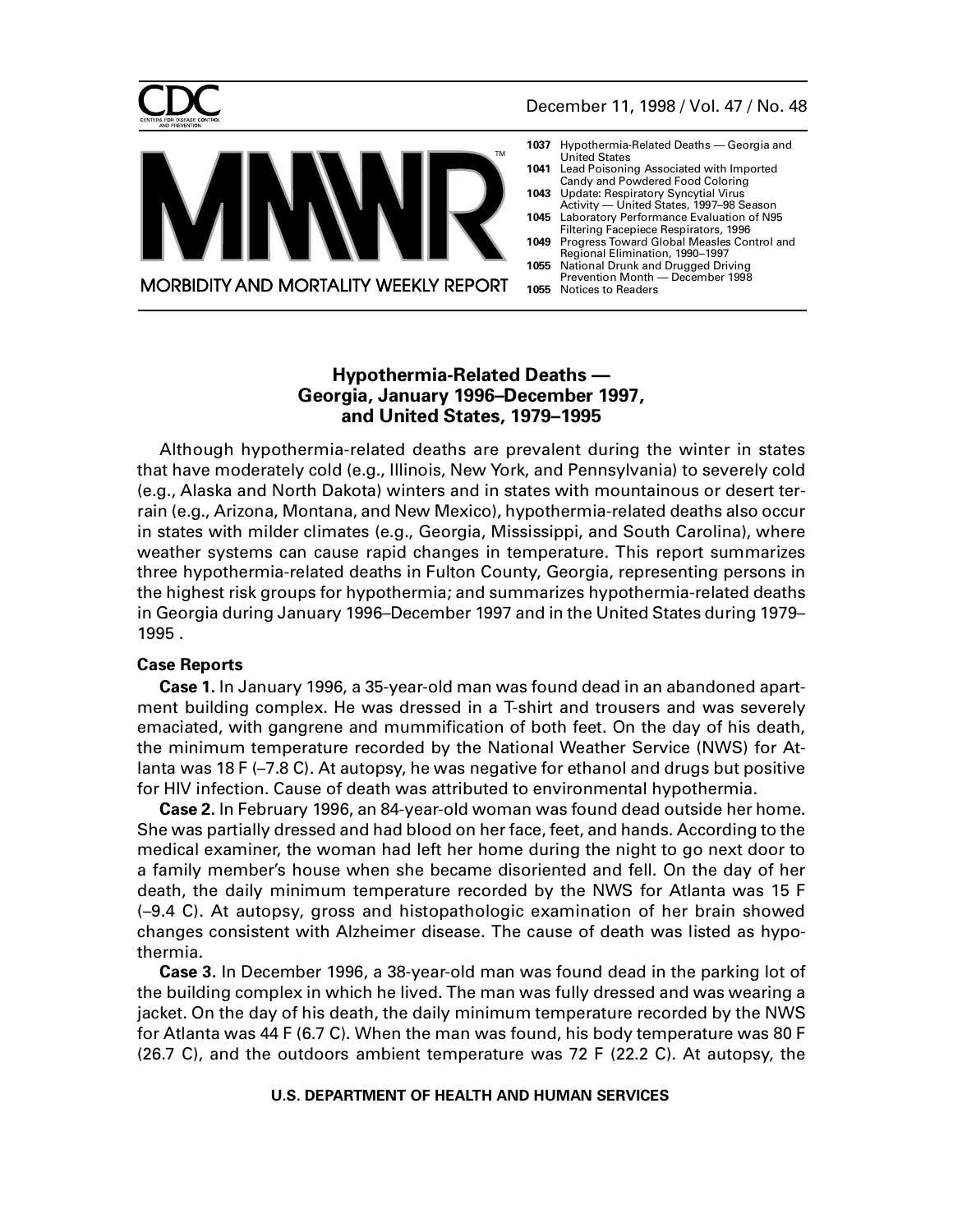## Hypothermia-Related Deaths — Continued

decedent was well nourished and had a blunt-trauma injury to his head and abrasions on his face. His blood alcohol concentration was 0.37 g/dL, indicative of acute ethanol intoxication. The medical examiner concluded that the man died from hypothermia after falling and striking his face and head, which resulted in a skull fracture and unconsciousness.

# **Georgia**

From January 1996 through December 1997, 14 deaths attributable to hypothermia were reported to the Georgia Division of Public Health. The average age of the decedents was 61 years (range: 1–84 years; median: 63 years); nine (64%) decedents were men. During 1997, five hypothermia-related deaths occurred in a densely populated urban area of Fulton County, part of the Atlanta metropolitan area.

## **United States**

During 1979–1995 (the most recent year for which data are available), an annual average of 723 deaths in the United States were attributed to hypothermia (range: 551 in 1995 to 1021 in 1983). During this 17-year period, 12,368 deaths were attributable to environmental hypothermia or excessive cold (Table 1), for a rate of 0.3 deaths per 100,000 population (International Classification of Diseases, Ninth Revision

| <b>State</b>         | <b>Crude rate</b> | <b>Adjusted rate</b> | <b>State</b>    | <b>Crude rate</b> | <b>Adjusted rate</b> |
|----------------------|-------------------|----------------------|-----------------|-------------------|----------------------|
| Alabama              | 0.5               | 0.5                  | <b>Missouri</b> | 0.3               | 0.1                  |
| Alaska               | 2.5               | 2.9                  | Montana         | 1.0               | 1.0                  |
| Arizona              | 0.4               | 0.3                  | Nebraska        | 0.3               | 0.2                  |
| Arkansas             | 0.4               | 0.3                  | Nevada          | 0.3               | 0.2                  |
| California           | 0.1               | 0                    | New Hampshire   | 0.3               | 0.2                  |
| Colorado             | 0.4               | 0.3                  | New Jersey      | 0.2               | 0.1                  |
| Connecticut          | 0.2               | 0.1                  | New Mexico      | 1.1               | 1.2                  |
| Delaware             | 0.4               | 0.4                  | New York        | 0.2               | 0                    |
| District of          |                   |                      | North Carolina  | 0.6               | 0.5                  |
| Columbia             | 1.2               | 1.0                  | North Dakota    | 0.8               | 0.7                  |
| Florida              | 0.1               | 0                    | Ohio            | 0.2               | $\mathbf 0$          |
| Georgia              | 0.3               | 0.4                  | Oklahoma        | 0.4               | 0.5                  |
| Hawaii               | 0                 | 0                    | Oregon          | 0.3               | 0.2                  |
| Idaho                | 0.5               | 0.5                  | Pennsylvania    | 0.3               | 0.1                  |
| <b>Illinois</b>      | 0.4               | 0.4                  | Rhode Island    | 0.2               | 0                    |
| Indiana              | 0.3               | 0.1                  | South Carolina  | 0.6               | 0.6                  |
| lowa                 | 0.3               | 0.2                  | South Dakota    | 1.1               | 1.0                  |
| Kansas               | 0.4               | 0.2                  | Tennessee       | 0.4               | 0.4                  |
| Kentucky             | 0.4               | 0.2                  | Texas           | 0.1               | $\mathbf 0$          |
| Louisiana            | 0.2               | 0                    | Utah            | 0.3               | 0.3                  |
| Maine                | 0.3               | 0.2                  | Vermont         | 0.5               | 0.3                  |
| Maryland             | 0.2               | 0.1                  | Virginia        | 0.5               | 0.5                  |
| <b>Massachusetts</b> | 0.2               | 0                    | Washington      | 0.2               | $\mathbf 0$          |
| Michigan             | 0.3               | 0.3                  | West Virginia   | 0.4               | 0.4                  |
| Minnesota            | 0.4               | 0.3                  | Wisconsin       | 0.4               | 0.2                  |
| Mississippi          | 0.5               | 0.5                  | Wyoming         | 0.8               | 0.7                  |

**TABLE 1. Crude and adjusted rates\* of hypothermia-related death, by state — United States, 1979–1995**

\*Per 100,000 population.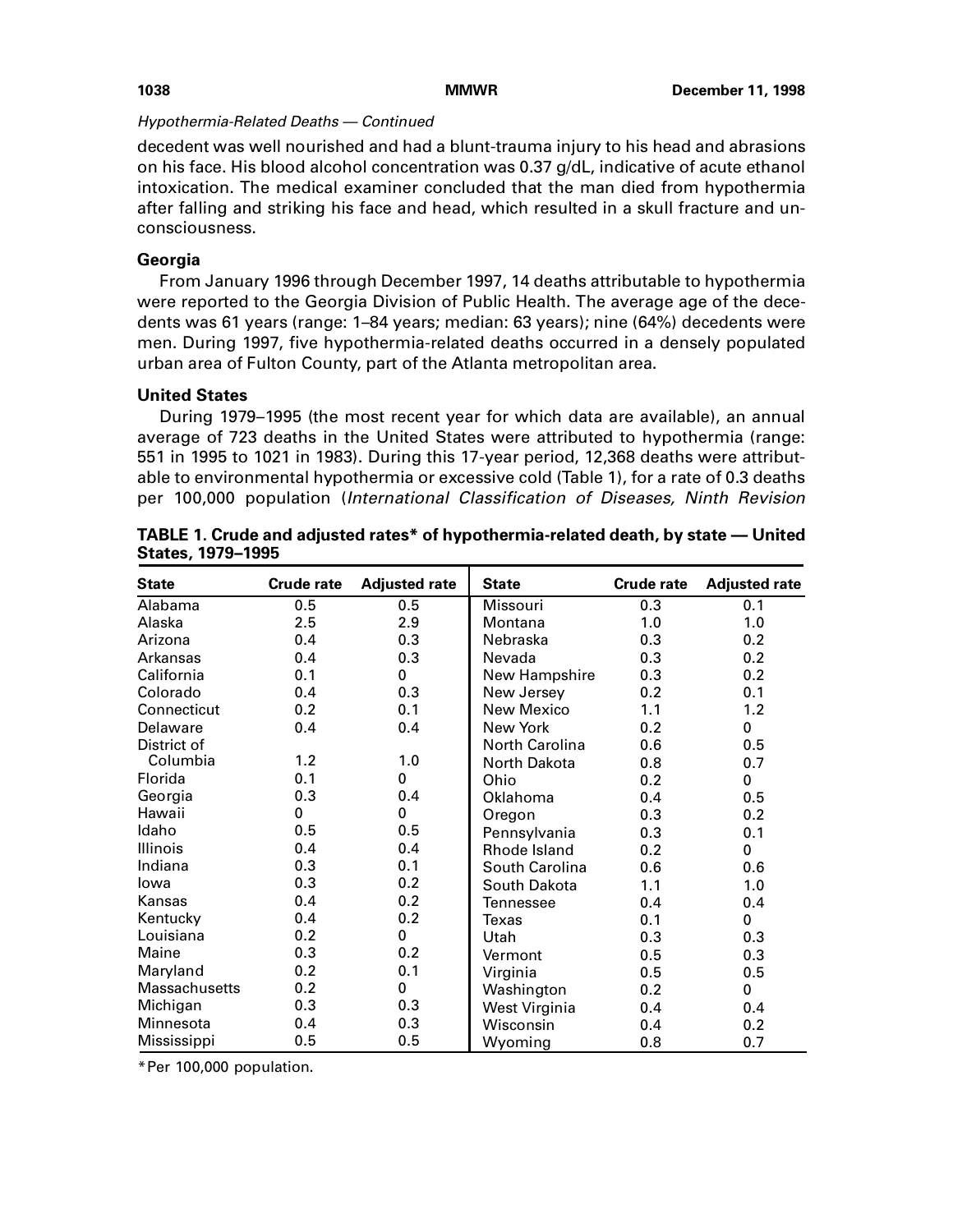## Hypothermia-Related Deaths — Continued

 $[ICD-9]$ , codes E901.0, E901.8, and E901.9; excludes man-made cold  $[E901.1]$ .\* Approximately half (6036 [49%]) of all hypothermia-related deaths occurred among persons aged ≥65 years (Figure 1); the annual death rate for hypothermia in this age group was 1.2 per 100,000. The age-adjusted death rate for men was almost triple that for women (0.5, compared with 0.2 per 100,000, standardized to the 1980 U.S. population).

Reported by: R Hanzlick, MD, Office of the Chief Medical Examiner, Fulton County; K Powell, MD, K Toomey, MD, State Epidemiologist, Div of Public Health, Georgia Dept of Human Resources. Health Studies Br, Div of Environmental Hazards and Health Effects, National Center for Environmental Health; and an EIS Officer, CDC.

**Editorial Note:** Hypothermia is a medical emergency (1 ). It is clinically defined as unintentional lowering of the core body temperature to  $\leq$ 95 F ( $\leq$ 35 C) (2). Environmental hypothermia results from a combination of heat loss by convection (degree of wind exposure), conduction, and radiation to the surrounding ambient air. The severity of hypothermia is indicated by the degree to which core body temperature is lowered: mild (93 F–95 F [34 C–35 C]), moderate (86 F–93 F [30 C–34 C]), and severe (<86 F  $[<30 C]$   $(3)$ .

Risk for death from hypothermia is related to age, pre-existing disease, nutritional status, and alcohol and drug intoxication. Socioeconomic factors such as social isolation or homelessness (especially in combination with chronic disease such as

<sup>\*</sup>These data were obtained from the Compressed Mortality File (CMF), maintained by CDC's National Center for Health Statistics, and have been prepared in accordance with the external cause-of-death codes from the ICD-9. The CMF contains information from death certificates filed in the 50 states and the District of Columbia.





<sup>\*</sup>Per 100,000 population.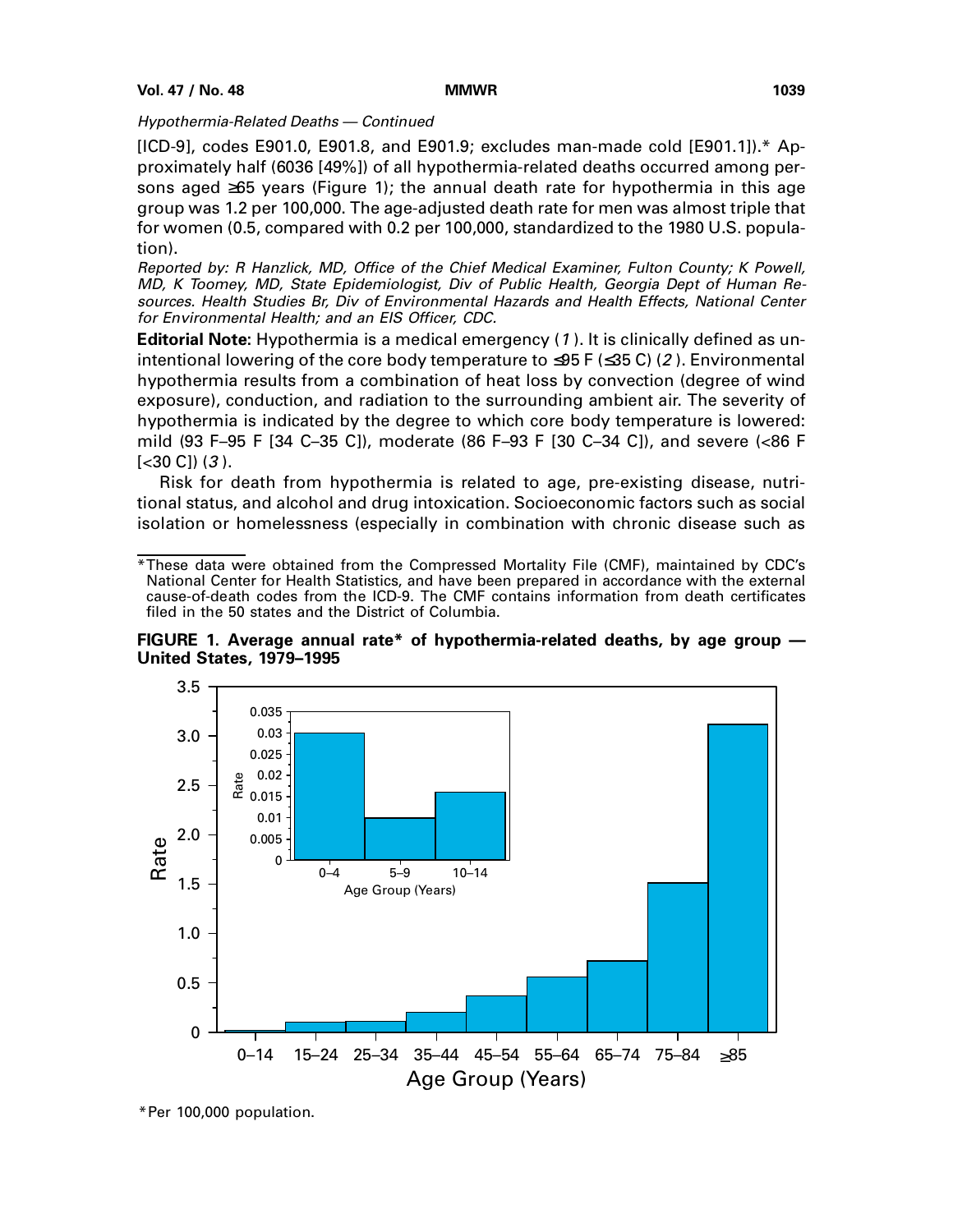### Hypothermia-Related Deaths — Continued

immunosuppression) also may increase risk. Alcohol abuse results in vasodilation and interferes with peripheral vasoconstriction, an important physiologic mechanism of defense against cold. Neuroleptic drugs also predispose a person to hypothermia by inducing vasodilation and suppressing the shivering response; lower ambient temperatures amplify the hypothermic effects of these drugs (4 ). Other risk factors associated with hypothermia include hypothyroidism, mental illness, starvation, poverty, dehydration, immobilizing illnesses, and sustained contact with materials that promote conductive heat loss (e.g., water) (5 ). Hypothermia death rates increase with age, with the elderly at the highest risk for mortality because of physiologic changes (e.g., lack of appropriate vasoconstriction in response to cold environments, decreased basal metabolic rate, and impaired shivering mechanism) and underlying disease.

The onset of hypothermia is often insidious. Early manifestations of exposure include shivering, numbness, fatigue, poor coordination, slurred speech, impaired mental state, blueness or puffiness of the skin, and irrationality  $(6)$ . Other clinical problems may include hematologic, respiratory, renal, and endocrinologic abnormalities. Coma, hypotension, apnea, and/or cardiac arrhythmia  $(7,8)$  characterize severe hypothermia.

Hypothermia-related morbidity and mortality can be prevented by early recognition of symptoms and prompt medical attention. Persons who are outdoors for extended periods during cold weather should wear insulated or layered clothing, including headgear, that does not retain moisture; maintain their fluid and calorie intake; abstain from drinking alcoholic beverages; and avoid overexertion and excessive sweating. Public health strategies to reduce hypothermia-related deaths should be targeted toward high-risk populations (e.g., elderly and homeless persons). Preventive measures include educating the public and health-care providers about heatpreservation strategies and providing outreach programs that identify and shelter persons at risk, especially in large urban communities where there are larger groups of homeless persons (9 ).

### References

- 1. Hector MG. Treatment of accidental hypothermia. Am Fam Physician 1992;45:785–92.
- 2. Kilbourne EM. Cold environments. In: Gregg MB, ed. The public health consequences of disasters. Atlanta, Georgia: US Department of Health and Human Services, Public Health Service, CDC, 1989:63–8.
- 3. CDC. Hypothermia-associated deaths—United States, 1968–1980. MMWR 1985;34:753–4.
- 4. CDC. Hypothermia-related deaths—Cook County, Illinois, November 1992–March 1993. MMWR 1993;42:917–9.
- 5. Petty KJ. Hypothermia. In: Fauci AS, Braunwald E, Isselbacher KJ, et al, eds. Harrison's principles of internal medicine. 14th ed. Vol 1. New York: McGraw-Hill, 1998:97–9.
- 6. CDC. Hypothermia—United States. MMWR 1983;32:46–8.
- 7. Rom WN. Environmental and occupational medicine. 2nd ed. Boston, Massachusetts: Little, Brown, 1992:1160.
- 8. Danz DF, Pozos RS. Accidental hypothermia. N Engl J Med 1994;331:1756–60.
- 9. CDC. Hypothermia-related deaths—Vermont, October 1994–February 1996. MMWR 1997;45: 1093–5.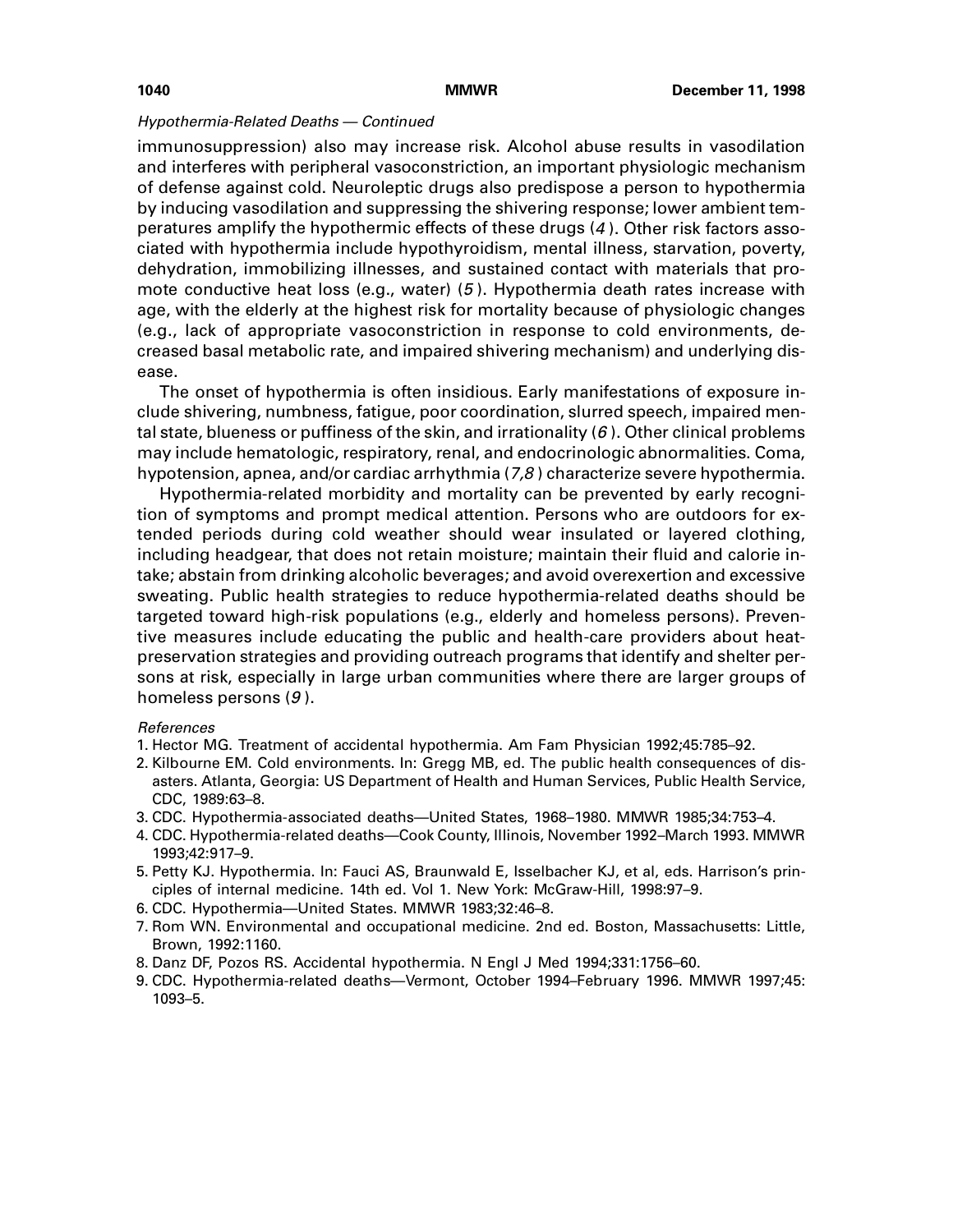# **Lead Poisoning Associated with Imported Candy and Powdered Food Coloring — California and Michigan**

<span id="page-4-0"></span>Although the most common source of pediatric lead poisoning is dust within the home that contains deteriorated lead-based paint from walls and windowsills, other less common sources (1–3 ) can result in excess exposure among children (i.e., blood lead levels [BLLs] ≥10 µg/dL). This report describes two cases of pediatric lead poisoning associated with eating imported candy and food stuffs and underscores the importance of thorough history-taking to identify unusual sources of lead exposure.

### **Case 1**

In 1993, a 6-year-old boy in California was identified by routine screening during a well-child examination as having a BLL of 59 µg/dL. During 1993–1997, he underwent chelation therapy seven times to reduce his BLL. His five siblings, ranging in age from 11 to 17 years, also were tested within 9 months of their brother and had BLLs of 35–46 µg/dL; the mother had a BLL of 26 µg/dL. In 1995, two cousins, aged 3 and 7 years, were identified with BLLs of 50 µg/dL and 57 µg/dL, respectively. In addition, a ninth child (a niece of the index case patient) was born in 1996 and had a BLL of 26 µg/dL at age 1 year.

No potential source of exposure was identified for the children and mother. However, on review of serial BLLs, elevations coincided with the return of the maternal aunt from visits to Mexico.

In 1997, repeated questioning of family members revealed that the aunt had transported in her personal baggage tamarindo candy jam products, produced in Mexico and restricted from importation into the United States since 1993, and had given it to the children. Although the family had been cautioned about the ingestion of ethnic remedies, they were unaware of the potential dangers of ingesting candy packaged in ceramic jars from Mexico.

No product was available from the family for analysis. The California Department of Health Services issued a health alert on April 3, 1998, warning consumers to avoid eating these products. In addition, the Food and Drug Administration (FDA) initiated administrative actions to prevent future importation of these products into the United States (4).

### **Case 2**

In May 1997, a 3-year-old boy in Michigan had a BLL of 27 µg/dL. His 2-year-old brother had a BLL of 36 µg/dL. Subsequently, their home was cleaned professionally with a trisodium phosphate solution and a high-efficiency particulate air (HEPA) filter vacuum; interior dust samples were found negative for lead. Despite extensive history-taking and several environmental investigations of both the home and the father's workplace, no source of lead was determined.

By January 1998, the two brothers and both parents had BLLs of 50 µg/dL to 60 µg/dL. The brothers' BLLs increased after chelation therapy. In April 1998, samples of household spices were analyzed; no significant lead levels were found in any spice except lozeena, a bright orange powder used by Iraqis to color rice and meat, which contained 7.8%–8.9% lead.

Nine of 18 extended family members subsequently tested had elevated BLLs ranging from 25 µg/dL to 84 µg/dL. Elevated BLLs were found only among maternal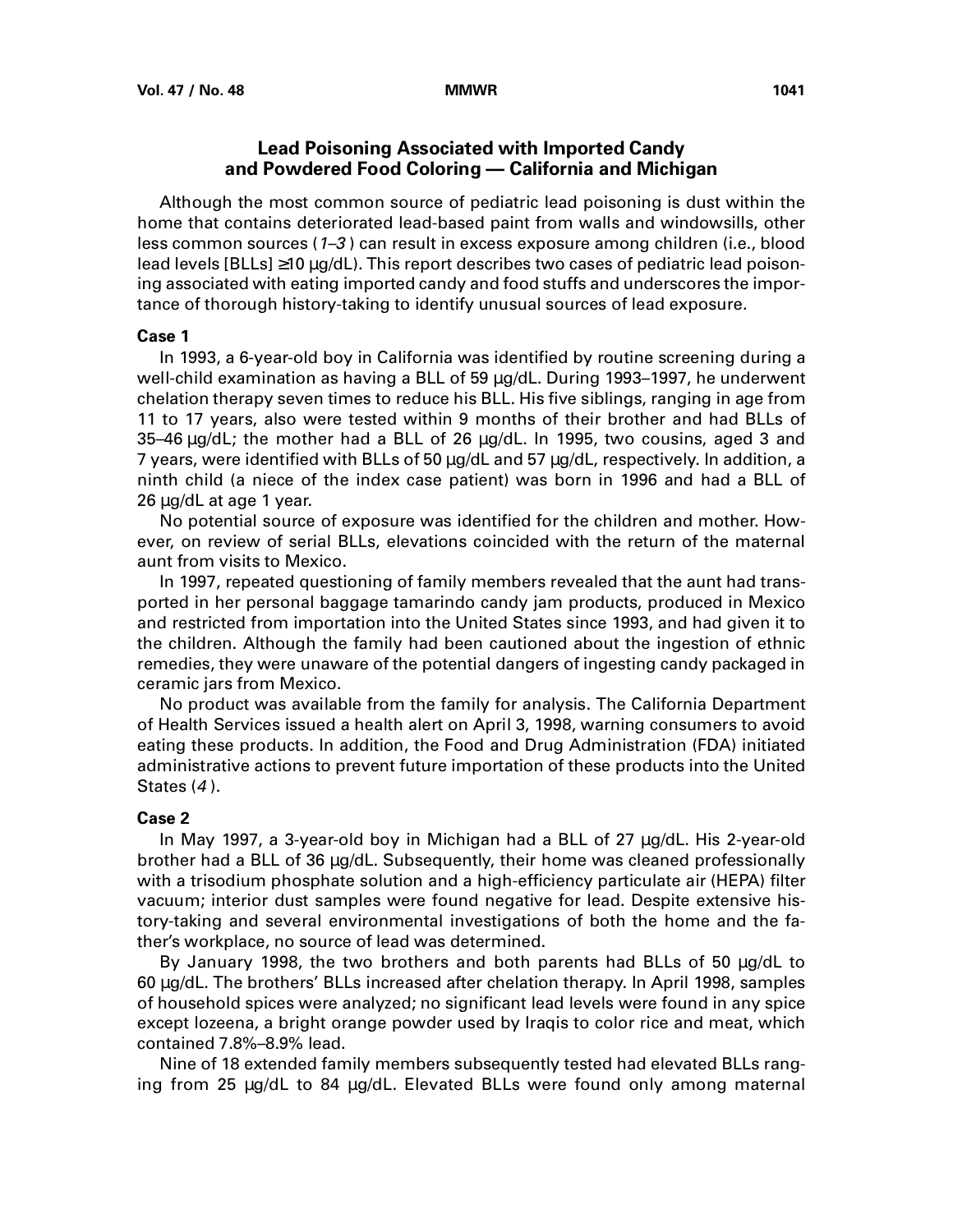### Lead Poisoning — Continued

relatives who had eaten food prepared with a single supply of lozeena. The lozeena had been purchased in Iraq and brought into the United States by the maternal grandmother. The contaminated lozeena was removed from the affected households, and the family was encouraged to destroy any frozen foods made with this supply of lozeena.

Customs officials were notified about the possibility of travelers bringing contaminated lozeena into the United States from Iraq. Educational materials were translated into Arabic, and health alerts were sent to local physicians. The Oakland County Health Department screened 212 persons in the community for lead, and no other elevated BLLs were identified.

Reported by: JS Dorfman, MD, Childhood Lead Poisoning Prevention Br, A Quattrone, PhD, Food and Drug Br, California Dept of Health Svcs; RM Jacobs, PhD, San Francisco District Office, Food and Drug Administration. N Batarseh, CW Bird, MD, WT Carlson, MPH, ER Dorshow-Gordon, MPH, MR James, EV Reinke, MSN, R Rowney, MPH, Oakland County Health Div; KD Butler, JD Park, MPH, Michigan Dept of Agriculture; D Johnson, MD, State Epidemiologist, Michigan Dept of Community Health. Lead Poisoning Prevention Br, Div of Environmental Hazards and Health Effects, National Center for Environmental Health, CDC.

**Editorial Note:** Because lead poisoning in children can result from multiple sources, successful case management requires a systematic review of all potential sources of lead exposure. This review includes thorough history-taking and home inspection to prevent further lead exposure or clinical lead poisoning and to avoid increased lead absorption should chelation therapy be required.

When a child's BLLs are persistently elevated and case-management efforts fail to identify a source, screening other members of the index household for blood lead should be considered. Detecting excess lead exposure in more than one family member of the same household can be important to directing the investigation toward a shared source of exposure. Blood from other household contacts, extended family, or visitors that may regularly share this exposure source also should be screened for lead.

Several commercial retail lots of the tamarindo jellied fruit candy were embargoed by California in 1993 because of high lead levels in the product. The tamarindo products still are being sold in California through ethnic markets, swap meets, and itinerant vendors. Persons frequently bring these products into the United States in small quantities while traveling from Mexico. These products can be found under the brand names Margarita-brand Tamarindo Pulpa (with and without chili), Licona-imported Tamarindo, Picarindo-brand jellied tamarindo candy, and Jarrita Chonita-brand jellied tejocote candy with chili. All four fruit-derived products are packaged in stoneware or terra cotta ceramic jars. The lead-based glazing applied to the jars appears to be the major source of lead in these products. Improperly fired lead-glazed pottery is a wellknown source of food adulteration  $(1,3,5)$ . Candied jam in green jars had the highest lead levels. Both tamarindo and tejocote fruits are acidic, which increases lead leaching. However, some jams from plastic-lined jars contain substantial amounts of lead and may have been contaminated with lead from another source. Chili, an ingredient in some of these products, can be contaminated by lead through the practice of air-drying or fuel-assisted drying in Mexico, where leaded gasoline is used as fuel (R. Jacobs, PhD, FDA, San Francisco District Office, personal communication, 1998).

FDA recommends a 6-µg per day tolerable limit for dietary intake of lead for children aged <6 years to prevent the more subtle adverse neurologic and behavioral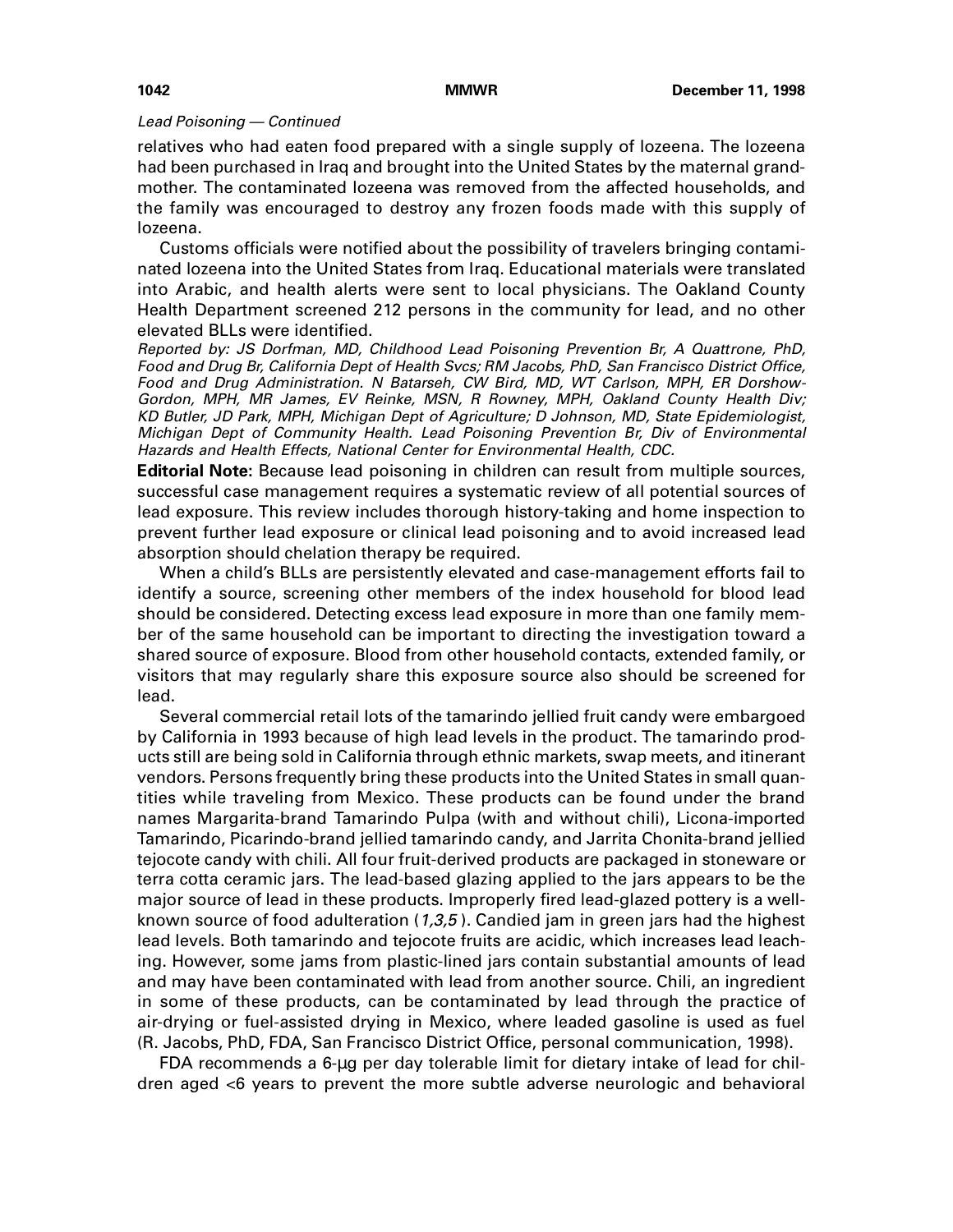### <span id="page-6-0"></span>Lead Poisoning — Continued

effects of lead exposure  $(6)$ . A typical serving of 60 g of the tejocote product could expose a child to 6.7–1956.0 µg of lead; the same serving of the tamarindo products would provide 11.4–36.0 µg of lead.

Spices occasionally have been implicated as lead sources in other countries (T. Venkatesh, St. Johns Medical College, Bangalore, India, personal communication, 1998). Lead is sometimes added to certain ethnic foods or food supplements to impart a yellow or orange color or a sweet taste or to increase weight (7 ).

### References

- 1. CDC. Preventing lead poisoning in young children: a statement by the Centers for Disease Control, October 1991. Atlanta: US Department of Health and Human Services, Public Health Service, 1991.
- 2. CDC. Lead poisoning associated with use of traditional ethnic remedies—California, 1991–1992. MMWR 1993;42:521–4.
- 3. Farley D. Dangers of lead still linger. FDA Consumer 1998:16–21.
- 4. Food and Drug Administration. Increased surveillance of jellied fruit candy in ceramic vessels and of all products packed in ceramic vessels from Mexico due to lead. Rockville, Maryland: US Department of Health and Human Services, Food and Drug Administration, August 1998. (Import Bulletin no. 21-B12).
- 5. CDC. Lead poisoning following ingestion of homemade beverage stored in a ceramic jug— New York. MMWR 1989;38:379–80.
- 6. Carrington CD, Bolger PM. An assessment of the hazards of lead in food. Regul Toxicol Pharmacol 1992;16:265–72.
- 7. Kakosy T, Hudak A, Naray M. Lead intoxication epidemic caused by ingestion of contaminated ground paprika. J Toxicol Clin Toxicol 1996;34:507–11.

# **Update: Respiratory Syncytial Virus Activity — United States, 1997–98 Season**

Respiratory syncytial virus (RSV) is the single most important cause of serious lower respiratory tract disease in infants and young children worldwide (1). In temperate climates, infections primarily occur during yearly outbreaks that usually peak during the winter months (2 ). RSV activity in the United States is monitored by the National Respiratory and Enteric Virus Surveillance System (NREVSS), a voluntary, laboratory-based system. This report summarizes trends for RSV reported to NREVSS from July 1997 to June 1998 and presents preliminary surveillance data from July 1 to November 18, 1998.

Since July 1, 1990, 107 clinical and public health laboratories in 47 states and the District of Columbia have contributed data to NREVSS. Laboratories report weekly to CDC the number of specimens tested for RSV by antigen-detection and/or virusisolation methods and the number of positive results. RSV activity is considered widespread by NREVSS when at least half of laboratories report any RSV detections for at least 2 consecutive weeks and when >10% of all specimens tested by antigen detection for RSV are positive.

From July 1990 through June 1998, widespread RSV activity began each November and continued for a mean of 22 weeks (range: 20–26 weeks), until April to mid-May (Figure 1). Peak activity for most laboratories occurred in January or February. For the 1997–98 season, 141,444 tests were performed, and 19,591 were positive for RSV.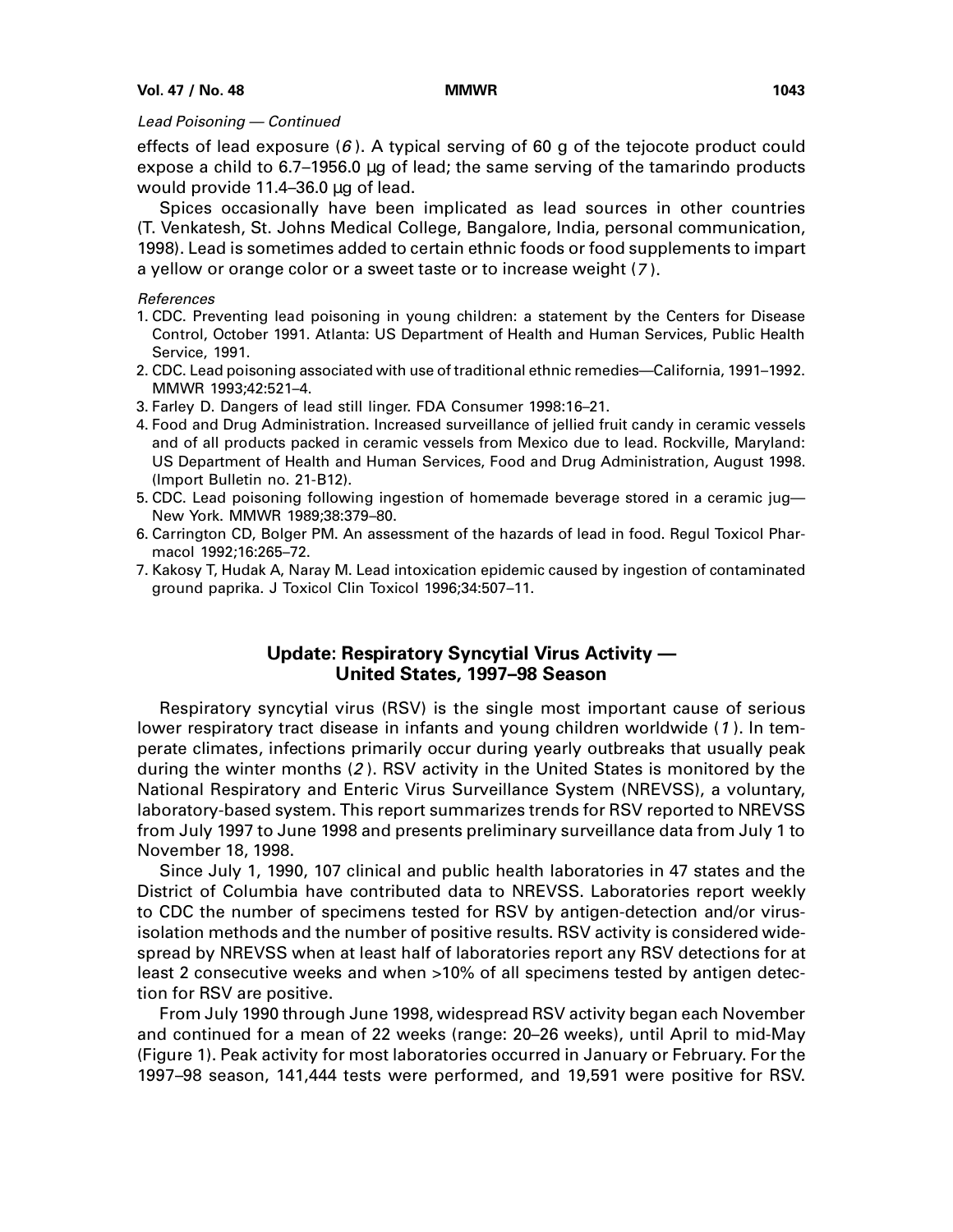Respiratory Syncytial Virus — Continued





\*Laboratory group mean, smoothed using a 7-week running mean. †Tick marks on the x axis delimit 1-month intervals.

Median peak activity was observed in late December with peak activity occurring slightly earlier in southern sites\* (November–December) than in northern sites<sup>†</sup> (January–February). Since the week ending November 13, 1998, 60% of the 59 laboratories reporting RSV test results have identified specimens positive for RSV, and 20% of reporting laboratories had >10% of all tests positive for RSV, indicating the onset of widespread RSV activity for the 1998–99 season.

Reported by: National Respiratory and Enteric Virus Surveillance System collaborating laboratories. Respiratory and Enteric Viruses Br, Div of Viral and Rickettsial Diseases, National Center for Infectious Diseases, CDC.

**Editorial Note:** The 1997–98 RSV season featured a longer period of widespread activity (26 weeks) than usual. The total specimens positive for RSV, months of peak activity, and south-to-north trend were consistent with data reported during previous years. Although not a population-based system, NREVSS consists of a large number of widely distributed laboratories and is an important tool for characterizing the spatiotemporal trends of RSV infections in the United States and can alert public health officials and physicians to seasonal RSV activity.

During the RSV season (November–May), health-care providers should consider RSV as a cause of acute respiratory disease in both children and adults. RSV causes repeated symptomatic infections throughout life because of limited protective immunity induced by natural infection. Severe manifestations of RSV infection (e.g., pneumonia and bronchiolitis) most commonly occur in infants aged 2–6 months. In addition, RSV infection also can result in serious complications in older children and adults, especially those who have underlying cardiac or pulmonary disease or who are immunocompromised or elderly  $(3,4)$ . Infection in immunocompromised persons can result in high death rates (5 ).

RSV is a common but preventable cause of nosocomially acquired infection; the risk for nosocomial transmission increases during community outbreaks  $(6)$ . Nosocomial infection may be acquired from infected patients, staff, visitors, or contaminated items in the patient's environment. Nosocomial outbreaks or transmission of

<sup>\*</sup>Alabama, Arizona, Arkansas, California, Colorado, Delaware, District of Columbia, Florida, Georgia, Indiana, Kentucky, Louisiana, Maryland, Mississippi, North Carolina, Oklahoma, South Carolina, Tennessee, Texas, Virginia, and West Virginia.

<sup>†</sup>Idaho, Illinois, Michigan, Montana, Nebraska, New Hampshire, New Jersey, New York, North Dakota, Ohio, Pennsylvania, Rhode Island, South Dakota, Utah, Washington, Wisconsin, and Wyoming.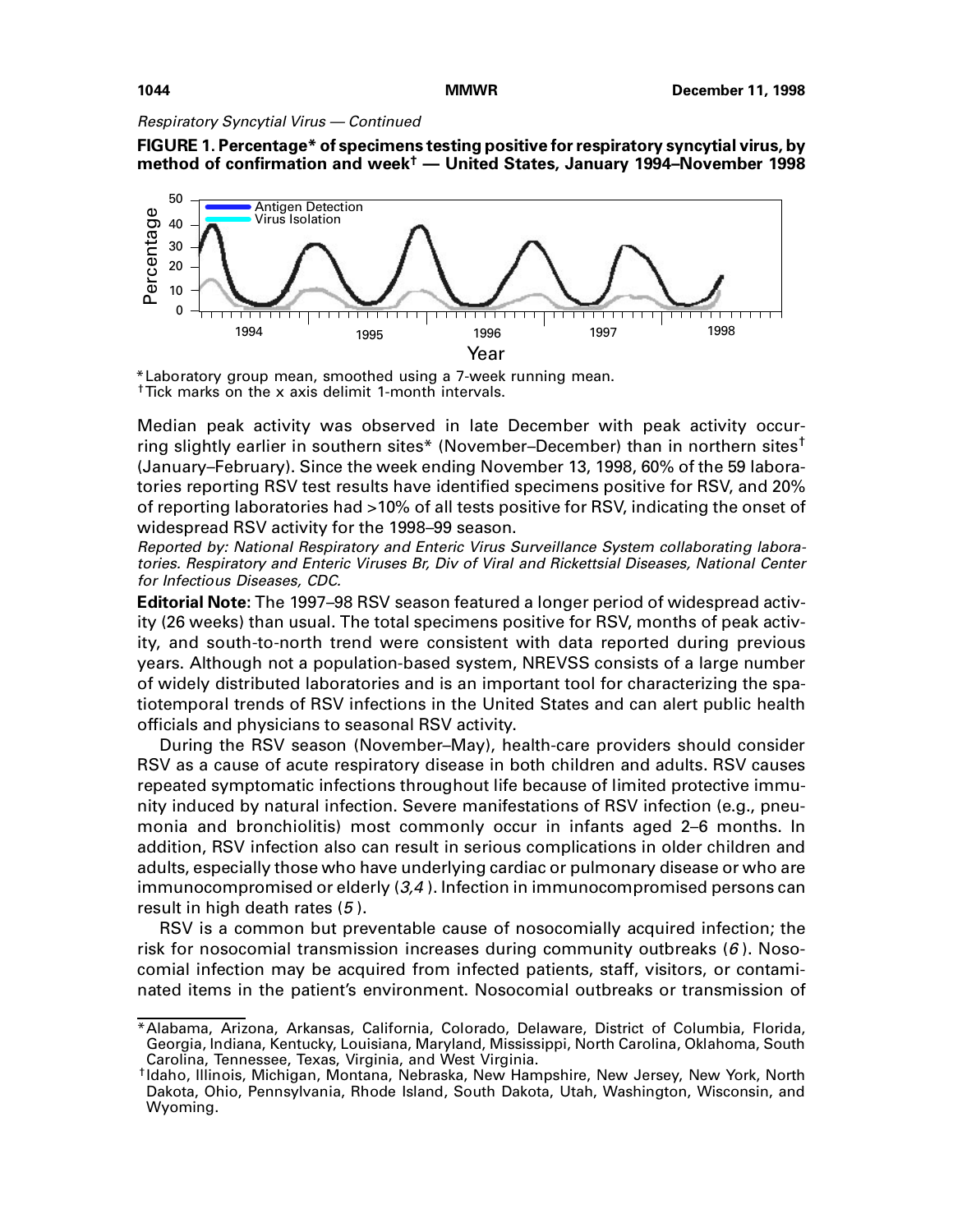## <span id="page-8-0"></span>Respiratory Syncytial Virus — Continued

RSV can be controlled with strict attention to contact-isolation procedures  $(6)$ . Although vaccines are under development, none have been demonstrated to be safe and effective in preventing RSV-associated disease. RSV intravenous immune globulin and a recently licensed, humanized murine anti-RSV monoclonal antibody are available as prophylaxis for serious RSV infections in some high-risk infants and young children (e.g., those born prematurely or with chronic lung disease) (7 ). Ribavirin is the only available antiviral agent for treating RSV infection and may be considered for some patients (8 ).

## References

- 1. Institute of Medicine. [Appendix N]: Prospects for immunizing against respiratory syncytial virus. In: Institute of Medicine. New vaccine development: establishing priorities. Vol II. Disease importance in developing countries. Washington, DC: National Academy Press, 1986:299–307.
- 2. Gilchrist S, Török TJ, Gary HE Jr, Alexander JP, Anderson LJ. National surveillance for respiratory syncytial virus, United States, 1985–1990. J Infect Dis 1994;170:986–90.
- 3. Dowell SF, Anderson LJ, Gary HE Jr, et al. Respiratory syncytial virus is an important cause of community-acquired lower respiratory infection among hospitalized adults. J Pediatr 1996;174:456–62.
- 4. Wang EEL, Law BJ, Stephens D, et al. Pediatric Investigators' Collaborative Network on Infections in Canada (PICNIC): prospective study of risk factors and outcomes in patients hospitalized with respiratory syncytial viral lower respiratory tract infections. J Pediatr 1995;126:212–9.
- 5. Whimbey E, Couch RB, Englund JA, et al. Respiratory syncytial virus pneumonia in hospitalized adult patients with leukemia. Clin Infect Dis 1995;21:376–9.
- 6. CDC. Guideline for infection control in health care personnel, 1998. Am J Infect Control 1998; 26:289–354.
- 7. Committee on Infectious Diseases, Committee on Fetus and Newborn, American Academy of Pediatrics. Prevention of respiratory syncytial virus infections: indications for the use of palivizumab and update on the use of RSV-IGIV. Pediatrics 1998;102:1211–6.
- 8. Committee on Infectious Diseases, American Academy of Pediatrics. Reassessment of the indications for ribavirin therapy in respiratory syncytial virus infections. Pediatrics 1996;97: 137–40.

# **Laboratory Performance Evaluation of N95 Filtering Facepiece Respirators, 1996**

In 1995, CDC's National Institute for Occupational Safety and Health (NIOSH) introduced a new classification scheme for particulate air-purifying respirators (1 ). Most health-care workers use type N95 half-mask filtering facepiece respirators (i.e., N95 respirators) to prevent occupational transmission of tuberculosis.\* As a result, NIOSH received inquiries about how well N95 respirators fit, whether they need to be fit tested, and whether they can be quantitatively fit tested.<sup>†</sup> In response to these inquiries, NIOSH evaluated the performance of 21 N95 respirator models on a 25-person panel. This report summarizes the results of this evaluation, which indicate that fit

<sup>\*</sup>There are nine classes of filters (three classes of filter efficiency [95%, 99%, and 99.97%] each with three categories of resistance to filter efficiency degradation [N, R, and P]). N-category filters are the least resistant to degradation by oil aerosols. An N95 filter is an N-category filter that is at least 95% efficient.

<sup>&</sup>lt;sup>†</sup>Fit testing is a procedure used to evaluate how well a given respirator fits a given person by assessing leakage around the face seal; fit testing can either be qualitative (i.e., relying on a subjective response of the wearer) or quantitative (i.e., using a measurement of actual leakage).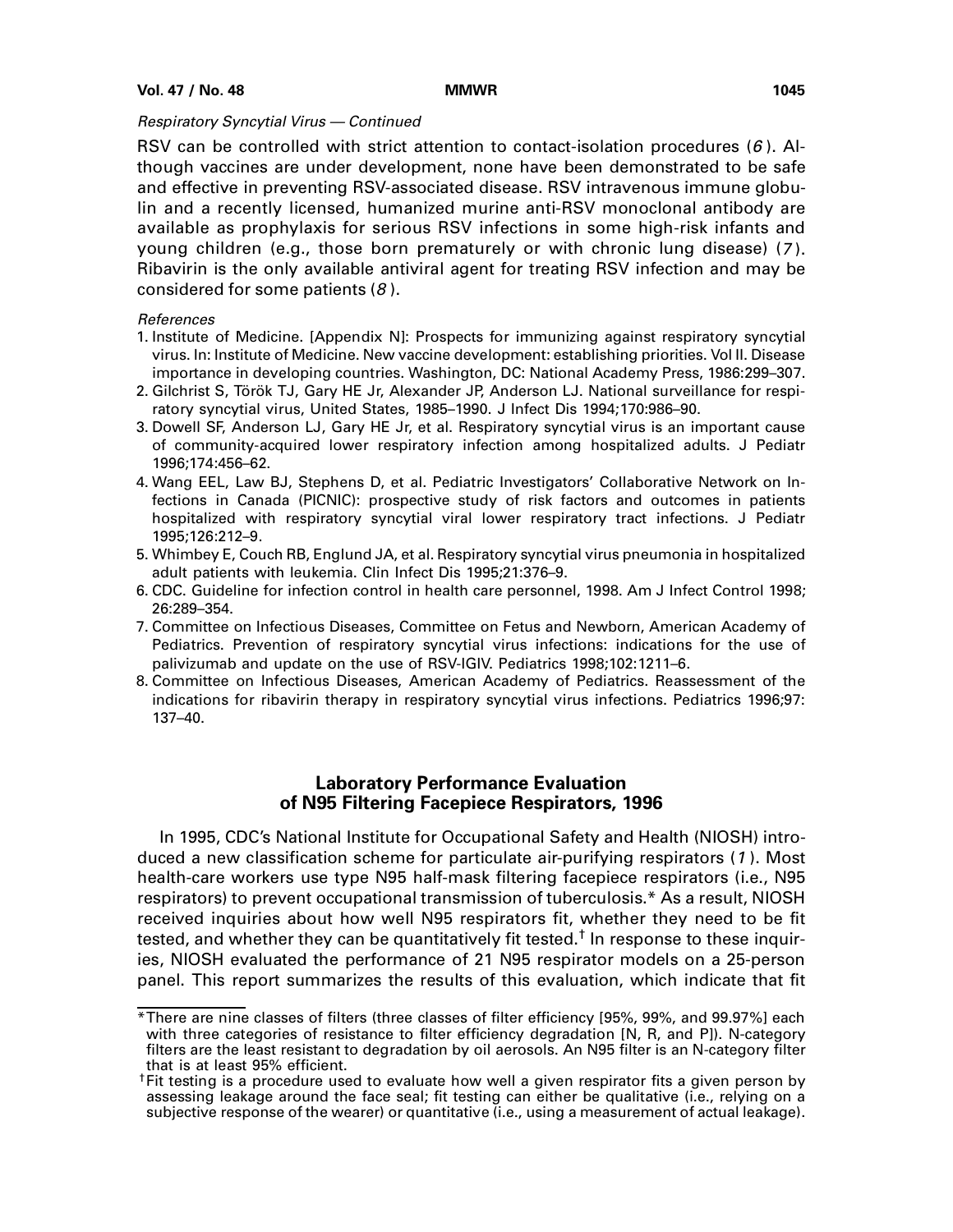testing is needed to ensure at least the expected level of protection (i.e., the concentration of airborne contaminants inside the respirator is ≤10% of ambient levels).

The panel comprised 15 women and 10 men (all experienced in wearing respirators and fit testing); the distribution of face lengths and face widths approximated that of the general population (2 ). The 21 respirator models were the only respirators commercially available in July 1996, when the evaluation began.

Each respirator model was assessed by 1) the 25-person panel without fit testing and 2) removing from the panel those persons for whom a model failed a surrogate fit test. For each model, total penetration (i.e., direct penetration through the filter and leakage around the face seal<sup>§</sup> combined) was measured with each person on the panel using the TSI 8020 Portacount Plus<sup>TM¶</sup>, a fit-test instrument that uses ambient air particles as the challenge agent (3). In a previous study, fit factors (the reciprocal of faceseal leakage) measured by this instrument correlated with actual exposure (4 ).

For each test, the person donned the respirator and performed a user seal check (i.e., pressure-tightness test, fit check, or negative/positive pressure check) according to the manufacturer's instructions; when respirator models were available in multiple sizes, the size with the best subjective fit was used. Each person then performed a six-exercise\*\* test during which total respirator penetration was measured. These exercises, each lasting approximately 80 seconds, simulate facial movements during normal use and typically are included in fit testing protocols. After removing the respirator, three identical repeat tests were performed. Total penetration was measured during each test; thus, four total penetration measurements were obtained with each respirator for each of the 25 persons.

For each respirator model, the resulting 100 total penetrations were used to calculate the 95th percentile of the total penetration, using the geometric mean (GM) and the geometric standard deviation (GSD) of these measures, as GM X GSD<sup>1.645</sup> (5). These results summarize the performance of these 21 models without fit testing. Values for the 95th percentile ranged from 6% to 88% total penetration. Five respirator models had 95th percentiles of ≤10% total penetration (Table 1). The computed figure indicates that 95% of wearers of that model can expect a total respirator penetration less than this value and is used to indicate overall respirator performance  $(6)$ .

For each person-respirator model combination, the first total penetration measurement then was used as a surrogate fit test to estimate N95 respirator performance when fit testing is conducted before use. Because fit tests are intended to assess only face-seal leakage, the measured total penetration was adjusted by subtracting the filter penetration,<sup>††</sup> measured separately on each respirator by using the Porta $count^{TM}$  with a specially designed fixture. Each respirator having face-seal leakage  $>1\%$ <sup>§§</sup> during the first trial was considered to have failed the fit test for that person,

 ${}^{5}P_{T}=P_{fp}+P_{fsl}$ , where  $P_{T}$  is the total penetration,  $P_{fp}$  is filter penetration, and  $P_{fsl}$  is face-seal leakage.

<sup>¶</sup>Use of trade names and commercial sources is for identification only and does not imply endorsement by the U.S. Department of Health and Human Services or CDC.

<sup>\*\*</sup>Normal breathing, deep breathing, moving head side to side, moving the head up and down, reading a prepared text aloud, and normal breathing.<br><sup>††</sup>P<sub>fsl</sub>=P<sub>T</sub>-P<sub>fn</sub>.

 $55$ The 1% criterion is the standard value used by the Occupational Safety and Health Administration and the American National Standards Institute to assess face seal leakage and is intended to provide a 10-fold safety factor between laboratory-based assessments of leakage and leakage during actual working conditions (i.e., <1% leakage in the lab should assure <10% leakage in the field).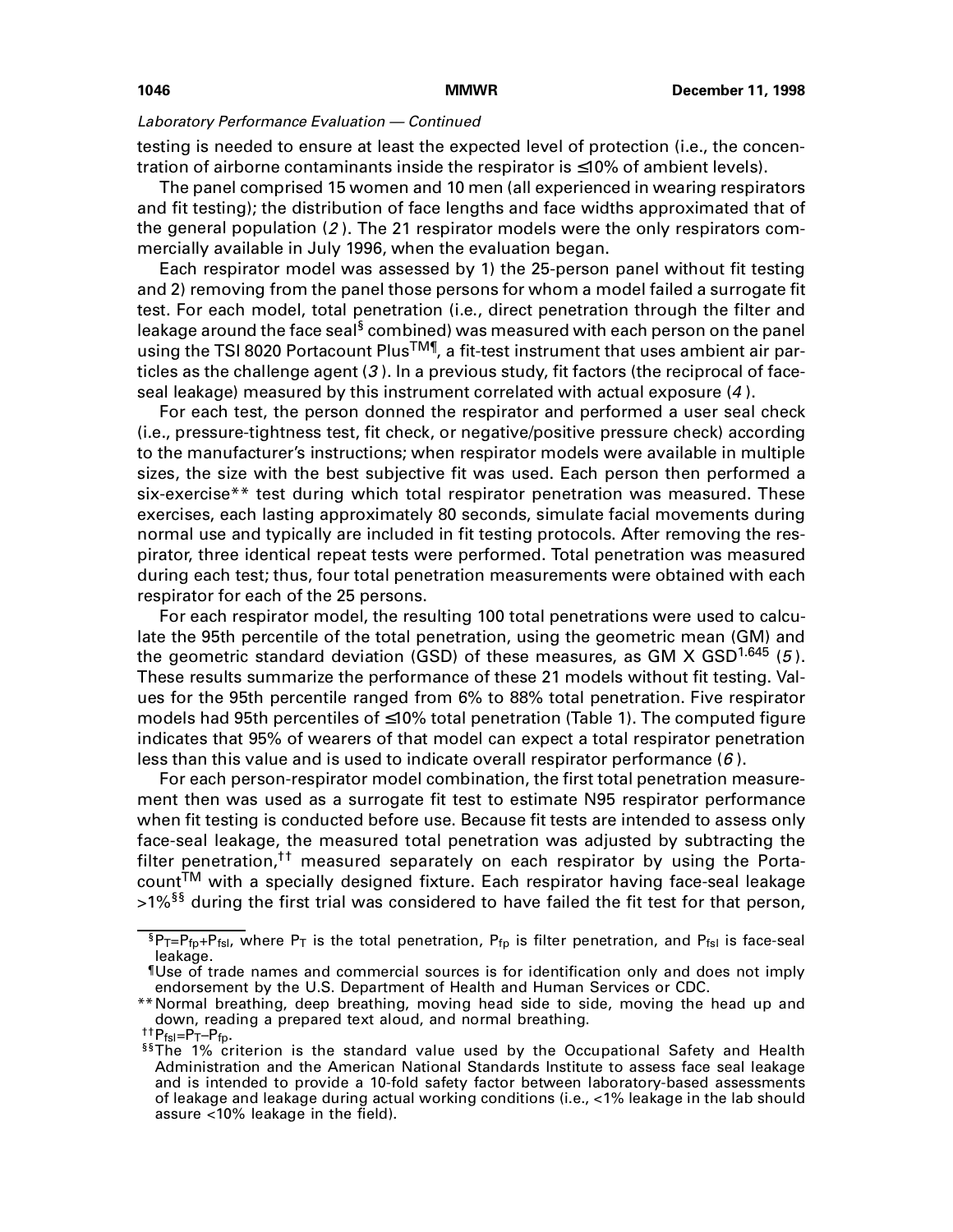|                         |                                                      |                  | Respirators passing surrogate fit test               |
|-------------------------|------------------------------------------------------|------------------|------------------------------------------------------|
| Respirator<br>model     | Total penetration*<br>(95th percentile) <sup>†</sup> | No. passing      | Total penetration*<br>(95th percentile) <sup>†</sup> |
| 1                       | 6%                                                   | 14               | 3%                                                   |
| $\overline{\mathbf{c}}$ | 7%                                                   | 8                | 2%                                                   |
| 3                       | 18%                                                  | 16               | 1%                                                   |
| $\overline{4}$          | 88%                                                  | 4                | 1%                                                   |
| 5                       | 31%                                                  | $\pmb{0}$        | NA <sup>§</sup>                                      |
| 6                       | 11%                                                  | 15               | 4%                                                   |
| $\overline{7}$          | 10%                                                  | 5                | 2%                                                   |
| 8                       | 6%                                                   | 9                | 2%                                                   |
| 9                       | 18%                                                  | 0                | NA <sup>§</sup>                                      |
| 10                      | 12%                                                  | 8                | 2%                                                   |
| 11                      | 33%                                                  | 3                | 16%                                                  |
| 12                      | 41%                                                  | 3                | 3%                                                   |
| 13                      | 21%                                                  | 8                | 4%                                                   |
| 14                      | 26%                                                  | $\pmb{0}$        | NA <sup>§</sup>                                      |
| 15                      | 19%                                                  | 3                | 3%                                                   |
| 16                      | 13%                                                  | $\boldsymbol{9}$ | 4%                                                   |
| 17                      | 50%                                                  | 11               | 1%                                                   |
| 18                      | 7%                                                   | 20               | 2%                                                   |
| 19                      | 32%                                                  | 3                | 4%                                                   |
| 20                      | 61%                                                  | 1                | 2%                                                   |
| 21                      | 24%                                                  | 6                | $5%$                                                 |
| All                     | 33%                                                  | 146              | 4%                                                   |

| TABLE 1. Performance testing data for 21 N95 filtering facepiece respirators for |  |  |  |  |
|----------------------------------------------------------------------------------|--|--|--|--|
| 25 persons, 1996                                                                 |  |  |  |  |

\*Total penetration is the sum of the filter penetration and face seal leakage. For example, a total penetration of 25% corresponds to an exposure equal to  $\frac{1}{4}$  of the exposure without a respirator. Total penetration is expected to be ≤10% for this class of respirators.

†Ninety-five percent of wearers are expected to have total respirator penetration less than the stated value. For this class of respirators a value of ≤10% is expected.

§This model failed the fit test (i.e., had a first-donning face fit leakage  $\leq$ 1%) with all 25 persons; therefore, the 95th percentile total penetration could not be computed.

and data for that person's trials were then removed from the data set for that respirator model (2 ). For respirators passing this criterion, total penetrations measured for trials 2, 3, and 4 were used to calculate the 95th percentile of the total penetration. These values summarize the performance of the respirators after a fit test was used to screen out respirators that have face-seal leakage >1% (Table 1). The total penetrations ranged from 1% to 16%. For three models, none of the respirators passed the fit test (i.e., none had a first-donning face fit leakage ≤1%); therefore, the 95th percentile could not be computed. By applying the surrogate fit test, 17 of the 21 models had total penetration values ≤10%, a substantial increase in protection. Many models had a high fit test failure rate; 17 had acceptable fit tests for fewer than half of the panel members (Table 1).

Reported by: Laboratory Investigations Br, Div of Respiratory Disease Studies, National Institute for Occupational Safety and Health, CDC.

**Editorial Note:** The findings in this report indicate that fit testing N95 respirators is essential in programs employing these respirators and can eliminate poorly fitting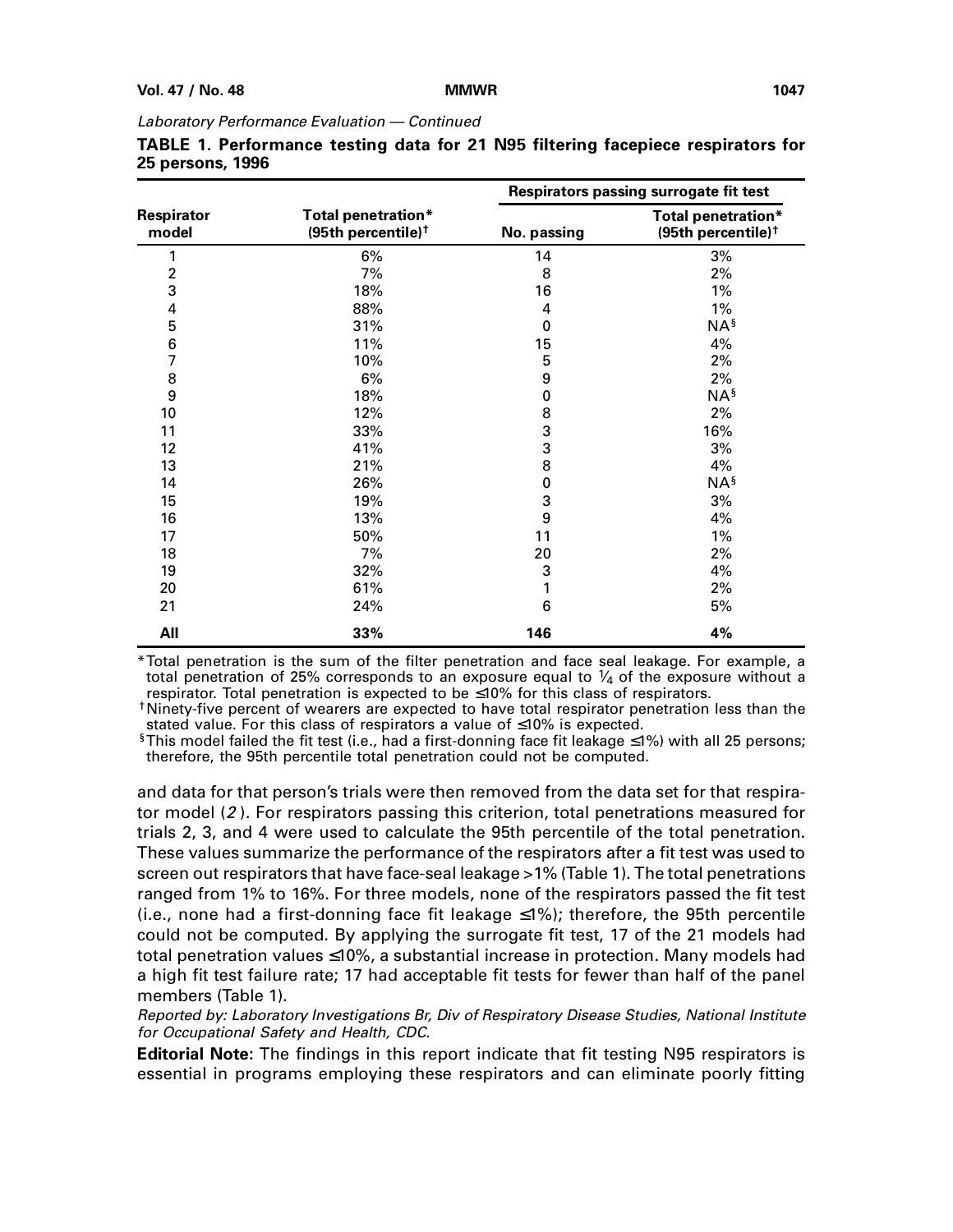respirators, ensuring at least the expected level of protection. Without surrogate fit testing, average exposure for the 25-person panel was reduced to 33% of the ambient level, which is much less protection than expected of this class of respirators (i.e., exposure reduced to ≤10% of ambient levels). However, when fit tested first, the panel received substantially greater protection than normally expected (the average exposure was reduced to 4% of the ambient level). Without fit testing, persons unknowingly may have poor face seals, resulting in excessive leakage and exposure. For example, the respirators in this study had high fit test failure rates, with 20%–100% of panel members unable to achieve a satisfactory fit with a given respirator model.

The Portacount $^{\sf TM}$  fit test instrument measures the large number (several thousand per cubic centimeter) of small particles present in normal room atmospheres. The instrument counts the number of such particles that penetrate the respirator—either through face-seal leakage or directly through the filter. Previously, this instrument was recommended for use only with high-efficiency respirators that had negligible filter penetration because any particles detected inside the facepiece could be attributed to face-seal leakage. This study tested N95 respirators using the same procedure. However, because N95 filters are not 100% efficient in removing ambient air particles, two additional were steps needed: 1) separate measuring of filter penetration and 2) subtracting this filter penetration (2 ). The technique for quantitatively fit testing N95 respirators in this report is appropriate only for research purposes. The manufacturer has recently developed an accessory to test N95 respirators with the Portacount Plus<sup>TM</sup>; the accessory removes the aerosols in the range that is most penetrating to the respirator filter, so filter penetration is not a concern. The approach used in this study suggests the possibility of commercial adaptation of similar fit test systems, resulting in a second, inexpensive means of quantitative fit testing N95 respirators. The availability of such a fit test system could simplify fit testing and would provide an option to persons responsible for overseeing respirator programs, especially those who already have the basic hardware for quantitative fit testing.

Although some models had (95th percentile) total penetrations ≤10% even without fit testing, these models should be fit tested. The findings in this report indicate that the models evaluated do not provide the expected level of protection for every user. Therefore, even for these models, performing a fit test has value in identifying those wearers having poor fit.

The findings in this study are subject to at least two limitations. First, specific models used do not necessarily represent the models now available; many are no longer marketed in the version tested, and continued product modifications by the respirator manufacturer may affect the fitting characteristics of specific models. Second, some models tested have been replaced with newer versions, and additional models are now available.

The fit test pass/fail level of 1% used in this report typically is recommended by respirator authorities (7 ). This criterion, however, is based on professional judgement. NIOSH will further analyze these data to determine the effect of adjusted pass/fail levels. Such analysis may provide insight into the appropriateness of that pass/fail level.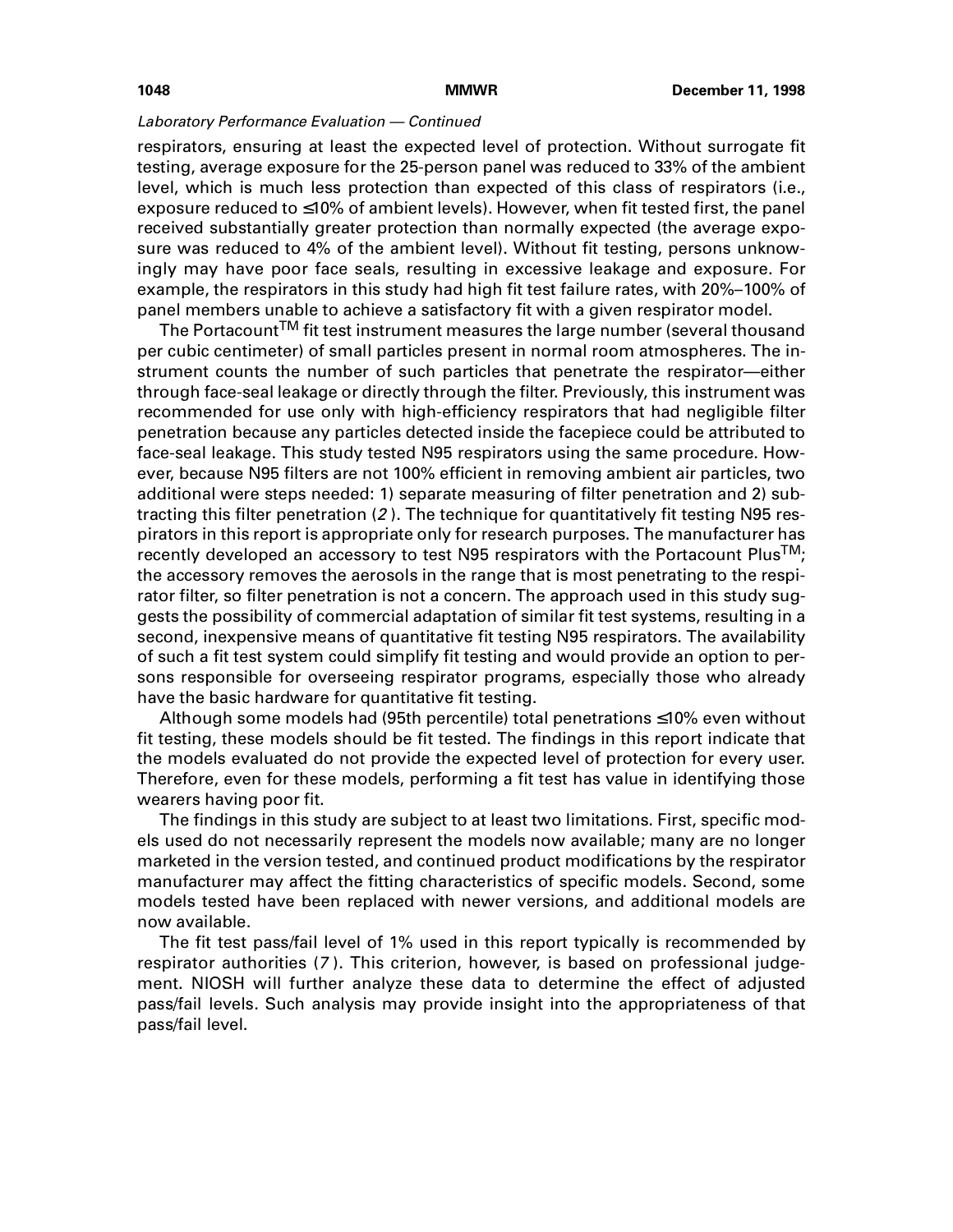### <span id="page-12-0"></span>References

- 1. Office of the Federal Register. Code of federal regulations: part 84—approval of respiratory protective devices. Washington, DC: Office of the Federal Register, National Archives and Records Administration, 1996. (42 CFR part 84).
- 2. Coffey C. Testing of half-mask filtering facepiece N95 respirators with the TSI Portacount™. Morgantown, West Virginia: US Department of Health and Human Services, CDC, National Institute for Occupational Safety and Health, 1998.
- 3. TSI, Inc. Portacount Plus<sup>TM</sup> manual. St. Paul, Minnesota: TSI, Inc, 1994.
- 4. Coffey C, Campbell DL, Myers WR, Zhuang Z. Comparison of six respirator fit-test methods with an actual measurement of exposure: part II—method comparison testing. Am Ind Hyg Assoc J (in press).
- 5. Lenhart SW, Campbell DL. Assigned protection factors for two respirator types based upon workplace performance testing. Ann Occup Hyg 1984;28:173–82.
- 6. National Institute for Occupational Safety and Health. NIOSH respirator decision logic. Cincinnati, Ohio: US Department of Health and Human Services, Public Health Service, CDC, 1987:13–8; DHHS publication no. (NIOSH)87-108.
- 7. American National Standards Institute. American national standard for respiratory protection, ANSI Z88.2–1992. New York, New York: American National Standards Institute, 1992.

# **Progress Toward Global Measles Control and Regional Elimination, 1990–1997**

In 1989, the World Health Assembly resolved to reduce measles morbidity and mortality by 90% and 95%, respectively, by 1995, compared with disease burden during the prevaccine era (1 ). In 1990, the World Summit for Children adopted a goal of vaccinating 90% of children against measles by 2000. Regional measles-elimination goals have been established in the American Region (AMR) by 2000, the European Region (EUR) by 2007, and the Eastern Mediterranean Region (EMR) by 2010. This report updates progress toward global measles control and regional elimination (2 ), and presents measles vaccination coverage and incidence for 1997\* and WHO estimates of global measles morbidity and mortality in 1997 compared with the prevaccine era†.

## **Reported Measles Morbidity and Routine Vaccination Coverage**

In 1997, 702,298 cases were reported to WHO, a 48% decline compared with 1990 (3). Among the six WHO regions<sup>§</sup>, the African Region (AFR) reported the highest measles incidence (47.5 per 100,000), and AMR reported the lowest (6.5 per 100,000). However, the 51,915 cases of measles reported from AMR in 1997 represent a 25-fold increase over the record low 2109 cases in 1996  $(2,3)$ . The increase resulted from a measles outbreak of >42,000 confirmed cases in São Paulo State, Brazil, that spread to other states in Brazil and to other countries in the region (4,5 ).

Vaccination coverage data were based on reports provided by member states to WHO and adjusted for the target population (annual number of infants surviving their

<sup>\*</sup>Reported to the World Health Organization (WHO) as of July 20, 1998.

<sup>†</sup>Number of measles cases during the prevaccine era was estimated by WHO on a country-bycountry basis, and assumed equivalent to 95% of the surviving infants in 1980 for most developing countries, or in 1975 for developed countries. Surviving infants were defined as all live-born infants during a 1-year period minus the number of deaths during the first year of life.

<sup>§</sup>African, American, Eastern Mediterranean, European, South East Asian, and Western Pacific regions.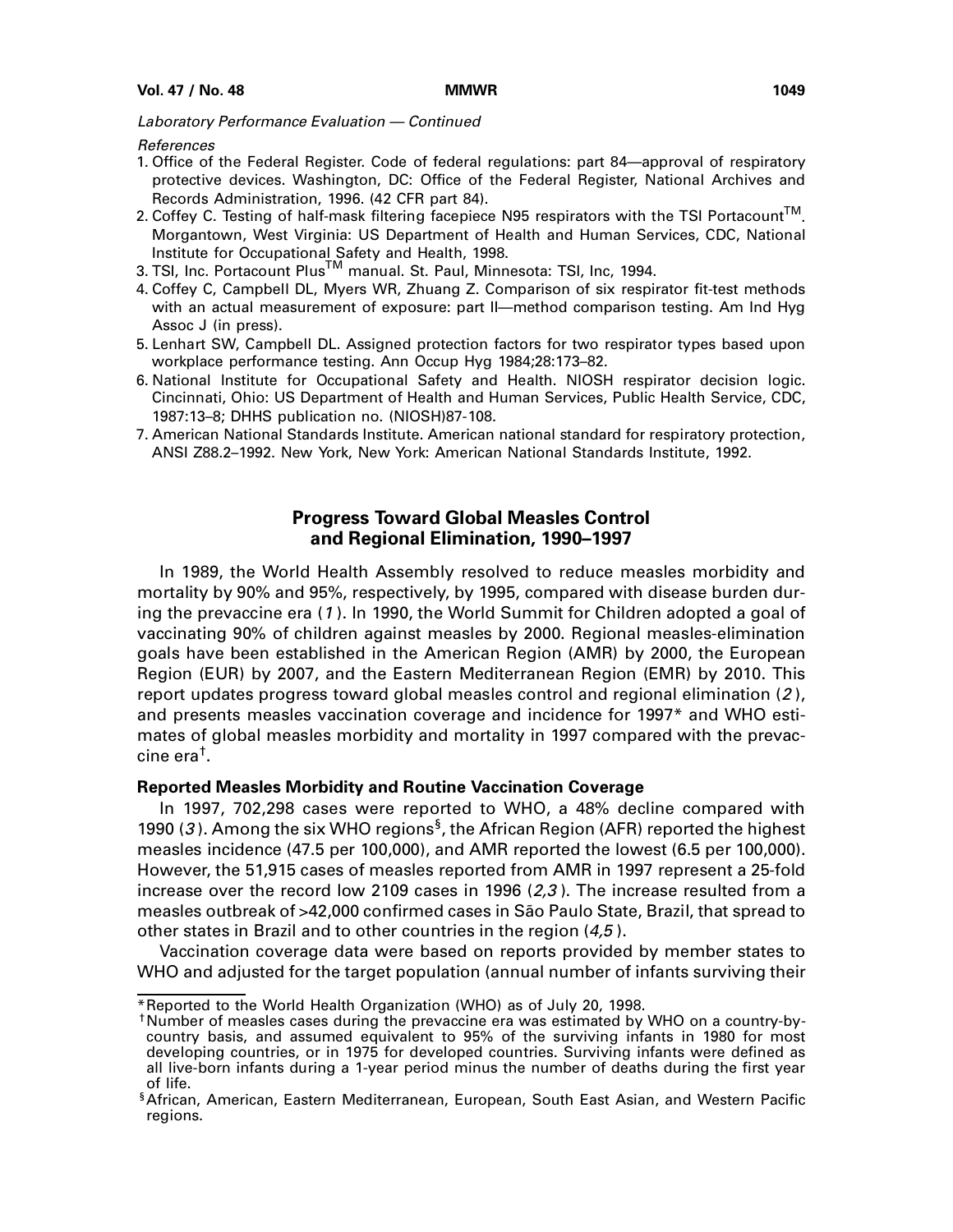first year of life) (3 ). Since 1990, global routine vaccination coverage among children aged 1 year with one dose of measles vaccine has remained relatively stable at approximately 80% (Figure 1). In 1997, reported global coverage was 82%; vaccination coverage was 93% in AMR and the Western Pacific Region (WPR). The lowest vaccination coverage (57%) was reported from AFR, where only two (4%) of 48 countries reported vaccination coverage of  $\geq 90\%$ , and 10 (21%) countries reported routine coverage of <50%. Approximately 346 million children, 57% of the world's children aged <5 years, reside in the countries that either reported routine measles vaccination coverage of <90% or did not provide a report in 1997. More than two thirds of these children reside in Africa and South East Asia (Table 1).

# **Estimated Morbidity and Mortality**

Because measles deaths are not reported routinely to WHO, measles is not a notifiable disease in some countries, and underreporting of measles occurs in all regions, each year WHO estimates actual measles morbidity and mortality. These estimates are based on the annual number of surviving infants, reported vaccination coverage data (routine and mass campaigns), and average vaccine effectiveness and case-fatality rates based on published literature. For 1997, WHO estimated that approximately 31 million measles cases and 960,000 measles-related deaths occurred worldwide (Table 2). By the end of 1997, global measles morbidity and mortality had decreased 74% and 85%, respectively, compared with the annual morbidity and mortality during the prevaccine era. AMR and WPR reached the 1995 morbidity and mortality reduction goals of the World Health Assembly; EUR reached the mortality reduction goal. When grouped by economic development status, 99% of the estimated measles deaths in 1997 occurred in the least developed and developing countries and <1% in developed countries or countries in economic transition.





<sup>\*</sup>As of July 20, 1998.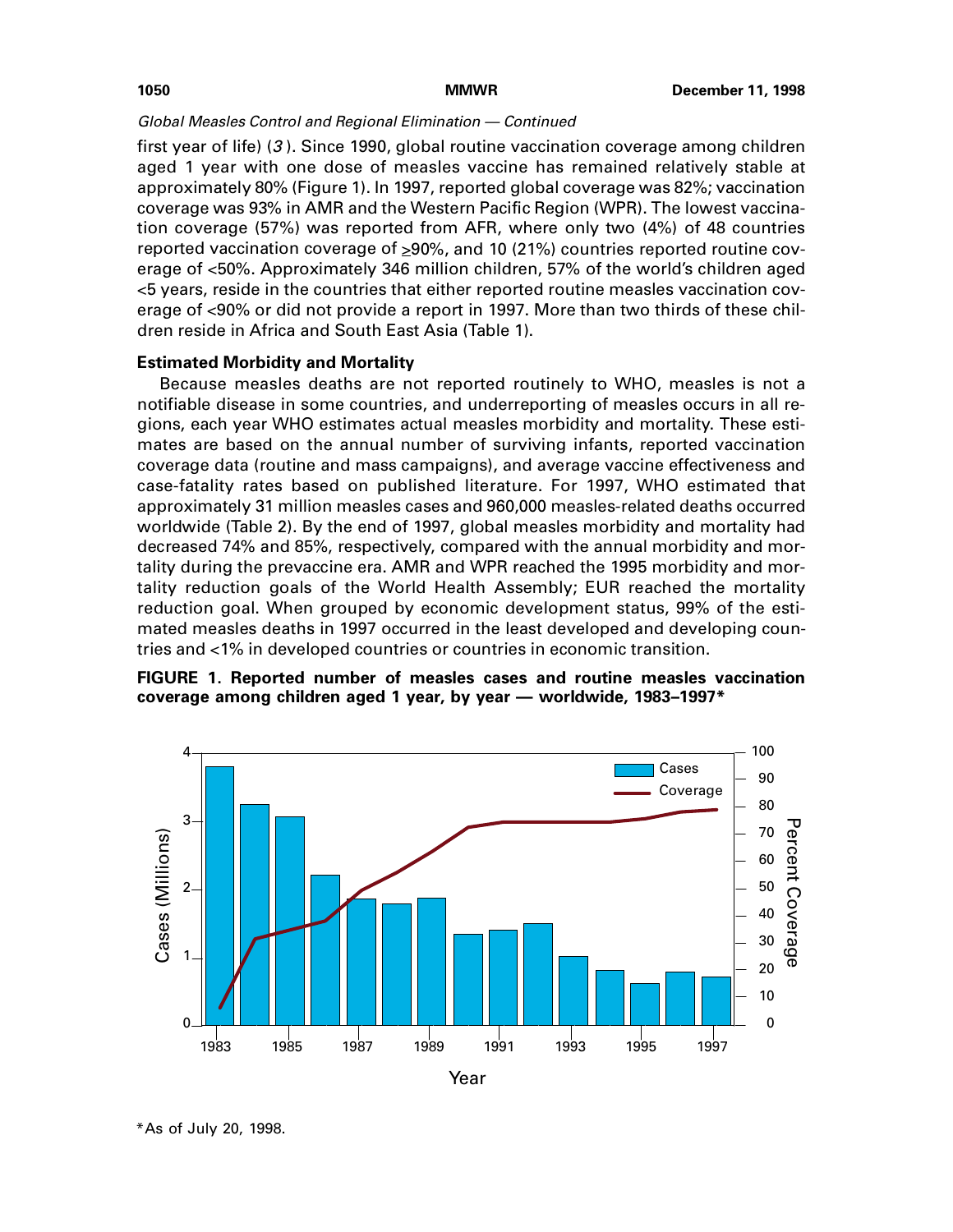|                                                                                                                                                                                                                                                                                                |                                                       |                             |                                |      |                                |                               |                                                        |                                |                                 | 1997                                                                              |                           |
|------------------------------------------------------------------------------------------------------------------------------------------------------------------------------------------------------------------------------------------------------------------------------------------------|-------------------------------------------------------|-----------------------------|--------------------------------|------|--------------------------------|-------------------------------|--------------------------------------------------------|--------------------------------|---------------------------------|-----------------------------------------------------------------------------------|---------------------------|
|                                                                                                                                                                                                                                                                                                |                                                       | Reported cases <sup>t</sup> |                                |      | Reported coverage <sup>§</sup> |                               |                                                        | No. countries<br>with coverage |                                 | No. children <sup>1</sup> aged<br><5 years residing in<br>countries with coverage |                           |
| Region                                                                                                                                                                                                                                                                                         | 1990                                                  | 1997                        | % Change from<br>1990 to 1997  | 1990 | 1997                           | % Change from<br>1990 to 1997 | 1997<br><b>Incidence</b>                               | <90% or<br>unknown             | ≥90%                            | $90%$ or<br>unknown                                                               | ≥90%                      |
| African                                                                                                                                                                                                                                                                                        | 481,294                                               | 290,942                     | $-40%$                         | 53%  | 57%                            | 4%                            | 47.5                                                   | 46                             | $\overline{2}$                  | 107.2                                                                             | 0.2                       |
| American                                                                                                                                                                                                                                                                                       | 246,607                                               | 51,915                      | $-80%$                         | 77%  | 93%                            | 16%                           | 6.5                                                    | 20                             | 27                              | 12.5                                                                              | 63.2                      |
| Eastern Mediterranean                                                                                                                                                                                                                                                                          | 59,502                                                | 33,342                      | $-44%$                         | 77%  | 83%                            | 6%                            | 7.5                                                    | 7                              | 16                              | 32.9                                                                              | 39.1                      |
| European                                                                                                                                                                                                                                                                                       | 188,306                                               | 103,129                     | $-45%$                         | 79%  | 87%                            | 8%                            | 11.9                                                   | 25                             | 26                              | 38.3                                                                              | 16.0                      |
| Southeast Asian                                                                                                                                                                                                                                                                                | 225,144                                               | 114,331                     | $-49%$                         | 85%  | 85%                            | 0                             | 7.8                                                    | 6                              | 4                               | 128.1                                                                             | 37.2                      |
| <b>Western Pacific</b>                                                                                                                                                                                                                                                                         | 156,139                                               | 108,639                     | $-30%$                         | 93%  | 93%                            | 0                             | 6.6                                                    | 24                             | 12                              | 27.4                                                                              | 110.2                     |
|                                                                                                                                                                                                                                                                                                |                                                       |                             |                                |      |                                |                               |                                                        |                                |                                 |                                                                                   |                           |
| <b>Total</b><br>* Reported to WHO as of July 20, 1998.<br><sup>†</sup> Reported cases from 197 and 198 countries in 1990 and 1997, respectively.<br><sup>§</sup> Reports received from countries representing 94% and 88% of global population in 1990 and 1997, respectively.<br>In millions. | 1,356,992 702,298                                     |                             | $-48%$                         | 80%  | 82%                            | 2%                            | 12.0                                                   | 128                            | 87                              | 346.4                                                                             | 265.9                     |
|                                                                                                                                                                                                                                                                                                |                                                       |                             |                                |      |                                |                               |                                                        |                                |                                 |                                                                                   |                           |
| TABLE 2. Estimated annual number of measles cases and deaths and progress toward achieving measles morbidity and<br>mortality reduction goals in 1997 compared with the prevaccine era, by World Health Organization region<br><b>Region</b>                                                   | <b>Estimated</b><br>annual cases<br>in prevaccine era |                             | 1997<br><b>Estimated cases</b> |      | % Reduction<br>in cases*       |                               | <b>Estimated</b><br>annual deaths<br>in prevaccine era |                                | 1997<br><b>Estimated deaths</b> |                                                                                   | % Reduction<br>in deaths* |
|                                                                                                                                                                                                                                                                                                |                                                       | 14,477,000                  | 11,439,541                     |      | 48%                            |                               | 1,309,000                                              |                                | 549,125                         |                                                                                   | 73%                       |
|                                                                                                                                                                                                                                                                                                |                                                       | 13,277,000                  | 53.661                         |      | $>99\%$                        |                               | 695,000                                                |                                | $61^+$                          | $>99\%$                                                                           |                           |
| African<br>American<br>Eastern Mediterranean                                                                                                                                                                                                                                                   |                                                       | 10,536,000                  | 4,444,713                      |      | 70%                            |                               | 767,000                                                |                                | 111,114                         |                                                                                   | 90%                       |
| European                                                                                                                                                                                                                                                                                       |                                                       | 12,085,000                  | 1,923,217                      |      | 81%                            |                               | 151,000                                                |                                | 6,509                           |                                                                                   | 95%                       |
| South East Asian                                                                                                                                                                                                                                                                               |                                                       | 30,597,000                  | 9,586,577                      |      | 70%                            |                               | 2,142,000                                              |                                | 268,482                         |                                                                                   | 88%                       |
| <b>Western Pacific</b>                                                                                                                                                                                                                                                                         |                                                       | 25,485,000                  | 3,531,880                      |      | $90\%$ <sup>§</sup>            |                               | 720,000                                                |                                | 25,188                          |                                                                                   | 97%                       |

| TABLE 2. Estimated annual number of measles cases and deaths and progress toward achieving measles morbidity and |
|------------------------------------------------------------------------------------------------------------------|
| mortality reduction goals in 1997 compared with the prevaccine era, by World Health Organization region          |

| Region                | <b>Estimated</b><br>annual cases<br>in prevaccine era | 1997<br><b>Estimated cases</b> | % Reduction<br>in cases* | <b>Estimated</b><br>annual deaths<br>in prevaccine era | 1997<br><b>Estimated deaths</b> | % Reduction<br>in deaths* |
|-----------------------|-------------------------------------------------------|--------------------------------|--------------------------|--------------------------------------------------------|---------------------------------|---------------------------|
| African               | 14,477,000                                            | 11,439,541                     | 48%                      | 1,309,000                                              | 549,125                         | 73%                       |
| American              | 13,277,000                                            | 53,661                         | $>99\%$                  | 695,000                                                | 61                              | $>99\%$                   |
| Eastern Mediterranean | 10,536,000                                            | 4,444,713                      | 70%                      | 767,000                                                | 111.114                         | 90%                       |
| European              | 12.085.000                                            | 1,923,217                      | 81%                      | 151,000                                                | 6,509                           | 95%                       |
| South East Asian      | 30,597,000                                            | 9,586,577                      | 70%                      | 2,142,000                                              | 268,482                         | 88%                       |
| Western Pacific       | 25,485,000                                            | 3,531,880                      | $90\%$ <sup>§</sup>      | 720,000                                                | 25,188                          | 97%                       |
| <b>Total</b>          | 106.457.000                                           | 30.979.589                     | 74%                      | 5.784.000                                              | 960.479                         | 85%                       |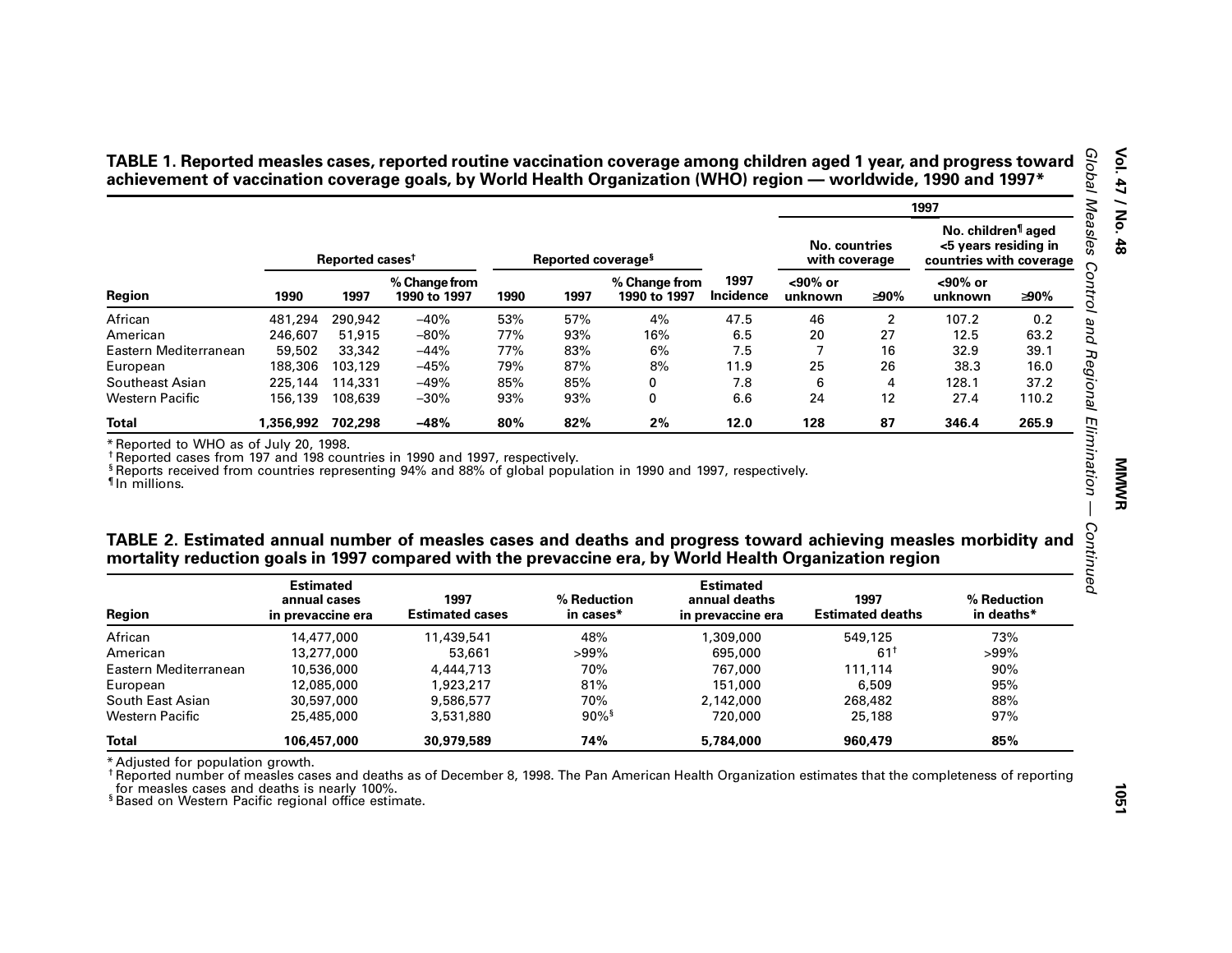## **Supplementary Vaccination Campaigns**

In 1994, the ministries of health of AMR resolved to eliminate indigenous measles transmission from the Western Hemisphere by 2000 using a three-vaccination component strategy (i.e., "catch-up," "keep-up," and "follow-up"<sup>¶</sup>) and enhanced surveillance with laboratory investigation of suspected cases  $(5,6)$ . By the end of 1996, all countries in AMR, except the United States, French Guiana, and several Caribbean islands, had catch-up campaigns. Most countries of AMR also have completed followup campaigns (Figure 2).

Outside AMR, catch-up campaigns have been used increasingly to supplement routine vaccination in countries targeting outbreak prevention or measles elimination (Figure 2). Countries in EUR (i.e., the United Kingdom), WPR (i.e., Mongolia, New Zealand, and the Pacific Island nations), AFR (i.e., Southern African countries), EMR (i.e., Bahrain, Jordan, Kuwait, and Oman), and the South East Asian Region (SEAR) (i.e., Bhutan and Maldives) have completed catch-up campaigns. In 1997, 32.8 million children were vaccinated as part of catch-up or follow-up campaigns. As of November 1998, catch-up campaigns were ongoing in Australia, the Philippines, Romania, Syran Arab Republic, and Tunisia.

<sup>¶</sup>Catch-up is defined as a one-time, nationwide vaccination campaign targeting usually all children aged 9 months–14 years, regardless of history of measles disease or vaccination status; keep-up is defined as routine services aimed at vaccinating 90% of each successive birth cohort; and follow-up is defined as subsequent nationwide vaccination campaigns conducted every 2–5 years targeting usually all children born after the catch-up campaign.





<sup>\*</sup>As of October 30, 1998.

†Catch-up is ongoing in Australia, Philippines, Romania, Syrian Arab Republic, and Tunisia.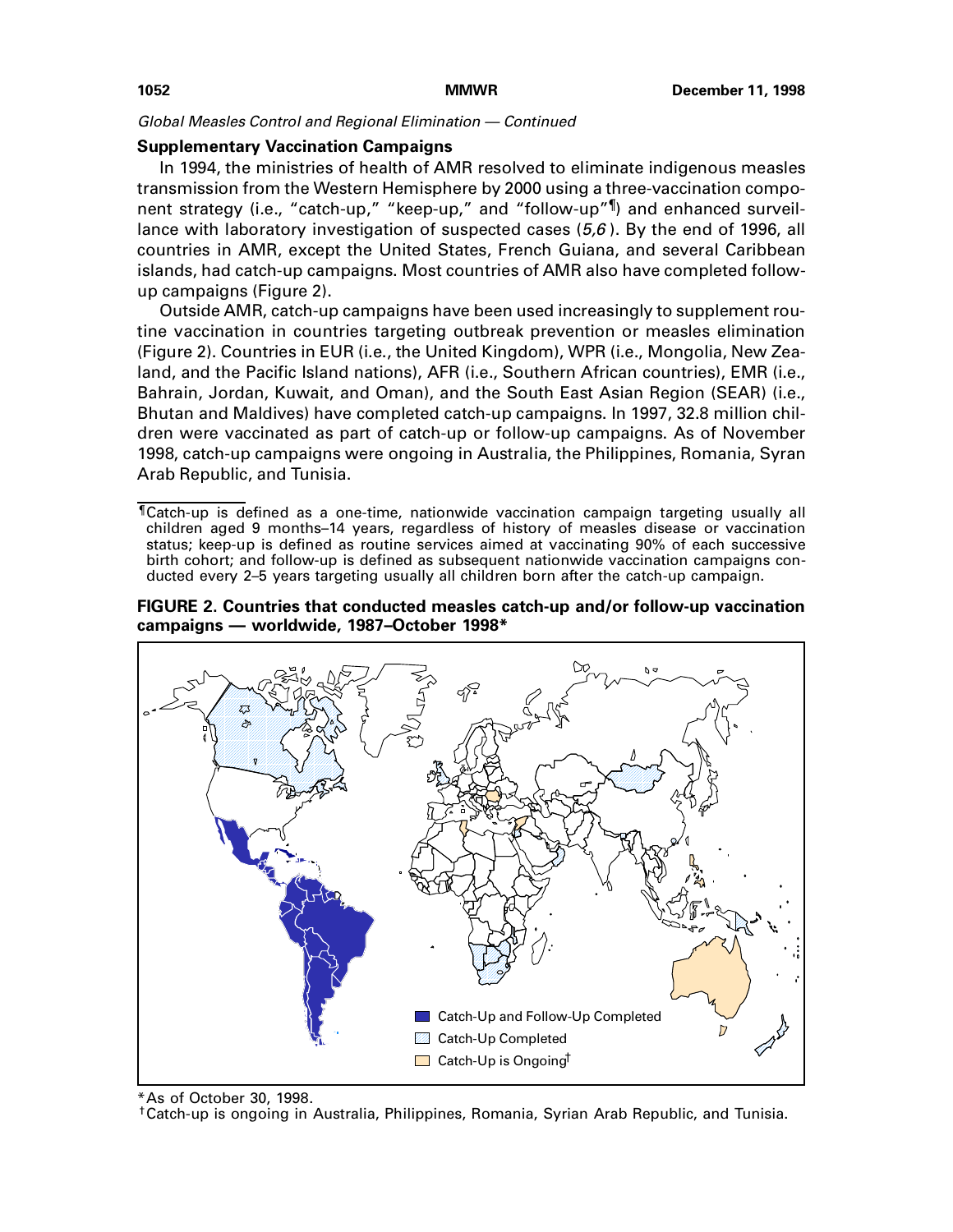Supplementary measles vaccination campaigns in high-risk areas, such as densely populated cities in developing countries, have been implemented to reduce measles mortality and accelerate measles control. In 1997, vaccination campaigns were implemented in high-risk areas for measles in 10 countries (five in AFR, four in SEAR, and one in WPR). These campaigns reached approximately 5.8 million children.

Reported by: Expanded Program on Immunization, Dept of Vaccines and Other Biologics, World Health Organization, Geneva, Switzerland. Respiratory and Enteric Viruses Br, Div of Viral and Rickettsial Diseases, National Center for Infectious Diseases; Measles Activity, Epidemiology and Surveillance Div, and Vaccine Preventable Disease Eradication Div, National Immunization Program; and an EIS Officer, CDC.

**Editorial Note:** Despite the widespread availability of safe and effective measles vaccines since 1963, measles still accounts for approximately 1 million deaths annually (7 ). Measles was the eighth leading cause of death worldwide in 1990, representing 2.7% of disability-adjusted life years (7 ). Measles remains highly endemic in several countries in Europe, Asia, and Africa, irrespective of level of economic development. However, measles-related deaths occur almost exclusively in developing countries.

Routine measles vaccination coverage at the global level reached 80% in 1990, and has shown minimal progress from 1990 through 1997. Routine global coverage conceals large differences in coverage levels attained by the six WHO regions and among countries within regions. AMR and WPR achieved the World Summit for Children coverage goal; however, both regions have countries with coverage of <90%.

AMR, EMR, and EUR have begun regional measles elimination and continue to make progress toward achieving the goal. In 1996, implementation of measleselimination strategies by the Pan American Health Organization (PAHO) ( $5.6$ ) resulted in the lowest measles incidence ever reported by a WHO region and in elimination of measles-related deaths in AMR. In 1998, EMR held two workshops to develop plans for accelerated measles control or elimination, and Persian Gulf countries (i.e., Bahrain, Kuwait, Oman, Qatar, Saudi Arabia, and United Arab Emirates) established a target of measles elimination by 2000. In EUR, the goal of eliminating measles by 2007 was endorsed by the 48th Regional Committee in September 1998. In addition, six AFR countries (Botswana, Malawi, Namibia, South Africa, Swaziland, and Zimbabwe) adopted national measles-elimination goals.

Effective measles surveillance is critical for monitoring the impact of vaccination activities and adapting policies and strategies. Further strengthening of measles surveillance systems is required both in developing and developed countries. Measles surveillance, which combines epidemiologic data and virologic surveillance, is necessary when incidence of disease decreases to low levels following intensive outbreakprevention and/or measles-elimination measures (4 ). To facilitate virologic surveillance, a standardized nomenclature for describing the genetic characteristics and relations among eight groups of wild-type measles viruses has been proposed  $(8)$ .

Progress toward achieving global measles reduction and vaccination coverage goals by 2000 primarily depends on future performance of vaccination programs. To accelerate measles control and achieve regional elimination, three vaccination-related priority areas should be addressed. First, strengthening of infrastructures necessary to improve global routine vaccination coverage among infants and young children is needed. Second, supplementary mass vaccination campaigns designed to reach children not covered by routine services are needed in low-income countries to reduce measles-related deaths (4 ). Any supplemental vaccination campaign in high-risk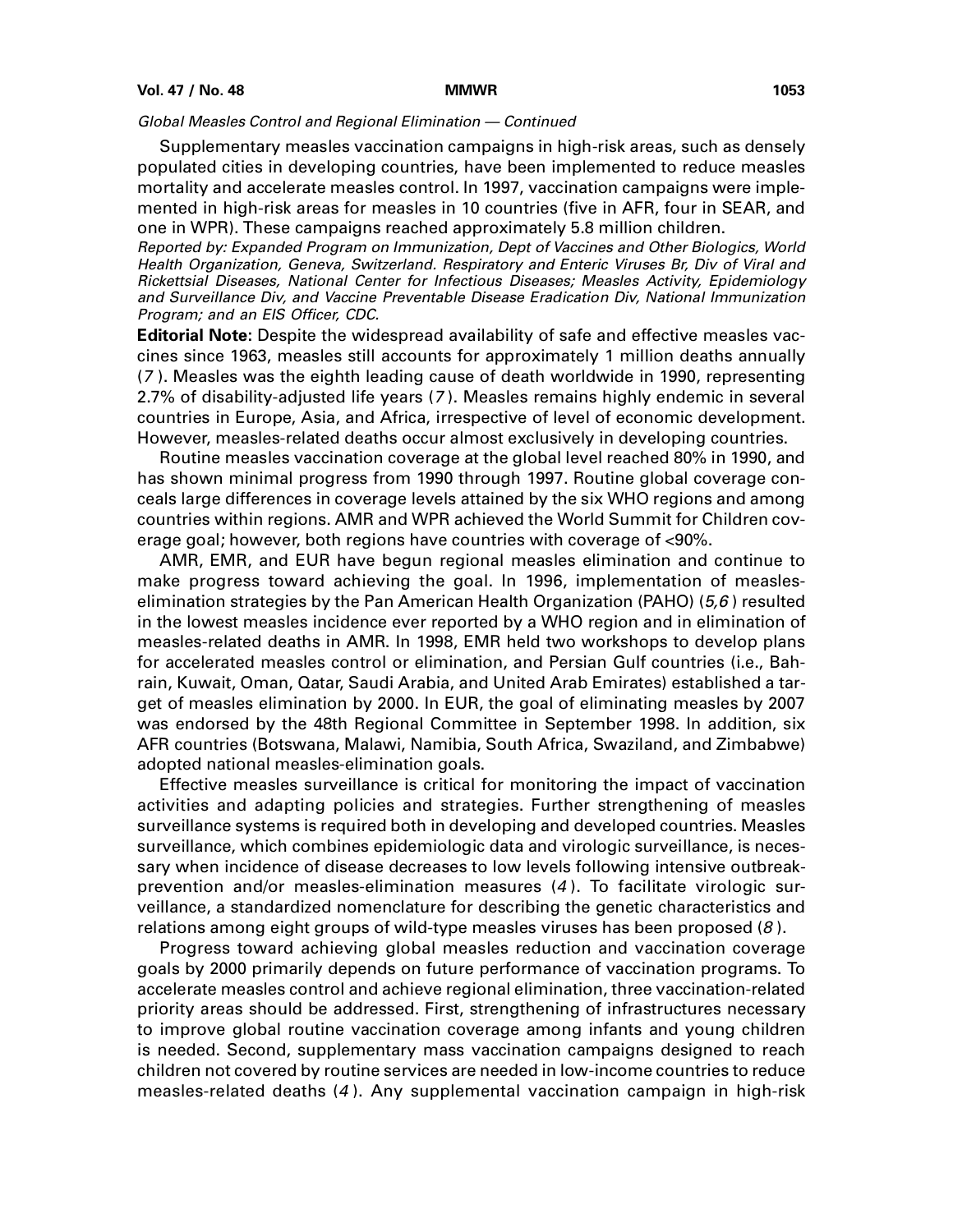areas should reach all children in the target age range regardless of measles vaccination status or history of previous measles disease (4 ). Third, in countries with measles-elimination goals, the highest coverage possible (>90%) in the catch-up and subsequent follow-up campaigns is needed to achieve and maintain interruption of indigenous measles virus transmission.

The phased implementation of accelerated measles control/elimination activities must facilitate and not jeopardize the current global poliomyelitis eradication initiative that is now at an advanced stage. Measles-control activities in countries where polio is endemic or countries with focal poliovirus transmission should target morbidity and mortality reduction  $(9)$ . Measles elimination in the Western Hemisphere by 2000 is possible if vaccination and surveillance activities are rapidly intensified in the remaining countries with continuing transmission. In July 1996, WHO, PAHO, and CDC cosponsored a meeting where participants concluded that global measles eradication was technically feasible with available vaccines (10). Initiation of a global effort to eradicate measles early in the 21st century will require completion of global polio eradication and continued progress toward interruption of indigenous transmission of measles in the Western Hemisphere.

### References

- 1. World Health Assembly. Executive summary. Geneva, Switzerland: World Health Organization, 1989; resolution no. (WHA)42.32.
- 2. World Health Organization. Progress toward global measles control and elimination, 1990– 1996. MMWR 1997;46:893–7.
- 3. World Health Organization. EPI information system—global summary, September 1998. Geneva, Switzerland: Expanded Programme on Immunization (EPI), World Health Organization, 1998.
- 4. CDC. Advances in global measles control and elimination: summary of the 1997 international meeting. MMWR 1998;47(no. RR-11).
- 5. Pan American Health Organization. Progress toward elimination of measles from the Americas. MMWR 1998;47:189–93.
- 6. De Quadros CA, Olive JM, Hersh BS, et al. Measles elimination in the Americas: evolving strategies. JAMA 1996;275:224–9.
- 7. Christopher JL, Lopez AD, ed. The global burden of disease: a comprehensive assessment of mortality and disability from diseases, injuries, and risk factors in 1990 and projected to 2020—summary. Geneva, Switzerland: World Health Organization, 1996:17–26.
- 8. World Health Organization. Expanded Programme on Immunization (EPI)—standardization of the nomenclature for describing the genetic characteristics of wild-type measles virus. Wkly Epidemiol Rec 1998;73:265–72.
- 9. World Health Organization. The Children's Vaccine Initiative (CVI) and WHO's global programme for vaccines and immunization (GPV)—recommendations from the Scientific Advisory Group of Experts (SAGE). Wkly Epidemiol Rec 1998;73:281–8.
- 10. CDC. Measles eradication: recommendations from a meeting cosponsored by the World Health Organization, the Pan American Health Organization, and CDC. MMWR 1997;46(no. RR-11).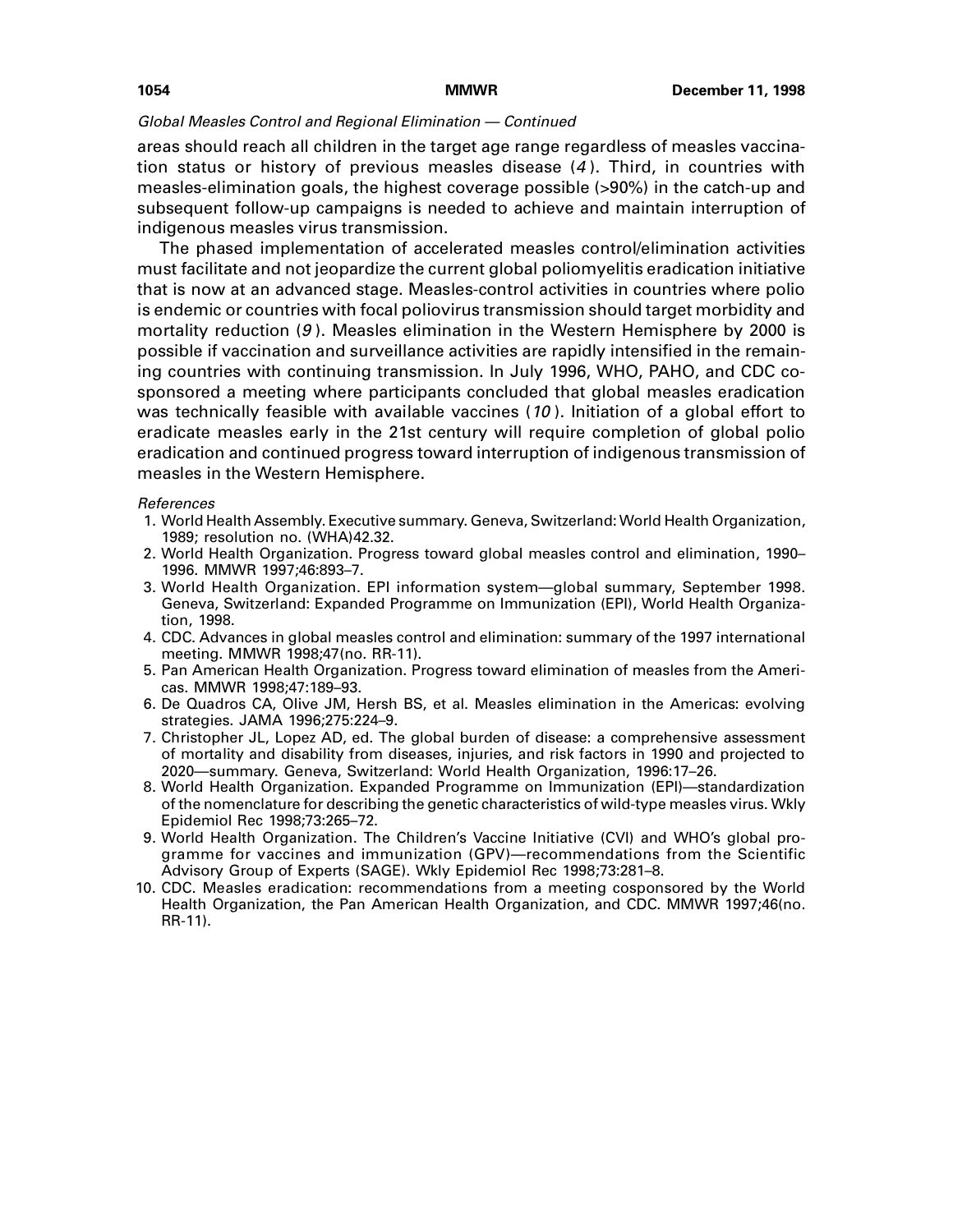# **National Drunk and Drugged Driving Prevention Month — December 1998**

<span id="page-18-0"></span>Persons who drive while impaired by alcohol or other drugs pose a public health hazard to themselves and others. During 1997, alcohol-related motor-vehicle crashes resulted in 16,189 deaths in the United States (1 ). During 1987–1997, the proportion of all traffic fatalities that were alcohol-related decreased by 24% (from 51.0% to 38.6%) (1 ). During the same period, the rate of alcohol-related motorvehicle deaths decreased 39%, from 9.8 to 6.0 per 100,000 persons  $(2,3)$ . The national health objective for 2000 for alcohol-related motor-vehicle deaths is 5.5 per 100,000 persons. A draft of the national health objectives for 2010 for impaired driving are available for public comment through December 15, 1998, at the Healthy People 2010 World-Wide Web site, http://web.health.gov/healthypeople/1998.htm.

December has been designated National Drunk and Drugged Driving Prevention Month by the National Drunk and Drugged Driving Prevention Month Coalition, a nationwide public/private sector coalition for the prevention of crashes related to impaired driving. Additional information about National Drunk and Drugged Driving Prevention Month is available from the Impaired Driving Division, Office of Traffic Injury Control Programs (NTS-11), National Highway Traffic Safety Administration, 400 7th Street, SW, Washington, DC 20590; telephone (202) 366-9588; or World-Wide Web site http://www.nhtsa.dot.gov/people/outreach/safesobr/17qp/ index.html.

References

1. National Highway Traffic Safety Administration. Traffic safety facts 1997: alcohol. Washington, DC: US Department of Transportation, National Highway Traffic Safety Administration, National Center for Statistics and Analysis, Research, and Development, 1998.

2. National Center for Health Statistics. Healthy people 2000 review, 1995–96. Hyattsville, Maryland: US Department of Health and Human Services, CDC, 1996.

3. Bureau of the Census, Economics and Statistics Administration, US Department of Commerce. IDB data access—display mode. Available at http://www.census.gov/ipc/ idbprint.html. Accessed December 8, 1998.

# Notice to Readers

# **Alcohol Involvement in Fatal Motor-Vehicle Crashes — United States, 1996–1997**

The table and figure on page 1063 compare alcohol involvement in fatal motorvehicle crashes for 1996 and 1997. A fatal crash is considered alcohol-related by the National Highway Traffic Safety Administration (NHTSA) if either a driver or nonoccupant (e.g., pedestrian) had a blood alcohol concentration (BAC) of  $\geq$ 0.01% g/dL in a police-reported traffic crash. Because BACs are not available for all persons in fatal crashes, NHTSA estimates the number of alcohol-related traffic fatalities based on a discriminant analysis of information from all cases for which driver or nonoccupant BAC data are available (1 ).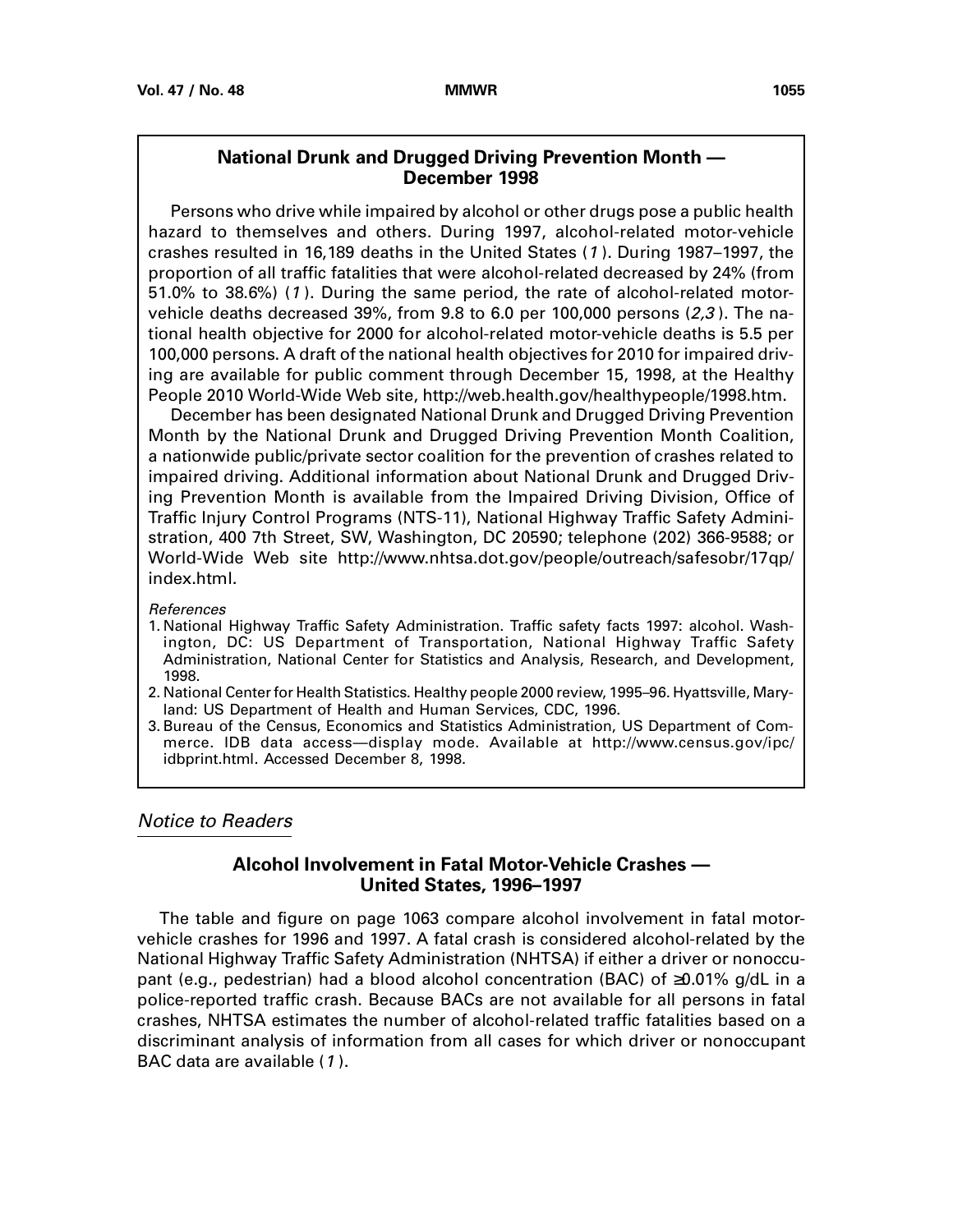## Notices to Readers — Continued

Overall, the number of alcohol-related traffic fatalities decreased by 6% from 1996 to 1997; for BACs of 0.01–0.09 g/dL, the decrease was 7.7%, and for BACs ≥0.10 g/dL (the legal limit of intoxication in most states), the decrease was 5.5%. Reductions were seen among all age groups.

## Reference

1. Klein TM. A method for estimating posterior BAC distributions for persons involved in fatal traffic accidents: final report. Washington, DC: US Department of Transportation, National Highway Traffic Safety Administration, 1986; report no. DOT-HS-807-094.

# Notice to Readers

# **Federal Register Notice on the Draft Guidelines for HIV Case Surveillance, Including Monitoring HIV Infection and AIDS**

The Draft Guidelines for HIV Case Surveillance, Including Monitoring HIV Infection and Acquired Immunodeficiency Syndrome (AIDS) became available for public comment on December 10, 1998. Comments must be submitted in writing by January 9, 1999, after date of publication in the Federal Register. Comments should be submitted to the Technical Information and Communications Branch, Division of HIV/AIDS Prevention, Mailstop E-49, National Center for HIV, STD, and TB Prevention, CDC, 1600 Clifton Rd, N.E., Atlanta, GA 30333; fax: 404-639-2007; e-mail: hivmail@cdc.gov.

Requests for copies of the draft Guidelines should be submitted to the CDC National Prevention Information Network, P.O. Box 6003, Rockville, Maryland 20849- 6003; telephone (800) 458-5231; copies also are available on the CDC website at http://www.cdc.gov/nchstp/hiv\_aids/dhap.htm.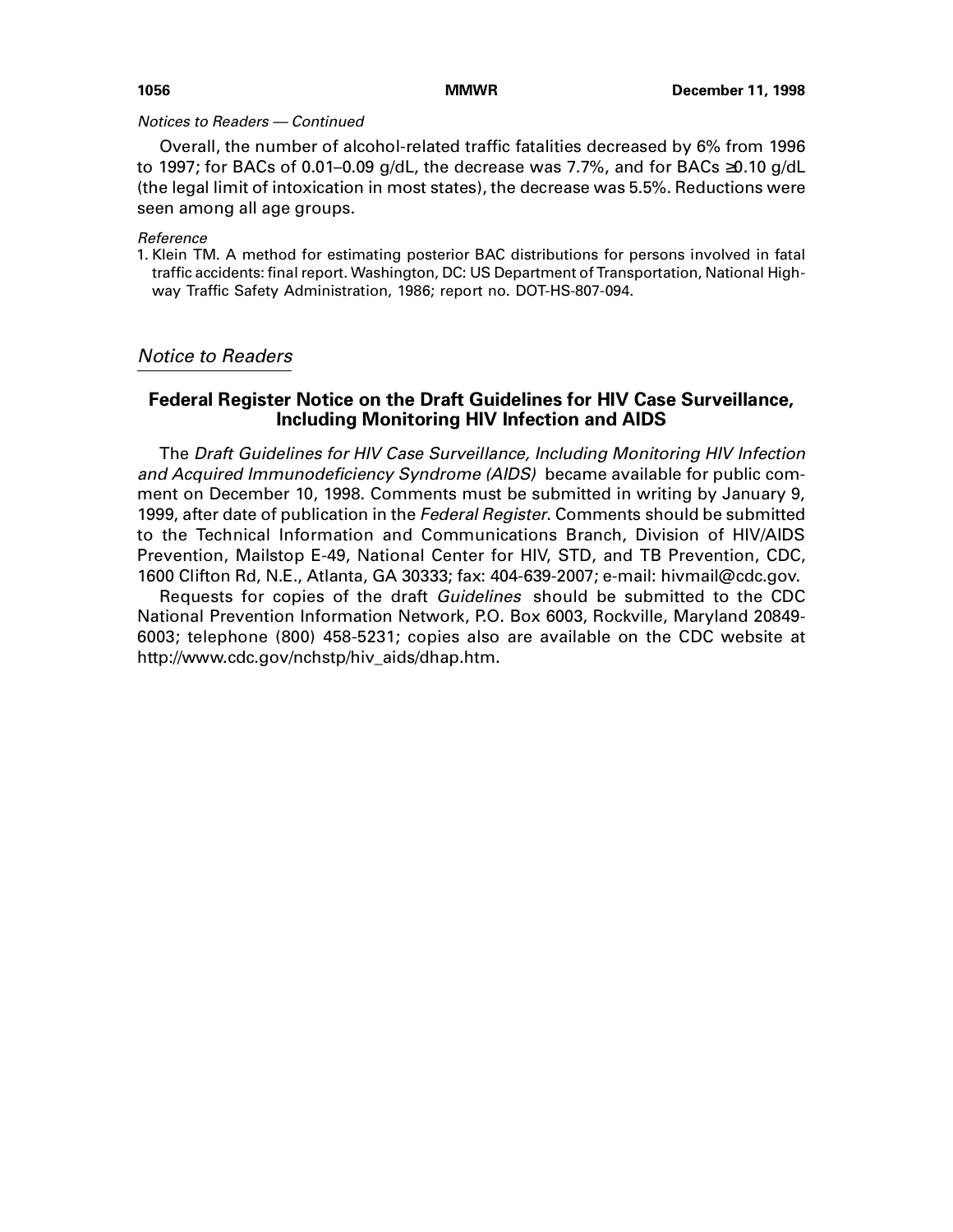

## **FIGURE I. Selected notifiable disease reports, comparison of provisional 4-week totals ending December 5, 1998, with historical data — United States**

\*Ratio of current 4-week total to mean of 15 4-week totals (from previous, comparable, and subsequent 4-week periods for the past 5 years). The point where the hatched area begins is based on the mean and two standard deviations of these 4-week totals.

# **TABLE I. Summary — provisional cases of selected notifiable diseases, United States, cumulative, week ending December 5, 1998 (48th Week)**

|                                                                                                                                                                                                                                                                                                                                                              | Cum. 1998                                                   |                                                                                                                                                                                                                                                                                                                                     | <b>Cum. 1998</b>                                               |
|--------------------------------------------------------------------------------------------------------------------------------------------------------------------------------------------------------------------------------------------------------------------------------------------------------------------------------------------------------------|-------------------------------------------------------------|-------------------------------------------------------------------------------------------------------------------------------------------------------------------------------------------------------------------------------------------------------------------------------------------------------------------------------------|----------------------------------------------------------------|
| Anthrax<br><b>Brucellosis</b><br>Cholera<br>Congenital rubella syndrome<br>Cryptosporidiosis*<br>Diphtheria<br>Encephalitis: California*<br>eastern equine*<br>St. Louis*<br>western equine*<br><b>Hansen Disease</b><br>Hantavirus pulmonary syndrome* <sup>†</sup><br>Hemolytic uremic syndrome, post-diarrheal*<br>HIV infection, pediatric* <sup>§</sup> | 53<br>12<br>2.971<br>84<br>3<br>25<br>98<br>19<br>80<br>243 | Plague<br>Poliomyelitis, paralytic <sup>1</sup><br>Psittacosis<br>Rabies, human<br>Rocky Mountain spotted fever (RMSF)<br>Streptococcal disease, invasive Group A<br>Streptococcal toxic-shock syndrome*<br>Syphilis, congenital**<br>Tetanus<br>Toxic-shock syndrome<br><b>Trichinosis</b><br><b>Typhoid fever</b><br>Yellow fever | 8<br>47<br>319<br>1,918<br>49<br>361<br>34<br>121<br>12<br>308 |

-: no reported cases

\*Not notifiable in all states.

<sup>†</sup> Updated weekly from reports to the Division of Viral and Rickettsial Diseases, National Center for Infectious Diseases (NCID).<br><sup>§</sup> Updated monthly from reports to the Division of HIV/AIDS Prevention–Surveillance and Ep

HIV, STD, and TB Prevention (NCHSTP), last update November 29, 1998. ¶ Updated from reports to the Division of STD Prevention, NCHSTP.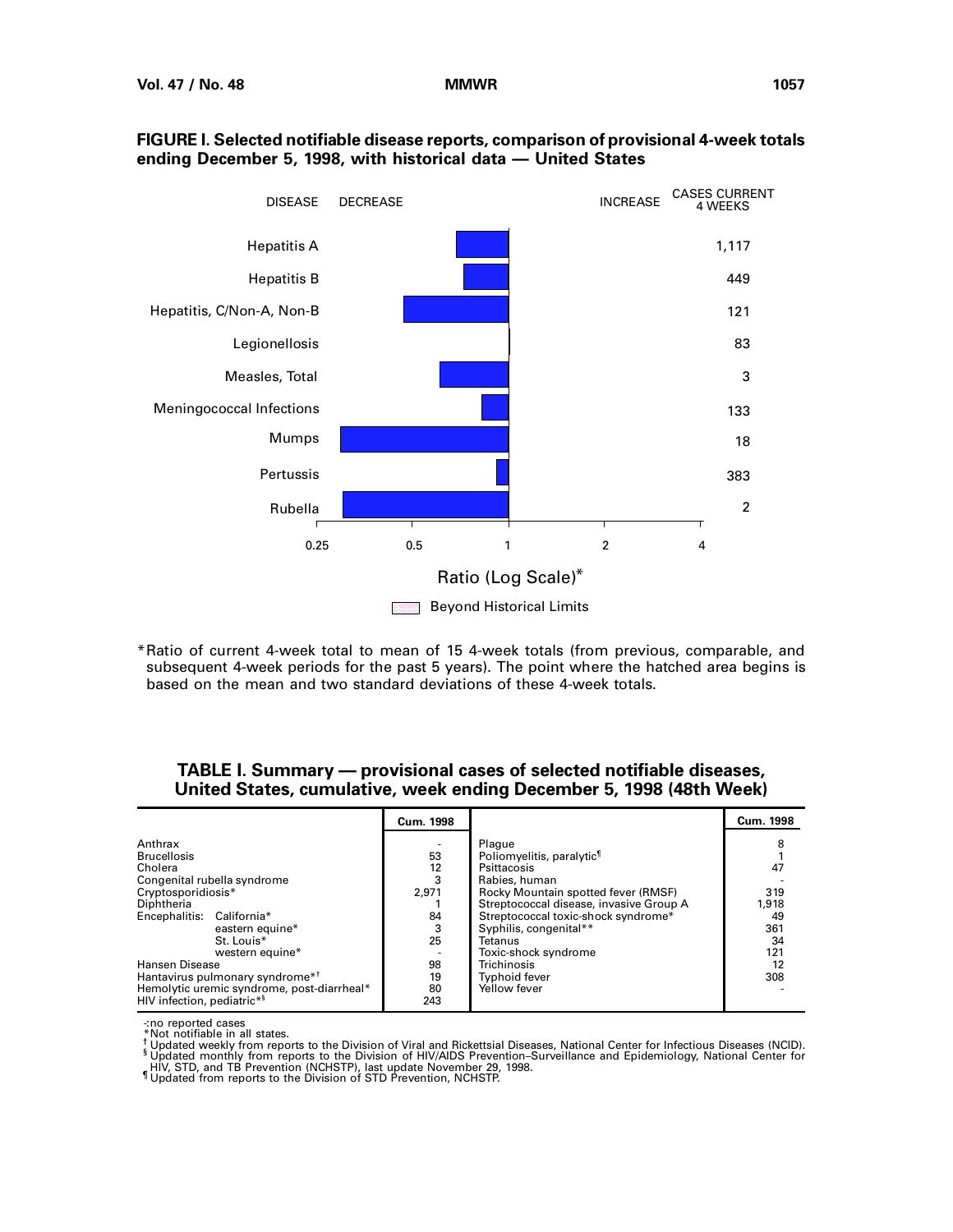|                               |                       |                         |                  |                  |                          | Escherichia                              |                  |                  | <b>Hepatitis</b>         |              |  |
|-------------------------------|-----------------------|-------------------------|------------------|------------------|--------------------------|------------------------------------------|------------------|------------------|--------------------------|--------------|--|
|                               |                       | <b>AIDS</b>             |                  | Chlamydia        | <b>NETSS<sup>t</sup></b> | coli 0157:H7<br><b>PHLIS<sup>§</sup></b> |                  | Gonorrhea        | C/NA,NB                  |              |  |
| <b>Reporting Area</b>         | Cum.<br>1998*         | Cum.<br>1997            | Cum.<br>1998     | Cum.<br>1997     | Cum.<br>1998             | Cum.<br>1998                             | Cum.<br>1998     | Cum.<br>1997     | Cum.<br>1998             | Cum.<br>1997 |  |
| UNITED STATES                 | 42,564                | 53,705                  | 512,489          | 434,652          | 2,785                    | 1,865                                    | 307,483          | 274,510          | 4,585                    | 3,224        |  |
| <b>NEW ENGLAND</b>            | 1,688                 | 2,248                   | 16,728           | 16,604           | 322                      | 259                                      | 4,758            | 5,464            | 99                       | 52           |  |
| Maine<br>N.H.                 | 28<br>40              | 51<br>39                | 959<br>872       | 912<br>751       | 36<br>44                 | 44                                       | 61<br>81         | 61<br>89         | $\overline{\phantom{a}}$ |              |  |
| Vt.                           | 19                    | 32                      | 378              | 396              | 20                       | 17                                       | 34               | 47               | 3                        | 3            |  |
| Mass.<br>R.I.                 | 862<br>118            | 803<br>145              | 7,733<br>2,113   | 6,738<br>1,873   | 146<br>12                | 147<br>1                                 | 2,125<br>383     | 1,938<br>398     | 93<br>3                  | 42<br>7      |  |
| Conn.                         | 621                   | 1,178                   | 4,673            | 5,934            | 64                       | 50                                       | 2,074            | 2,931            |                          |              |  |
| MID. ATLANTIC<br>Upstate N.Y. | 11,418<br>1,323       | 16,079<br>2,379         | 55,035<br>N      | 52,562<br>N      | 279<br>209               | 70<br>÷.                                 | 33,650<br>6,105  | 35,326<br>6,086  | 338<br>251               | 297<br>220   |  |
| N.Y. City                     | 6,564                 | 8,583                   | 31,564           | 25,282           | 8                        | 12                                       | 14,164           | 13,342           |                          |              |  |
| N.J.<br>Pa.                   | 2,025<br>1,506        | 3,119<br>1,998          | 10.385<br>13,086 | 9,336<br>17,944  | 62<br>N                  | 48<br>10                                 | 7,137<br>6,244   | 6,937<br>8,961   | 87                       | 77           |  |
| E.N. CENTRAL                  | 3,063                 | 4,078                   | 82,967           | 58,868           | 435                      | 312                                      | 60,018           | 37,820           | 460                      | 502          |  |
| Ohio<br>Ind.                  | 640<br>472            | 837<br>485              | 23,752<br>4,656  | 20,653<br>8,616  | 121<br>98                | 65<br>49                                 | 15,309<br>4,638  | 13,539<br>5,618  | 8<br>7                   | 18<br>12     |  |
| Ш.                            | 1,195                 | 1,710                   | 24,936           | U                | 108                      | 58                                       | 20,681           | U                | 32                       | 84           |  |
| Mich.<br>Wis.                 | 578<br>178            | 801<br>245              | 20,247<br>9,376  | 19,339<br>10,260 | 108<br>N                 | 62<br>78                                 | 15,335<br>4,055  | 14,090<br>4,573  | 413                      | 363<br>25    |  |
| W.N. CENTRAL                  | 832                   | 1,099                   | 28,651           | 30,103           | 470                      | 384                                      | 14,659           | 13,279           | 278                      | 58           |  |
| Minn.<br>lowa                 | 163<br>63             | 191<br>99               | 6,044<br>2,063   | 6,154<br>3,943   | 195<br>93                | 202<br>58                                | 2,326<br>660     | 2,185<br>1,012   | 10<br>8                  | 4<br>27      |  |
| Mo.                           | 402                   | 557                     | 11,205           | 11,178           | 50                       | 61                                       | 8,210            | 6,833            | 250                      | 10           |  |
| N. Dak.<br>S. Dak.            | 5<br>15               | 10<br>8                 | 849<br>1,446     | 800<br>1,271     | 11<br>33                 | 15<br>34                                 | 71<br>212        | 66<br>151        | $\overline{a}$           | 3            |  |
| Nebr.                         | 65                    | 90                      | 2,364            | 2,494            | 55                       | ä,                                       | 960              | 1,094            | 5                        | 2            |  |
| Kans.<br>S. ATLANTIC          | 119<br>11,132         | 144<br>13,315           | 4,680<br>104,172 | 4,263<br>86,886  | 33<br>247                | 14<br>155                                | 2,220<br>85,827  | 1,938<br>85,524  | 5<br>174                 | 12<br>231    |  |
| Del.                          | 154                   | 211                     | 2,391            | 55               |                          | 2                                        | 1,413            | 1,183            |                          |              |  |
| Md.<br>D.C.                   | 1,489<br>809          | 1,800<br>1,016          | 6,735<br>N       | 6,887<br>N       | 35<br>1                  | 14<br>٠                                  | 8,910<br>3,287   | 10,641<br>4,028  | 18                       | 10           |  |
| Va.                           | 910                   | 1,113                   | 12,485           | 10,878           | N                        | 42                                       | 8,608            | 8,073            | 11                       | 25           |  |
| W. Va.<br>N.C.                | 79<br>752             | 117<br>796              | 2,400<br>20,316  | 2,680<br>15,922  | 13<br>54                 | 10<br>46                                 | 757<br>17,491    | 847<br>15,852    | 7<br>20                  | 16<br>47     |  |
| S.C.<br>Ga.                   | 719<br>1,174          | 746<br>1,600            | 15,890<br>21,118 | 11,521<br>14,445 | 17<br>73                 | 12<br>$\sim$                             | 10,165<br>17,782 | 10,606<br>16,827 | 9<br>9                   | 37           |  |
| Fla.                          | 5,046                 | 5,916                   | 22,837           | 24,498           | 54                       | 29                                       | 17,414           | 17,467           | 100                      | 96           |  |
| E.S. CENTRAL                  | 1,684                 | 1,901                   | 35,701           | 32,398           | 112                      | 39                                       | 35,116           | 32,434           | 184                      | 330          |  |
| Ky.<br>Tenn.                  | 263<br>622            | 340<br>738              | 5,963<br>12,243  | 5,816<br>11,634  | 32<br>53                 | 33                                       | 3,513<br>10,661  | 3,723<br>10,191  | 20<br>157                | 13<br>220    |  |
| Ala.<br>Miss.                 | 456<br>343            | 511<br>312              | 9,462<br>8,033   | 7,815<br>7,133   | 24<br>3                  | 2<br>4                                   | 12,038<br>8,904  | 10,949<br>7,571  | 5<br>2                   | 11<br>86     |  |
| W.S. CENTRAL                  | 5,140                 | 5,650                   | 74.528           | 64,612           | 118                      | 24                                       | 45,037           | 41,887           | 401                      | 471          |  |
| Ark.                          | 189                   | 216<br>1.016            | 3,665<br>13,684  | 2,536            | 11                       | 10                                       | 3,640            | 4,299            | 10                       | 14           |  |
| La.<br>Okla.                  | 878<br>272            | 274                     | 8,611            | 9,388<br>6,783   | 5<br>23                  | 7<br>7                                   | 11,720<br>4,796  | 9,069<br>4,405   | 103<br>16                | 213<br>7     |  |
| Tex.                          | 3,801                 | 4,144                   | 48,568           | 45,905           | 79                       | $\sim$                                   | 24,881           | 24,114           | 272                      | 237          |  |
| <b>MOUNTAIN</b><br>Mont.      | 1,479<br>28           | 1,548<br>40             | 30,118<br>1,205  | 27,564<br>1,092  | 340<br>15                | 236<br>٠                                 | 8,394<br>44      | 7,562<br>60      | 335<br>7                 | 301<br>21    |  |
| Idaho                         | 28                    | 50                      | 1,878            | 1,519            | 41                       | 23                                       | 163              | 142              | 87                       | 71           |  |
| Wyo.<br>Colo.                 | 3<br>286              | 14<br>366               | 626<br>7,760     | 571<br>6,686     | 53<br>90                 | 55<br>68                                 | 29<br>2,128      | 50<br>2,112      | 66<br>33                 | 73<br>32     |  |
| N. Mex.                       | 202<br>589            | 164<br>375              | 3,565            | 3,553            | 19                       | 20                                       | 858              | 808              | 92<br>8                  | 59           |  |
| Ariz.<br>Utah                 | 128                   | 140                     | 10,243<br>2,018  | 9,916<br>1,617   | 21<br>79                 | 26<br>21                                 | 3,717<br>215     | 3,385<br>253     | 23                       | 25<br>5      |  |
| Nev.                          | 215                   | 399                     | 2,823            | 2,610            | 22                       | 23                                       | 1,240            | 752              | 19                       | 15           |  |
| <b>PACIFIC</b><br>Wash.       | 6,128<br>390          | 7,787<br>608            | 84,589<br>10,236 | 65,055<br>8,510  | 462<br>105               | 386<br>125                               | 20,024<br>1,827  | 15,214<br>1,773  | 2,316<br>22              | 982<br>26    |  |
| Oreg.                         | 166                   | 284                     | 5,502            | 4,569            | 102                      | 98                                       | 807              | 684              | 5                        | 3            |  |
| Calif.<br>Alaska              | 5,396<br>17           | 6,757<br>46             | 64,912<br>1,687  | 48,921<br>1,409  | 248<br>7                 | 147                                      | 16,656<br>288    | 11,949<br>344    | 2,234<br>$\mathbf{1}$    | 792          |  |
| Hawaii                        | 159                   | 92                      | 2,252            | 1,646            | N                        | 16                                       | 446              | 464              | 54                       | 161          |  |
| Guam<br>P.R.                  | $\mathbf{1}$<br>1,602 | $\overline{2}$<br>1,974 | 201<br>U         | 193<br>U         | N<br>6                   | U                                        | 24<br>342        | 27<br>515        |                          |              |  |
| V.I.                          | 31                    | 94                      | N                | N                | N                        | U                                        | U                | U                | U                        | U            |  |
| Amer. Samoa<br>C.N.M.I.       | ÷,                    | ÷.<br>1                 | U<br>Ν           | U<br>N           | N<br>N                   | U<br>U                                   | U<br>28          | U<br>23          | U                        | U<br>2       |  |

**TABLE II. Provisional cases of selected notifiable diseases, United States, weeks ending December 5, 1998, and November 29, 1997 (48th Week)**

N: Not notifiable U: Unavailable -: no reported cases C.N.M.I.: Commonwealth of Northern Mariana Islands

\*Updated monthly from reports to the Division of HIV/AIDS Prevention–Surveillance and Epidemiology, National Center for HIV, STD,<br>\_and TB Prevention, last update November 29, 1998.<br><sup>†</sup>National Electronic Telecommunications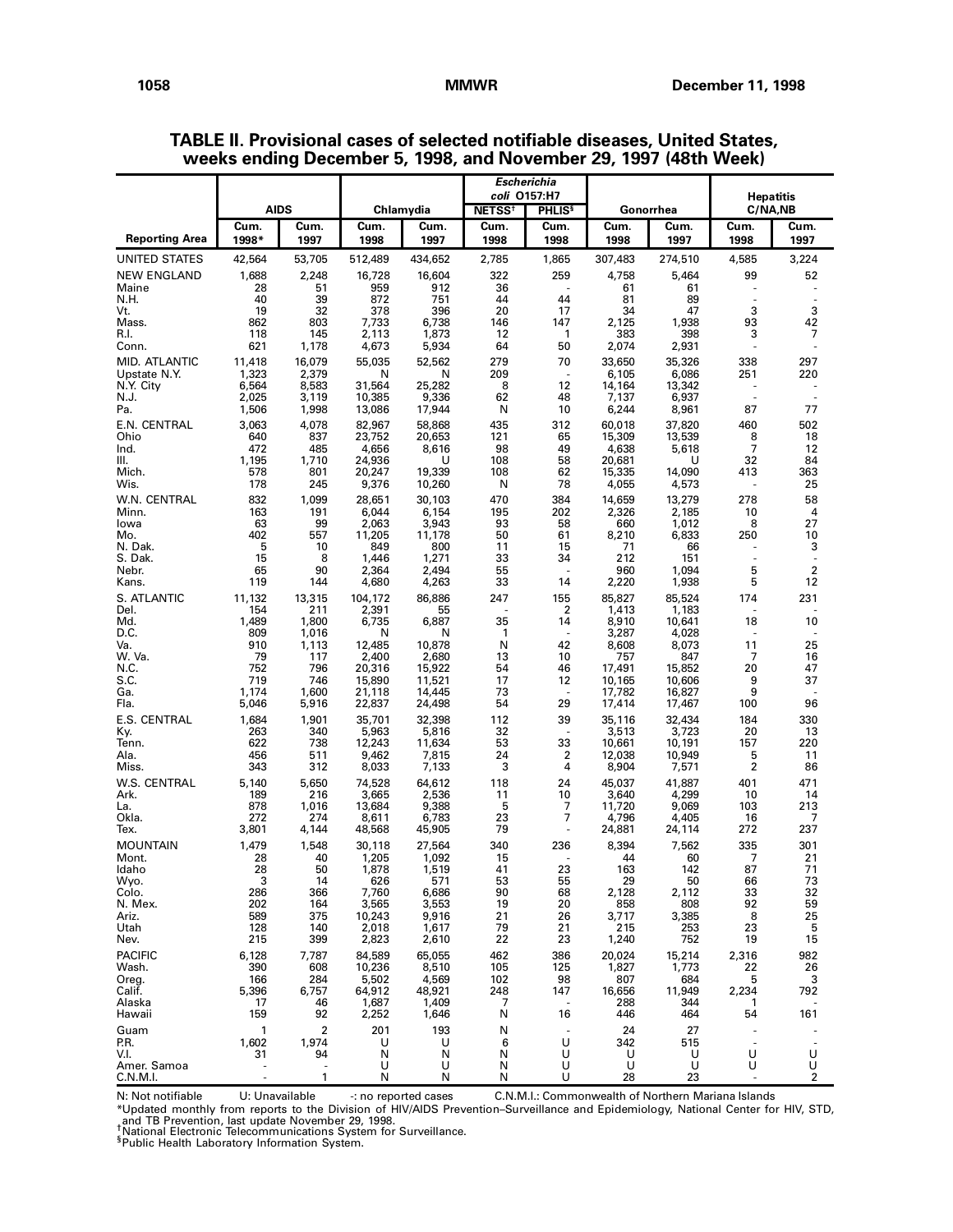|                                                                | Legionellosis                                       |                                               | Lyme<br>Disease                         |                                                   |                                         | Malaria                                            |                                            | <b>Syphilis</b><br>(Primary & Secondary) | Tuberculosis                              |                                                         | Rabies,<br>Animal                     |
|----------------------------------------------------------------|-----------------------------------------------------|-----------------------------------------------|-----------------------------------------|---------------------------------------------------|-----------------------------------------|----------------------------------------------------|--------------------------------------------|------------------------------------------|-------------------------------------------|---------------------------------------------------------|---------------------------------------|
| Reporting Area                                                 | Cum.<br>1998                                        | Cum.<br>1997                                  | Cum.<br>1998                            | Cum.<br>1997                                      | Cum.<br>1998                            | Cum.<br>1997                                       | Cum.<br>1998                               | Cum.<br>1997                             | Cum.<br>1998*                             | Cum.<br>1997                                            | Cum.<br>1998                          |
| UNITED STATES                                                  | 1,200                                               | 1,000                                         | 12,003                                  | 11,246                                            | 1,256                                   | 1,712                                              | 6,533                                      | 7,768                                    | 13,443                                    | 16,291                                                  | 6,346                                 |
| <b>NEW ENGLAND</b><br>Maine<br>N.H.<br>Vt.                     | 78<br>1<br>7<br>7                                   | 79<br>3<br>7<br>13                            | 2,554<br>12<br>45<br>11                 | 2,862<br>8<br>36<br>8                             | 55<br>5<br>5<br>1                       | 82<br>1<br>8<br>$\overline{2}$                     | 69<br>1<br>2<br>4                          | 124<br>2<br>$\sim$                       | 423<br>10<br>12<br>4                      | 406<br>18<br>15<br>6                                    | 1,357<br>211<br>77<br>63              |
| Mass.<br>R.I.<br>Conn.                                         | 31<br>19<br>13                                      | 27<br>12<br>17                                | 718<br>603<br>1,165                     | 285<br>385<br>2,140                               | 16<br>10<br>18                          | 30<br>10<br>31                                     | 42<br>1<br>19                              | 62<br>2<br>58                            | 242<br>50<br>105                          | 230<br>31<br>106                                        | 479<br>96<br>431                      |
| MID. ATLANTIC<br>Upstate N.Y.<br>N.Y. City<br>N.J.<br>Pa.      | 287<br>100<br>27<br>15<br>145                       | 222<br>69<br>23<br>29<br>101                  | 7,966<br>3,956<br>28<br>1,690<br>2,292  | 6,581<br>2,755<br>171<br>1,805<br>1,850           | 318<br>89<br>147<br>52<br>30            | 488<br>68<br>300<br>83<br>37                       | 243<br>35<br>72<br>78<br>58                | 373<br>41<br>81<br>146<br>105            | 2,780<br>361<br>1,384<br>574<br>461       | 2,882<br>411<br>1,453<br>626<br>392                     | 1,476<br>1,013<br>U<br>204<br>259     |
| E.N. CENTRAL<br>Ohio<br>Ind.<br>Ш.<br>Mich.<br>Wis.            | 385<br>124<br>118<br>36<br>75<br>32                 | 324<br>115<br>53<br>33<br>83<br>40            | 163<br>83<br>60<br>8<br>12<br>U         | 572<br>37<br>33<br>13<br>27<br>462                | 123<br>15<br>11<br>41<br>47<br>9        | 156<br>19<br>16<br>63<br>42<br>16                  | 1,031<br>125<br>234<br>443<br>176<br>53    | 586<br>198<br>162<br>U<br>128<br>98      | 1,121<br>87<br>101<br>574<br>341<br>18    | 1,640<br>238<br>139<br>885<br>265<br>113                | 128<br>56<br>11<br>16<br>35<br>10     |
| W.N. CENTRAL<br>Minn.<br>lowa<br>Mo.<br>N. Dak.<br>S. Dak.     | 73<br>8<br>10<br>24<br>÷,<br>3                      | 57<br>3<br>9<br>21<br>2<br>$\overline{2}$     | 196<br>158<br>23<br>2<br>ä,             | 151<br>110<br>7<br>27<br>1                        | 90<br>55<br>8<br>15<br>2<br>÷,          | 57<br>28<br>9<br>11<br>3<br>1                      | 120<br>9<br>91<br>1                        | 164<br>16<br>7<br>108<br>1               | 377<br>141<br>48<br>93<br>8<br>17         | 517<br>134<br>57<br>215<br>12<br>10                     | 653<br>115<br>143<br>26<br>131<br>143 |
| Nebr.<br>Kans.                                                 | 20<br>8                                             | 15<br>5                                       | 3<br>10                                 | 2<br>4                                            | 1<br>9                                  | 1<br>4                                             | 6<br>13                                    | 3<br>29                                  | 27<br>43                                  | 20<br>69                                                | 7<br>88                               |
| S. ATLANTIC<br>Del.<br>Md.<br>D.C.<br>Va.                      | 138<br>13<br>28<br>7<br>20                          | 116<br>11<br>20<br>4<br>26                    | 827<br>41<br>579<br>4<br>65             | 733<br>109<br>466<br>9<br>62                      | 304<br>3<br>86<br>18<br>54              | 306<br>5<br>80<br>20<br>64                         | 2,391<br>20<br>599<br>73<br>140            | 3,224<br>22<br>846<br>102<br>221         | 1,847<br>18<br>257<br>96<br>250           | 3,106<br>32<br>285<br>92<br>305                         | 1,822<br>30<br>419<br>525             |
| W. Va.<br>N.C<br>S.C.<br>Ga.<br>Fla.                           | N<br>14<br>11<br>8<br>35                            | N<br>14<br>8<br>1<br>32                       | 12<br>55<br>7<br>5<br>59                | 10<br>33<br>2<br>7<br>35                          | 2<br>27<br>6<br>37<br>71                | $\mathbf{1}$<br>19<br>17<br>46<br>54               | 3<br>686<br>308<br>268<br>294              | 3<br>921<br>346<br>487<br>276            | 39<br>420<br>223<br>474<br>70             | 49<br>396<br>309<br>542<br>1,096                        | 76<br>136<br>143<br>288<br>205        |
| E.S. CENTRAL<br>Ky.<br>Tenn.<br>Ala.<br>Miss.                  | 63<br>25<br>23<br>8<br>7                            | 55<br>11<br>33<br>4<br>7                      | 88<br>24<br>42<br>19<br>3               | 87<br>16<br>40<br>10<br>21                        | 30<br>6<br>16<br>6<br>$\overline{2}$    | 36<br>12<br>8<br>10<br>6                           | 1,118<br>100<br>521<br>268<br>229          | 1,567<br>123<br>678<br>391<br>375        | 981<br>154<br>341<br>302<br>184           | 1,189<br>169<br>418<br>382<br>220                       | 256<br>31<br>133<br>90<br>2           |
| W.S. CENTRAL<br>Ark.<br>La.<br>Okla.<br>Tex.                   | 39<br>4<br>12<br>23                                 | 33<br>2<br>6<br>$\overline{\mathbf{c}}$<br>23 | 29<br>7<br>4<br>2<br>16                 | 90<br>25<br>3<br>27<br>35                         | 28<br>1<br>15<br>4<br>8                 | 55<br>5<br>14<br>8<br>28                           | 977<br>103<br>394<br>113<br>367            | 1,242<br>150<br>338<br>112<br>642        | 2,081<br>143<br>255<br>147<br>1,536       | 2,315<br>171<br>204<br>186<br>1,754                     | 135<br>31<br>104                      |
| <b>MOUNTAIN</b><br>Mont.<br>Idaho                              | 73<br>2<br>2                                        | 62<br>1<br>2                                  | 23<br>6                                 | 12<br>٠<br>3                                      | 62<br>1<br>8                            | 65<br>2                                            | 211<br>2                                   | 168<br>٠<br>1                            | 402<br>18<br>13                           | 503<br>16<br>11                                         | 211<br>52                             |
| Wyo.<br>Colo.<br>N. Mex.<br>Ariz.<br>Utah<br>Nev.              | 1<br>18<br>$\overline{\mathbf{c}}$<br>19<br>22<br>7 | 1<br>18<br>3<br>12<br>18<br>7                 | 1<br>5<br>4<br>1<br>$\overline{a}$<br>6 | 3<br>$\overline{\phantom{a}}$<br>1<br>2<br>1<br>2 | 19<br>12<br>9<br>$\mathbf{1}$<br>12     | $\overline{\mathbf{c}}$<br>30<br>8<br>11<br>3<br>9 | $\mathbf{1}$<br>11<br>22<br>160<br>4<br>11 | 15<br>8<br>129<br>5<br>10                | 4<br>U<br>64<br>190<br>48<br>65           | $\overline{\mathbf{c}}$<br>76<br>60<br>207<br>31<br>100 | 63<br>39<br>6<br>19<br>26<br>6        |
| <b>PACIFIC</b><br>Wash.<br>Oreg.<br>Calif.<br>Alaska<br>Hawaii | 64<br>12<br>1<br>49<br>1<br>1                       | 52<br>8<br>÷,<br>43<br>÷,<br>1                | 157<br>7<br>21<br>128<br>1<br>ä,        | 158<br>10<br>17<br>129<br>2<br>$\overline{a}$     | 246<br>20<br>16<br>202<br>3<br>5        | 467<br>48<br>25<br>380<br>3<br>11                  | 373<br>27<br>6<br>338<br>1<br>1            | 320<br>10<br>9<br>299<br>1<br>1          | 3,431<br>196<br>125<br>2,913<br>48<br>149 | 3,733<br>277<br>135<br>3,098<br>66<br>157               | 308<br>7<br>278<br>23                 |
| Guam<br>P.R.<br>V.I.<br>Amer. Samoa<br>C.N.M.I.                | 2<br>$\sim$<br>U<br>U                               | ä,<br>÷,<br>U<br>U                            | $\overline{\phantom{a}}$<br>U<br>U      | U<br>U                                            | 1<br>$\overline{\phantom{a}}$<br>U<br>U | 5<br>U<br>U                                        | $\mathbf{1}$<br>168<br>U<br>U<br>164       | 3<br>235<br>U<br>U<br>11                 | 36<br>68<br>U<br>U<br>77                  | 13<br>212<br>U<br>U<br>19                               | 49<br>U<br>U                          |

## **TABLE II. (Cont'd.) Provisional cases of selected notifiable diseases, United States, weeks ending December 5, 1998, and November 29, 1997 (48th Week)**

N: Not notifiable U: Unavailable -: no reported cases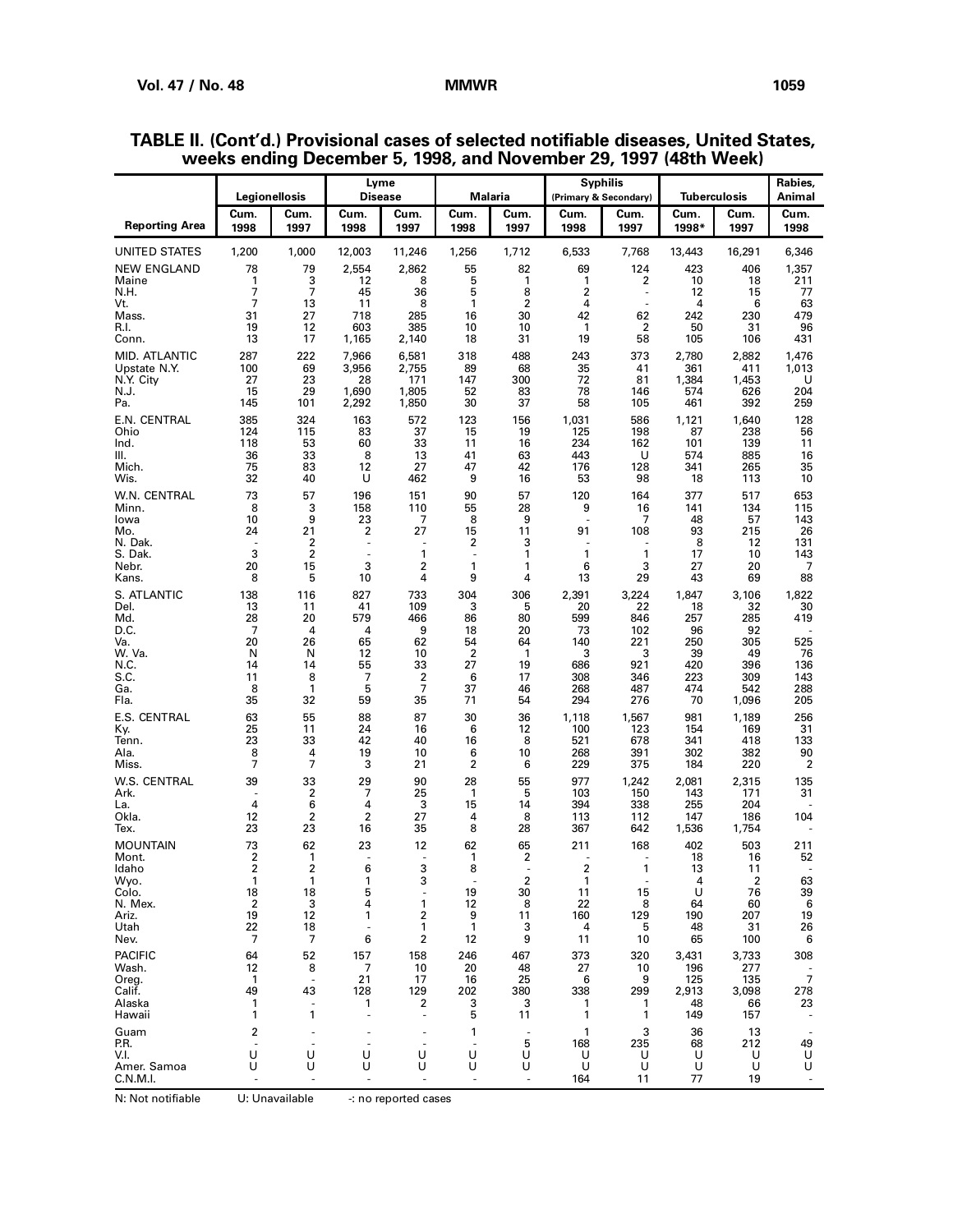|                         | H. influenzae, |                         |                                | Hepatitis (Viral), by type      |                       |              | <b>Measles (Rubeola)</b>       |                      |          |                                  |                                |              |
|-------------------------|----------------|-------------------------|--------------------------------|---------------------------------|-----------------------|--------------|--------------------------------|----------------------|----------|----------------------------------|--------------------------------|--------------|
|                         | invasive       |                         |                                | A                               |                       | В            |                                | Indigenous           |          | Imported <sup>†</sup>            |                                | <b>Total</b> |
| <b>Reporting Area</b>   | Cum.<br>1998*  | Cum.<br>1997            | Cum.<br>1998                   | Cum.<br>1997                    | Cum.<br>1998          | Cum.<br>1997 | 1998                           | Cum.<br>1998         | 1998     | Cum.<br>1998                     | Cum.<br>1998                   | Cum.<br>1997 |
| <b>UNITED STATES</b>    | 942            | 998                     | 20,322                         | 26,144                          | 7,995                 | 8,761        | $\overline{\phantom{a}}$       | 61                   | ä,       | 25                               | 86                             | 130          |
| <b>NEW ENGLAND</b>      | 61             | 59                      | 257                            | 605                             | 176                   | 172          | ÷,                             | 1                    |          | 2                                | 3                              | 19           |
| Maine<br>N.H.           | 3<br>9         | 5<br>11                 | 19<br>14                       | 59<br>33                        | 5<br>18               | 6<br>16      | ä,<br>ä,                       | ÷,                   |          | $\overline{\phantom{a}}$<br>÷,   | $\overline{\phantom{a}}$<br>ä, | 1<br>1       |
| Vt.                     | 7              | 3                       | 16                             | 13                              | 6                     | 11           | ä,                             | ÷,                   |          | 1                                | $\mathbf{1}$                   | ÷            |
| Mass.<br>R.I.           | 36<br>5        | 35<br>3                 | 104<br>16                      | 247<br>127                      | 56<br>66              | 71<br>16     | ÷,                             | 1                    |          | 1<br>$\overline{a}$              | 2<br>$\overline{\phantom{a}}$  | 16           |
| Conn.                   | 1              | $\overline{\mathbf{c}}$ | 88                             | 126                             | 25                    | 52           | ÷,                             | ä,                   |          | ÷,                               | ä,                             | 1            |
| MID. ATLANTIC           | 138            | 152                     | 1,376                          | 1,966                           | 1,032                 | 1,263        |                                | 8                    |          | 6                                | 14                             | 26           |
| Upstate N.Y.            | 60             | 51                      | 339                            | 342                             | 275                   | 290          | $\sim$                         | 1                    |          | 1                                | 2                              | 5            |
| N.Y. City<br>N.J.       | 26<br>46       | 41<br>42                | 351<br>321                     | 863<br>286                      | 261<br>181            | 436<br>226   | ÷,<br>ä,                       | $\overline{a}$<br>7  |          | $\overline{a}$<br>1              | $\sim$<br>8                    | 10<br>3      |
| Pa.                     | 6              | 18                      | 365                            | 475                             | 315                   | 311          | ÷,                             | ÷,                   | ÷.       | 4                                | 4                              | 8            |
| E.N. CENTRAL            | 154            | 156                     | 3,310                          | 2,788                           | 1,451                 | 1,392        | ÷,                             | 12                   |          | 3                                | 15                             | 10           |
| Ohio<br>Ind.            | 46<br>40       | 82<br>16                | 289<br>325                     | 295<br>300                      | 72<br>739             | 84<br>94     | ÷,<br>÷,                       | ÷,<br>$\overline{2}$ |          | 1<br>1                           | 1<br>3                         |              |
| III.                    | 53             | 39                      | 638                            | 776                             | 184                   | 261          | ÷.                             | 1                    | ÷.       | $\sim$                           | 1                              | 7            |
| Mich.                   | 8              | 18                      | 1,900                          | 1,248                           | 416                   | 417          | ÷,                             | 9                    | ÷.       | 1                                | 10                             | 2            |
| Wis.                    | 7              | $\mathbf{1}$            | 158                            | 169                             | 40                    | 536          | ÷,                             | ä,                   |          | $\sim$                           |                                | 1            |
| W.N. CENTRAL<br>Minn.   | 87<br>66       | 58<br>44                | 1,256<br>118                   | 2,017<br>192                    | 389<br>48             | 446<br>41    | ä,<br>÷,                       | 1                    |          |                                  | 1                              | 17<br>8      |
| lowa                    | $\overline{2}$ | 6                       | 394                            | 429                             | 55                    | 39           | ÷,                             | 1                    |          |                                  | 1                              | ä,           |
| Mo.<br>N. Dak.          | 12<br>÷,       | 5<br>$\sim$             | 571<br>3                       | 1,030<br>10                     | 240<br>4              | 315<br>5     | ä,<br>U                        |                      | U        |                                  |                                | 1<br>ä,      |
| S. Dak.                 |                | $\overline{\mathbf{c}}$ | 31                             | 23                              | 2                     | 1            |                                |                      |          |                                  |                                | 8            |
| Nebr.                   | 1<br>6         | 1                       | 40<br>99                       | 87<br>246                       | 14<br>26              | 16<br>29     | ä,<br>ä,                       |                      | ٠        |                                  |                                |              |
| Kans.                   |                |                         |                                |                                 |                       |              |                                |                      |          |                                  |                                |              |
| S. ATLANTIC<br>Del.     | 180            | 152                     | 1,898<br>4                     | 1,860<br>29                     | 1,079<br>4            | 1,129<br>6   | ÷,<br>÷.                       | 3<br>$\overline{a}$  |          | 5<br>1                           | 8<br>1                         | 15           |
| Md.                     | 51             | 56                      | 315                            | 179                             | 149                   | 154          | ÷.                             |                      |          | 1                                | 1                              | 2            |
| D.C.<br>Va.             | 17             | 13                      | 61<br>198                      | 33<br>213                       | 14<br>93              | 29<br>118    | ÷,<br>÷.                       | ÷,                   | ÷.       | $\sim$<br>2                      | ٠<br>2                         | 1<br>1       |
| W. Va.                  | 5              | 4                       | 7                              | 11                              | 10                    | 16           | ÷,                             |                      |          | $\sim$                           | $\sim$                         |              |
| N.C.<br>S.C.            | 24<br>3        | 21<br>4                 | 120<br>38                      | 188<br>98                       | 228<br>44             | 245<br>91    | ÷,                             |                      |          | $\sim$                           |                                | 2<br>1       |
| Ga.                     | 45             | 31                      | 638                            | 559                             | 128                   | 126          | ÷.                             | 1                    | ÷.       | 1                                | 2                              | 1            |
| Fla.                    | 35             | 23                      | 517                            | 550                             | 409                   | 344          | ä,                             | 2                    | ÷.       | $\overline{a}$                   | 2                              | 7            |
| E.S. CENTRAL            | 57             | 54                      | 344                            | 581                             | 376                   | 665          | ä,                             |                      |          | 2                                | $\overline{\mathbf{c}}$        | 1            |
| Ky.<br>Tenn.            | 7<br>34        | 8<br>30                 | 23<br>209                      | 69<br>356                       | 42<br>261             | 37<br>416    | ä,                             |                      |          | ÷,<br>1                          | $\sim$<br>$\mathbf{1}$         |              |
| Ala.                    | 14             | 14                      | 69                             | 79                              | 71                    | 72           | ä,                             | ä,                   |          | 1                                | 1                              | 1            |
| Miss.                   | 2              | 2                       | 43                             | 77                              | $\overline{2}$        | 140          |                                |                      |          |                                  |                                |              |
| W.S. CENTRAL<br>Ark.    | 54             | 47<br>2                 | 3,817<br>87                    | 5,306<br>202                    | 1,140<br>88           | 1,205<br>81  | $\sim$<br>$\overline{a}$       | 1<br>$\overline{a}$  | ÷.<br>÷. | $\overline{a}$                   | 1<br>÷,                        | 8            |
| La.                     | 23             | 12                      | 108                            | 218                             | 154                   | 161          | U                              | 1                    | U        |                                  | 1                              |              |
| Okla.                   | 28<br>3        | 30<br>3                 | 572                            | 1,329                           | 98<br>800             | 48<br>915    | $\overline{\phantom{a}}$<br>÷, | $\overline{a}$<br>÷, | ÷.<br>٠  | $\overline{a}$<br>$\overline{a}$ | ä,                             | 1<br>7       |
| Tex.<br><b>MOUNTAIN</b> | 108            | 83                      | 3,050<br>3,038                 | 3,557<br>3,961                  | 779                   | 803          |                                | 3                    |          | 2                                | 5                              | 8            |
| Mont.                   |                | 1                       | 93                             | 68                              | 5                     | 12           | ä,                             | ä,                   |          | ä,                               |                                |              |
| Idaho                   | 2              | 1                       | 229                            | 132                             | 45                    | 52           |                                |                      |          |                                  |                                |              |
| Wyo.<br>Colo.           | -1<br>18       | 4<br>19                 | 36<br>324                      | 31<br>380                       | 8<br>105              | 24<br>138    | U<br>$\overline{a}$            |                      | U        |                                  |                                |              |
| N. Mex.                 | 8              | 8                       | 141                            | 328                             | 303                   | 238          |                                |                      |          | $\overline{a}$                   |                                | ÷,           |
| Ariz.<br>Utah           | 54<br>6        | 31<br>3                 | 1,825<br>183                   | 2,089<br>524                    | 170<br>66             | 184<br>85    | ÷,                             | 3<br>ä,              |          | $\overline{\mathbf{2}}$<br>÷,    | 5<br>$\sim$                    | 5<br>1       |
| Nev.                    | 19             | 16                      | 207                            | 409                             | 77                    | 70           | ä,                             | ÷,                   |          | ä,                               |                                | 2            |
| <b>PACIFIC</b>          | 103            | 237                     | 5,026                          | 7,060                           | 1,573                 | 1,686        |                                | 32                   |          | 5                                | 37                             | 26           |
| Wash.                   | 10             | 5                       | 884                            | 606                             | 113                   | 73           | $\overline{\phantom{a}}$<br>ä, | J.                   |          | 1<br>÷.                          | 1                              | 2<br>$\sim$  |
| Oreg.<br>Calif.         | 39<br>45       | 33<br>183               | 360<br>3,728                   | 348<br>5,930                    | 117<br>1,325          | 109<br>1,480 |                                | ÷,<br>5              |          | 3                                | 8                              | 20           |
| Alaska                  | 1              | 8                       | 17                             | 33                              | 12                    | 14           |                                | 27                   |          | 1                                | 28                             |              |
| Hawaii                  | 8              | 8                       | 37                             | 143                             | 6                     | 10           |                                | ÷,                   |          | $\sim$                           |                                | 4            |
| Guam<br>P.R.            | 2              |                         | $\overline{\phantom{a}}$<br>49 | $\overline{\phantom{a}}$<br>262 | $\overline{2}$<br>333 | 3<br>756     | U<br>U                         | ÷,<br>ä,             | U<br>U   | ÷,<br>÷,                         |                                |              |
| V.I.                    | U              | U                       | U                              | U                               | U                     | U            | U                              | U                    | U        | U                                | U                              | U            |
| Amer. Samoa<br>C.N.M.I. | U              | U<br>6                  | U<br>3                         | U<br>1                          | U<br>53               | U<br>46      | U<br>U                         | U                    | U<br>U   | U                                | U                              | U<br>1       |

# **TABLE III. Provisional cases of selected notifiable diseases preventable by vaccination, United States, weeks ending December 5, 1998, and November 29, 1997 (48th Week)**

N: Not notifiable U: Unavailable -: no reported cases

\*Of 218 cases among children aged <5 years, serotype was reported for 109 and of those, 42 were type b.

†For imported measles, cases include only those resulting from importation from other countries.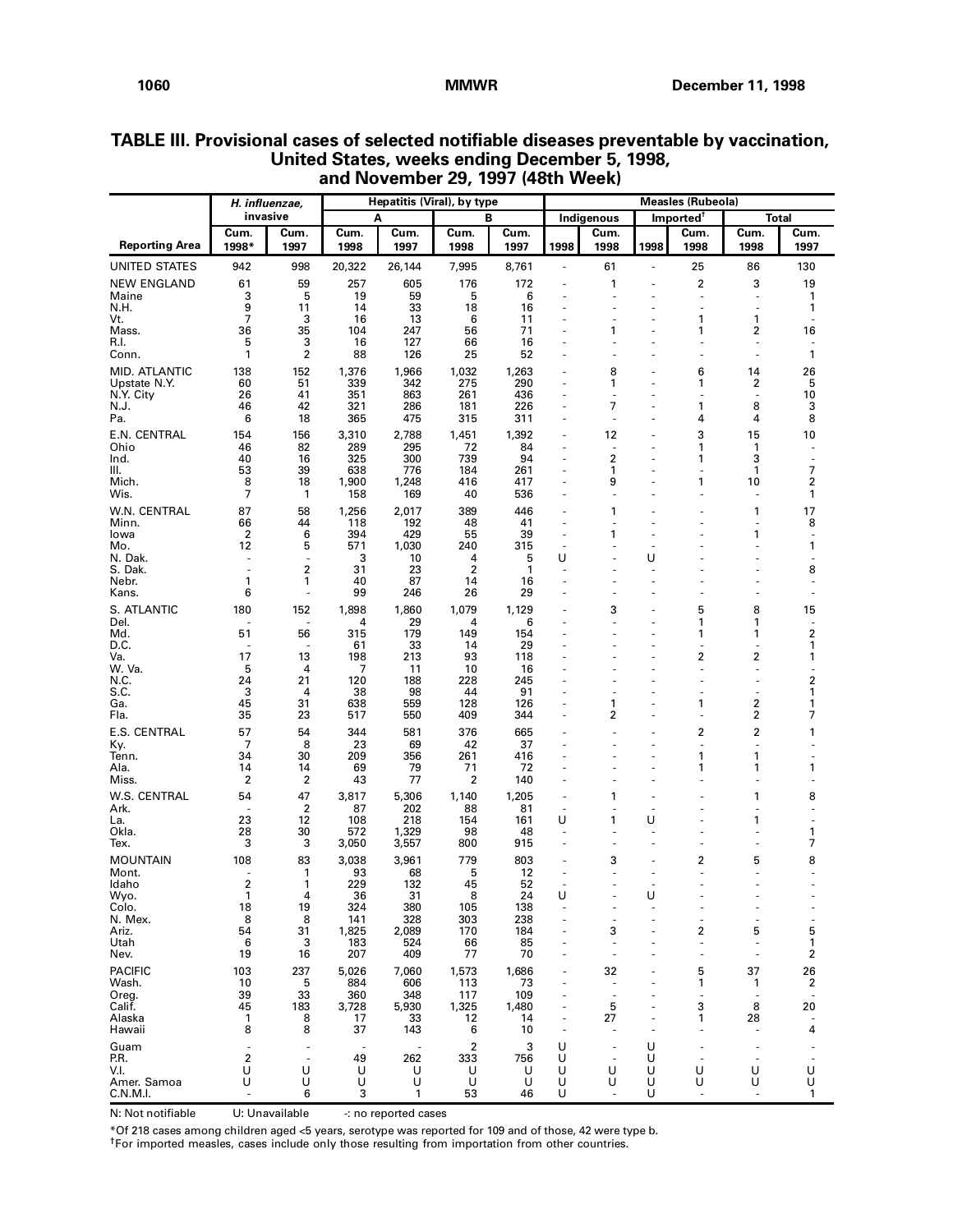|                               |              | Meningococcal<br><b>Disease</b> |          | <b>Mumps</b>                   |                                |                                                      | <b>Pertussis</b>              |                          |                               | Rubella                        |                                |
|-------------------------------|--------------|---------------------------------|----------|--------------------------------|--------------------------------|------------------------------------------------------|-------------------------------|--------------------------|-------------------------------|--------------------------------|--------------------------------|
| <b>Reporting Area</b>         | Cum.<br>1998 | Cum.<br>1997                    | 1998     | Cum.<br>1998                   | Cum.<br>1997                   | 1998                                                 | Cum.<br>1998                  | Cum.<br>1997             | 1998                          | Cum.<br>1998                   | Cum.<br>1997                   |
| UNITED STATES                 | 2,418        | 2,928                           | 6        | 441                            | 596                            | 73                                                   | 5,645                         | 5,189                    | 1                             | 330                            | 158                            |
| <b>NEW ENGLAND</b>            | 104          | 184                             | ä,       | 7                              | 12                             | 10                                                   | 882                           | 947                      |                               | 38                             | 1                              |
| Maine<br>N.H.                 | 6<br>4       | 17<br>14                        | ÷<br>÷,  | ÷.<br>$\overline{a}$           | ÷.<br>1                        | $\sim$<br>6                                          | 5<br>119                      | 20<br>128                |                               | $\overline{\phantom{a}}$<br>ä, |                                |
| Vt.                           | 5            | 4                               |          | ÷,                             | $\sim$                         | 1                                                    | 72                            | 239                      |                               | ٠                              | ٠                              |
| Mass.<br>R.I.                 | 56<br>8      | 92<br>20                        | ÷,<br>÷, | 4<br>1                         | 4<br>6                         | 3<br>÷,                                              | 632<br>9                      | 518<br>16                |                               | 8<br>1                         | 1<br>٠                         |
| Conn.                         | 25           | 37                              | ÷,       | 2                              | 1                              | $\sim$                                               | 45                            | 26                       |                               | 29                             | ٠                              |
| MID. ATLANTIC<br>Upstate N.Y. | 231<br>67    | 318<br>83                       | 3<br>2   | 34<br>10                       | 55<br>11                       | 20<br>2                                              | 547<br>293                    | 374<br>153               | 1<br>ä,                       | 131<br>111                     | 34<br>6                        |
| N.Y. City                     | 23           | 51                              | ÷,       | 4                              | 3                              | $\overline{\phantom{a}}$                             | 23                            | 60                       |                               | 14                             | 28                             |
| N.J.<br>Pa.                   | 55<br>86     | 68<br>116                       | ÷,<br>1  | $\overline{2}$<br>18           | 8<br>33                        | ÷,<br>18                                             | 5<br>226                      | 14<br>147                | ÷,<br>1                       | 4<br>$\overline{\mathbf{c}}$   | ä,                             |
| E.N. CENTRAL                  | 362          | 459                             | ÷,       | 72                             | 81                             | 10                                                   | 601                           | 580                      |                               | ä,                             | 6                              |
| Ohio                          | 134          | 155                             | ä,       | 28                             | 31                             | 5                                                    | 269                           | 152                      |                               | ÷,                             | ٠                              |
| Ind.<br>III.                  | 67<br>88     | 53<br>146                       | ÷,<br>ä, | 6<br>11                        | 12<br>12                       | 4<br>1                                               | 144<br>106                    | 69<br>98                 |                               | $\overline{a}$                 | ٠<br>2                         |
| Mich.                         | 41           | 66                              | ÷,<br>ä, | 27<br>$\sim$                   | 22                             | $\sim$<br>$\bar{a}$                                  | 65                            | 58                       |                               | ٠<br>ä,                        | ÷.                             |
| Wis.<br>W.N. CENTRAL          | 32<br>209    | 39<br>213                       |          | 30                             | 4<br>17                        | 12                                                   | 17<br>529                     | 203<br>486               |                               | 33                             | 4                              |
| Minn.                         | 32           | 34                              | ä,       | 13                             | 6                              | 11                                                   | 331                           | 281                      |                               | ÷,                             |                                |
| Iowa<br>Mo.                   | 45<br>75     | 44<br>92                        | ä,<br>÷, | 11<br>3                        | 9<br>÷.                        | $\mathbf{1}$<br>$\overline{\phantom{a}}$             | 71<br>32                      | 97<br>66                 | ÷,                            | ä,<br>$\overline{\mathbf{c}}$  |                                |
| N. Dak.                       | 5            | $\overline{2}$                  | U        | 2                              | J.                             | U                                                    | 3                             | 1                        | U                             | ä,                             |                                |
| S. Dak.<br>Nebr.              | 7<br>15      | 5<br>15                         | ÷,<br>ł, | $\overline{\phantom{a}}$<br>÷, | ÷,<br>1                        | $\overline{\phantom{a}}$<br>÷,                       | 8<br>18                       | 5<br>10                  | $\sim$                        | ÷,                             |                                |
| Kans.                         | 30           | 21                              | ł,       | 1                              | 1                              | ÷,                                                   | 66                            | 26                       |                               | 31                             |                                |
| S. ATLANTIC<br>Del.           | 432<br>2     | 497<br>5                        | ÷,       | 48<br>÷,                       | 72<br>$\overline{\phantom{a}}$ | 7<br>$\overline{\phantom{a}}$                        | 318<br>5                      | 410<br>1                 |                               | 19<br>÷,                       | 78<br>٠                        |
| Md.                           | 31           | 42                              |          | $\overline{\phantom{a}}$       | 1                              | $\overline{\phantom{a}}$                             | 54                            | 112                      |                               | 1                              | ٠                              |
| D.C.<br>Va.                   | 2<br>44      | 12<br>58                        |          | $\sim$<br>8                    | $\overline{\phantom{a}}$<br>18 | $\sim$<br>5                                          | 1<br>41                       | 3<br>52                  |                               | ٠<br>1                         | 1<br>1                         |
| W. Va.<br>N.C.                | 16<br>56     | 19<br>88                        | ٠        | $\sim$<br>11                   | $\sim$<br>11                   | ä,<br>÷                                              | 4<br>98                       | 6<br>118                 |                               | ÷,<br>13                       | ÷,<br>59                       |
| S.C.                          | 55           | 52                              | ÷,       | 7                              | 11                             | $\sim$                                               | 27                            | 29                       |                               | ä,                             | 15                             |
| Ga.<br>Fla.                   | 97<br>129    | 94<br>127                       | ÷,       | 1<br>21                        | 10<br>21                       | ä,<br>$\overline{\mathbf{c}}$                        | 27<br>61                      | 13<br>76                 |                               | ÷,<br>4                        | 2                              |
| E.S. CENTRAL                  | 222          | 220                             | 1        | 15                             | 31                             | 1                                                    | 118                           | 138                      |                               | 2                              | 1                              |
| Ky.<br>Tenn.                  | 34<br>68     | 45<br>76                        | ÷<br>ä,  | $\sim$<br>1                    | 3<br>6                         | $\sim$<br>1                                          | 50<br>37                      | 61<br>36                 |                               | ÷,<br>$\overline{\mathbf{c}}$  | ٠                              |
| Ala.                          | 96           | 74                              | ä,       | 8                              | 9                              | ÷,                                                   | 28                            | 30                       |                               | ÷,                             | 1                              |
| Miss.                         | 24           | 25                              | 1        | 6                              | 13                             | ÷,                                                   | 3                             | 11                       | $\overline{a}$                | $\overline{\phantom{a}}$       | ٠                              |
| W.S. CENTRAL<br>Ark.          | 275<br>30    | 275<br>33                       | 1<br>÷,  | 60<br>12                       | 82<br>$\mathbf{1}$             | 1<br>$\overline{\phantom{a}}$                        | 352<br>91                     | 273<br>52                | $\overline{\phantom{a}}$      | 88<br>÷,                       | 4<br>٠                         |
| La.<br>Okla.                  | 58<br>41     | 48<br>39                        | U<br>÷,  | 10<br>$\overline{\phantom{a}}$ | 14                             | U<br>$\overline{\phantom{a}}$                        | 9<br>30                       | 19<br>51                 | U<br>$\overline{\phantom{a}}$ | ÷,<br>٠                        | ä,<br>٠                        |
| Tex.                          | 146          | 155                             | 1        | 38                             | 67                             | 1                                                    | 222                           | 151                      |                               | 88                             | 4                              |
| <b>MOUNTAIN</b>               | 138<br>4     | 169<br>8                        | 1        | 39                             | 55                             | 5                                                    | 1,072                         | 1,111                    |                               | 5                              | 7                              |
| Mont.<br>Idaho                | 13           | 10                              | ٠<br>1   | 6                              | $\overline{\phantom{a}}$<br>3  | 1<br>$\sim$                                          | 13<br>251                     | 18<br>521                |                               | ÷,<br>÷,                       | $\overline{a}$<br>2            |
| Wyo.<br>Colo.                 | 7<br>24      | 3<br>45                         | U<br>÷,  | 1<br>6                         | 1<br>3                         | U<br>2                                               | 8<br>224                      | 7<br>356                 | U                             |                                |                                |
| N. Mex.                       | 26           | 29                              | N        | N                              | N                              | 2                                                    | 96                            | 124                      |                               | 1                              | ÷,                             |
| Ariz.<br>Utah                 | 41<br>14     | 41<br>15                        |          | 6<br>6                         | 33<br>8                        | $\overline{\phantom{a}}$<br>$\overline{\phantom{a}}$ | 199<br>240                    | 36<br>25                 |                               | 1<br>2                         | 5<br>$\overline{\phantom{a}}$  |
| Nev.                          | 9            | 18                              |          | 14                             | 7                              | $\overline{\phantom{a}}$                             | 41                            | 24                       |                               | 1                              |                                |
| <b>PACIFIC</b><br>Wash.       | 445<br>60    | 593<br>85                       | ÷,       | 136<br>11                      | 191<br>19                      | 7<br>3                                               | 1,226<br>311                  | 870<br>370               |                               | 14<br>9                        | 27<br>5                        |
| Oreg.                         | 83           | 117                             | N        | N                              | N                              | 1                                                    | 88                            | 47                       |                               | ÷,                             | ×.                             |
| Calif.<br>Alaska              | 294<br>з     | 381<br>3                        |          | 100<br>$\boldsymbol{2}$        | 139<br>8                       | 2<br>1                                               | 797<br>15                     | 418<br>16                |                               | 3<br>$\blacksquare$            | 14<br>$\overline{\phantom{a}}$ |
| Hawaii                        | 5            | 7                               |          | 23                             | 25                             |                                                      | 15                            | 19                       |                               | 2                              | 8                              |
| Guam<br>P.R.                  | 1<br>6       | 1<br>8                          | U<br>U   | $\boldsymbol{2}$<br>1          | $\mathbf{1}$<br>7              | U<br>U                                               | $\overline{\phantom{a}}$<br>6 | $\overline{\phantom{a}}$ | U<br>U                        | ä,<br>$\overline{a}$           |                                |
| V.I.                          | U            | U                               | U        | U                              | U                              | U                                                    | U                             | U                        | U                             | U                              | $\overline{\phantom{a}}$<br>U  |
| Amer. Samoa<br>C.N.M.I.       | U            | U                               | U<br>U   | U<br>$\overline{2}$            | U<br>4                         | U<br>U                                               | U<br>1                        | U                        | U<br>U                        | U                              | U                              |

## **TABLE III. (Cont'd.) Provisional cases of selected notifiable diseases preventable by vaccination, United States, weeks ending December 5, 1998, and November 29, 1997 (48th Week)**

N: Not notifiable U: Unavailable -: no reported cases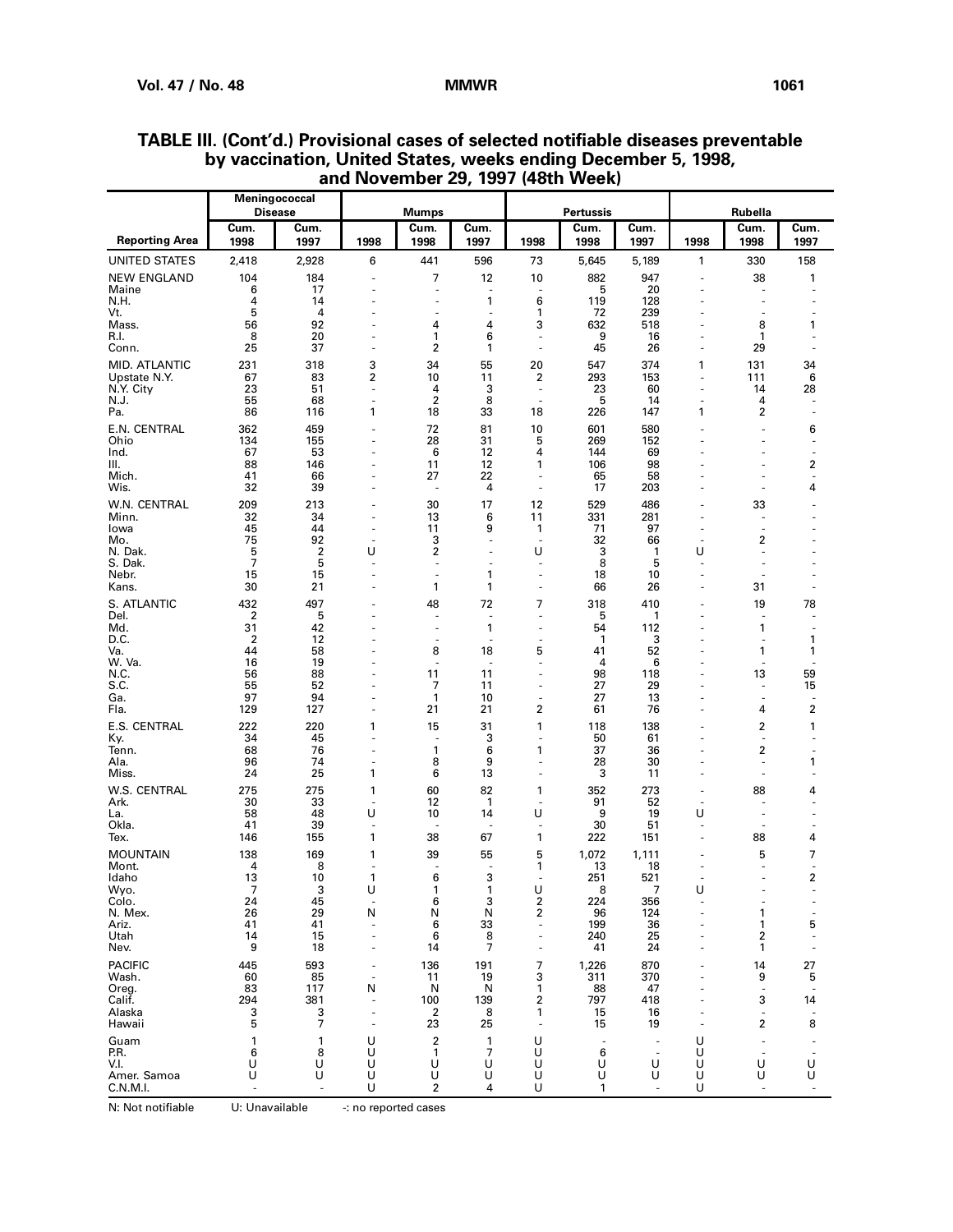|                                                                                                                                                                                                                                                                            |                                                                                   |                                                                                   |                                                                          | All Causes, By Age (Years)                                                         |                                                          |                                                                                     | $PAI^{\dagger}$                                                                        |                                                                                                                                                                                                                                                |                                                                                      |                                                                                | All Causes, By Age (Years)                                              |                                                                                              |                                                                        |                                                                                          | $PAI^T$                                                                                         |
|----------------------------------------------------------------------------------------------------------------------------------------------------------------------------------------------------------------------------------------------------------------------------|-----------------------------------------------------------------------------------|-----------------------------------------------------------------------------------|--------------------------------------------------------------------------|------------------------------------------------------------------------------------|----------------------------------------------------------|-------------------------------------------------------------------------------------|----------------------------------------------------------------------------------------|------------------------------------------------------------------------------------------------------------------------------------------------------------------------------------------------------------------------------------------------|--------------------------------------------------------------------------------------|--------------------------------------------------------------------------------|-------------------------------------------------------------------------|----------------------------------------------------------------------------------------------|------------------------------------------------------------------------|------------------------------------------------------------------------------------------|-------------------------------------------------------------------------------------------------|
| <b>Reporting Area</b>                                                                                                                                                                                                                                                      | All<br>Ages                                                                       | >65                                                                               | 45-64                                                                    | 25-44                                                                              | $1 - 24$                                                 | -1                                                                                  | Total                                                                                  | <b>Reporting Area</b>                                                                                                                                                                                                                          | All<br>Ages                                                                          | >65                                                                            | 45-64                                                                   | 25-44                                                                                        | $1 - 24$                                                               | -1                                                                                       | Total                                                                                           |
| NEW ENGLAND<br>Boston, Mass.<br>Bridgeport, Conn.<br>Cambridge, Mass.<br>Fall River, Mass.<br>Hartford, Conn.<br>Lowell, Mass.<br>Lynn, Mass.<br>New Bedford, Mass.<br>New Haven, Conn.<br>Providence, R.I.<br>Somerville, Mass.<br>Springfield, Mass.<br>Waterbury, Conn. | 727<br>168<br>34<br>29<br>43<br>74<br>23<br>21<br>33<br>55<br>81<br>4<br>64<br>37 | 526<br>103<br>22<br>21<br>34<br>55<br>21<br>17<br>26<br>35<br>64<br>3<br>48<br>28 | 111<br>37<br>7<br>3<br>5<br>11<br>1<br>3<br>5<br>10<br>11<br>1<br>5<br>5 | 55<br>19<br>1<br>5<br>4<br>2<br>1<br>1<br>2<br>5<br>3<br>6<br>3                    | 16<br>2<br>4<br>ä,<br>3<br>1<br>1<br>$\overline{2}$<br>1 | 19<br>7<br>$\overline{a}$<br>3<br>4<br>2<br>3                                       | 55<br>17<br>3<br>2<br>3<br>3<br>2<br>$\overline{\phantom{a}}$<br>2<br>3<br>1<br>9<br>2 | S. ATLANTIC<br>Atlanta, Ga.<br>Baltimore, Md.<br>Charlotte, N.C.<br>Jacksonville, Fla.<br>Miami, Fla.<br>Norfolk, Va.<br>Richmond, Va.<br>Savannah, Ga.<br>St. Petersburg, Fla.<br>Tampa, Fla.<br>Washington, D.C.<br>Wilmington, Del.         | 1,178<br>180<br>129<br>108<br>159<br>104<br>39<br>57<br>73<br>62<br>157<br>100<br>10 | 778<br>111<br>76<br>78<br>92<br>63<br>26<br>43<br>54<br>51<br>114<br>60<br>10  | 245<br>38<br>32<br>19<br>45<br>32<br>7<br>8<br>9<br>9<br>23<br>23       | 118<br>25<br>13<br>7<br>16<br>8<br>4<br>6<br>9<br>$\mathbf{1}$<br>18<br>11<br>$\overline{a}$ | 24<br>5<br>6<br>3<br>5<br>1<br>4                                       | 12<br>1<br>1<br>1<br>1<br>2<br>$\overline{a}$<br>1<br>1<br>2<br>2                        | 82<br>7<br>21<br>14<br>$\overline{\mathbf{2}}$<br>1<br>1<br>6<br>5<br>9<br>14<br>$\overline{2}$ |
| Worcester, Mass.<br>MID. ATLANTIC<br>Albany, N.Y.<br>Allentown, Pa.<br>Buffalo, N.Y.<br>Camden, N.J.<br>Elizabeth, N.J.<br>Erie, Pa.                                                                                                                                       | 61<br>1,936<br>51<br>23<br>92<br>28<br>18<br>41<br>72                             | 49<br>1,412<br>35<br>19<br>69<br>22<br>14<br>37<br>46                             | 7<br>336<br>10<br>4<br>15<br>3<br>2<br>2<br>14                           | 3<br>125<br>3<br>5<br>2<br>1<br>$\overline{7}$                                     | $\overline{2}$<br>39<br>2<br>1<br>2<br>1<br>1            | 24<br>1<br>2<br>1<br>4                                                              | 8<br>116<br>5<br>2<br>3<br>2<br>3                                                      | <b>E.S. CENTRAL</b><br>Birmingham, Ala.<br>Chattanooga, Tenn.<br>Knoxville, Tenn.<br>Lexington, Ky.<br>Memphis, Tenn.<br>Mobile, Ala.<br>Montgomery, Ala.<br>Nashville, Tenn.                                                                  | 697<br>128<br>71<br>79<br>67<br>141<br>45<br>40<br>126                               | 498<br>90<br>52<br>55<br>51<br>100<br>33<br>32<br>85                           | 135<br>24<br>14<br>15<br>12<br>27<br>9<br>5<br>29                       | 44<br>11<br>3<br>5<br>3<br>10<br>2<br>$\overline{\mathbf{c}}$<br>8                           | 12<br>2<br>1<br>1<br>1<br>2<br>1<br>1<br>3                             | 8<br>1<br>1<br>3<br>2<br>1                                                               | 49<br>10<br>4<br>3<br>8<br>11<br>1<br>6<br>6                                                    |
| Jersey City, N.J.<br>New York City, N.Y.<br>Newark, N.J.<br>Paterson, N.J.<br>Philadelphia, Pa.<br>Pittsburgh, Pa.§<br>Reading, Pa.<br>Rochester, N.Y.<br>Schenectadv. N.Y.<br>Scranton, Pa.<br>Syracuse, N.Y.<br>Trenton, N.J.<br>Utica, N.Y.<br>Yonkers, N.Y.            | 752<br>U<br>13<br>298<br>98<br>27<br>195<br>25<br>40<br>125<br>23<br>15<br>U      | 549<br>U<br>9<br>191<br>68<br>23<br>153<br>22<br>34<br>94<br>18<br>9<br>U         | 132<br>U<br>2<br>65<br>22<br>3<br>25<br>2<br>5<br>21<br>4<br>5<br>U      | 51<br>U<br>27<br>8<br>1<br>10<br>1<br>$\overline{\phantom{a}}$<br>7<br>1<br>1<br>U | 14<br>U<br>1<br>12<br>÷,<br>4<br>1<br>U                  | 6<br>U<br>1<br>3<br>3<br>1<br>2<br>÷,<br>U                                          | 37<br>U<br>23<br>6<br>20<br>2<br>$\overline{2}$<br>11<br>U                             | W.S. CENTRAL<br>Austin, Tex.<br>Baton Rouge, La.<br>Corpus Christi, Tex.<br>Dallas, Tex.<br>El Paso, Tex.<br>Ft. Worth, Tex.<br>Houston, Tex.<br>Little Rock, Ark.<br>New Orleans, La.<br>San Antonio, Tex.<br>Shreveport, La.<br>Tulsa, Okla. | 1,452<br>92<br>31<br>53<br>258<br>57<br>169<br>359<br>86<br>U<br>224<br>12<br>111    | 953<br>59<br>24<br>44<br>158<br>42<br>111<br>199<br>61<br>U<br>167<br>11<br>77 | 295<br>16<br>5<br>7<br>57<br>8<br>30<br>99<br>15<br>U<br>34<br>-1<br>23 | 130<br>12<br>2<br>$\overline{\mathbf{c}}$<br>27<br>4<br>15<br>42<br>3<br>U<br>20<br>3        | 38<br>2<br>11<br>1<br>5<br>11<br>2<br>U<br>3<br>3                      | 36<br>3<br>5<br>2<br>8<br>8<br>5<br>U<br>$\overline{\phantom{a}}$<br>5                   | 98<br>2<br>4<br>11<br>3<br>15<br>29<br>8<br>U<br>13<br>$\overline{c}$<br>11                     |
| E.N. CENTRAL<br>Akron, Ohio<br>Canton, Ohio<br>Chicago, III.<br>Cincinnati, Ohio<br>Cleveland, Ohio<br>Columbus, Ohio<br>Dayton, Ohio<br>Detroit, Mich.<br>Evansville, Ind.<br>Fort Wayne, Ind.                                                                            | 2,237<br>65<br>39<br>391<br>101<br>154<br>237<br>184<br>277<br>50<br>62           | 1,552<br>45<br>32<br>244<br>71<br>91<br>171<br>140<br>153<br>43<br>46             | 426<br>13<br>7<br>82<br>17<br>41<br>42<br>34<br>68<br>7<br>8             | 149<br>4<br>33<br>8<br>13<br>13<br>8<br>34<br>6                                    | 55<br>1<br>23<br>2<br>$\boldsymbol{2}$<br>3<br>14<br>1   | 55<br>$\overline{\mathbf{c}}$<br>9<br>3<br>7<br>8<br>2<br>8<br>1                    | 156<br>6<br>31<br>8<br>5<br>16<br>9<br>10<br>3<br>5                                    | <b>MOUNTAIN</b><br>Albuquerque, N.M.<br>Boise, Idaho<br>Colo. Springs, Colo.<br>Denver, Colo.<br>Las Vegas, Nev.<br>Ogden, Utah<br>Phoenix, Ariz.<br>Pueblo, Colo.<br>Salt Lake City, Utah<br>Tucson, Ariz.                                    | 879<br>154<br>41<br>47<br>87<br>189<br>30<br>59<br>28<br>105<br>139                  | 580<br>99<br>32<br>35<br>55<br>121<br>20<br>33<br>21<br>66<br>98               | 168<br>32<br>7<br>7<br>19<br>41<br>3<br>13<br>6<br>21<br>19             | 85<br>17<br>2<br>4<br>9<br>17<br>5<br>4<br>1<br>10<br>16                                     | 25<br>3<br>1<br>1<br>7<br>2<br>2<br>$\overline{\phantom{a}}$<br>5<br>4 | 17<br>3<br>$\overline{\phantom{a}}$<br>3<br>2<br>4<br>$\overline{\phantom{a}}$<br>3<br>2 | 57<br>6<br>1<br>$\overline{\phantom{a}}$<br>13<br>11<br>$\mathbf{1}$<br>3<br>$\sim$<br>12<br>10 |
| Gary, Ind.<br>Grand Rapids, Mich.<br>Indianapolis, Ind.<br>Lansing, Mich.<br>Milwaukee, Wis.<br>Peoria, III.<br>Rockford, III.<br>South Bend, Ind.<br>Toledo, Ohio<br>Youngstown, Ohio                                                                                     | 12<br>65<br>U<br>73<br>145<br>63<br>59<br>66<br>107<br>87                         | 8<br>47<br>U<br>54<br>113<br>44<br>45<br>50<br>86<br>69                           | 3<br>12<br>U<br>12<br>21<br>15<br>10<br>8<br>15<br>11                    | 1<br>1<br>U<br>5<br>3<br>4<br>3<br>6<br>$\overline{c}$<br>5                        | 2<br>U<br>1<br>2<br>4                                    | 3<br>U<br>$\overline{2}$<br>8<br>2                                                  | 8<br>U<br>3<br>18<br>3<br>12<br>5<br>8<br>6                                            | <b>PACIFIC</b><br>Berkeley, Calif.<br>Fresno, Calif.<br>Glendale, Calif.<br>Honolulu, Hawaii<br>Long Beach, Calif.<br>Los Angeles, Calif.<br>Pasadena, Calif.<br>Portland, Oreg.<br>Sacramento, Calif.                                         | 2,151<br>23<br>163<br>27<br>87<br>68<br>609<br>29<br>163<br>131                      | 1,485<br>16<br>118<br>21<br>56<br>49<br>406<br>22<br>115<br>93                 | 394<br>4<br>27<br>2<br>20<br>12<br>113<br>4<br>21<br>28                 | 179<br>2<br>12<br>4<br>6<br>5<br>53<br>1<br>15<br>4                                          | 47<br>4<br>1<br>1<br>20<br>2<br>6<br>5                                 | 46<br>1<br>2<br>4<br>1<br>17<br>6<br>1                                                   | 167<br>$\overline{2}$<br>15<br>$\boldsymbol{2}$<br>$\frac{9}{7}$<br>37<br>5<br>8<br>15          |
| W.N. CENTRAL<br>Des Moines, Iowa<br>Duluth, Minn.<br>Kansas City, Kans.<br>Kansas City, Mo.<br>Lincoln, Nebr.<br>Minneapolis, Minn.<br>Omaha, Nebr.<br>St. Louis, Mo.<br>St. Paul, Minn.<br>Wichita, Kans.                                                                 | 904<br>U<br>16<br>51<br>82<br>57<br>243<br>109<br>124<br>114<br>108               | 618<br>U<br>9<br>33<br>47<br>46<br>175<br>72<br>79<br>85<br>72                    | 162<br>U<br>4<br>12<br>17<br>8<br>39<br>19<br>27<br>15<br>21             | 71<br>U<br>1<br>4<br>6<br>2<br>17<br>12<br>13<br>5<br>11                           | 27<br>U<br>1<br>2<br>3<br>÷,<br>5<br>5<br>3<br>5<br>3    | 19<br>U<br>1<br>3<br>1<br>7<br>$\overline{\phantom{a}}$<br>$\overline{2}$<br>4<br>1 | 54<br>U<br>1<br>3<br>5<br>5<br>19<br>8<br>10<br>3                                      | San Diego, Calif.<br>San Francisco, Calif.<br>San Jose, Calif.<br>Santa Cruz, Calif.<br>Seattle, Wash.<br>Spokane, Wash.<br>Tacoma, Wash.<br><b>TOTAL</b>                                                                                      | 181<br>139<br>119<br>44<br>192<br>64<br>112<br>12,161 8,402 2,272                    | 128<br>86<br>91<br>34<br>127<br>48<br>75                                       | 32<br>31<br>20<br>5<br>42<br>14<br>19                                   | 14<br>19<br>6<br>5<br>18<br>1<br>14<br>956                                                   | $\overline{c}$<br>1<br>1<br>÷,<br>2<br>1<br>1<br>283                   | 5<br>2<br>1<br>3<br>÷,<br>3<br>236                                                       | 16<br>18<br>14<br>9<br>3<br>5<br>$\overline{2}$<br>834                                          |

## **TABLE IV. Deaths in 122 U.S. cities,\* week ending December 5, 1998 (48th Week)**

U: Unavailable -: no reported cases<br>\*Mortality data in this table are voluntarily reported from 122 cities in the United States, most of which have populations of 100,000 or<br>\*Mortality data in this table are voluntarily re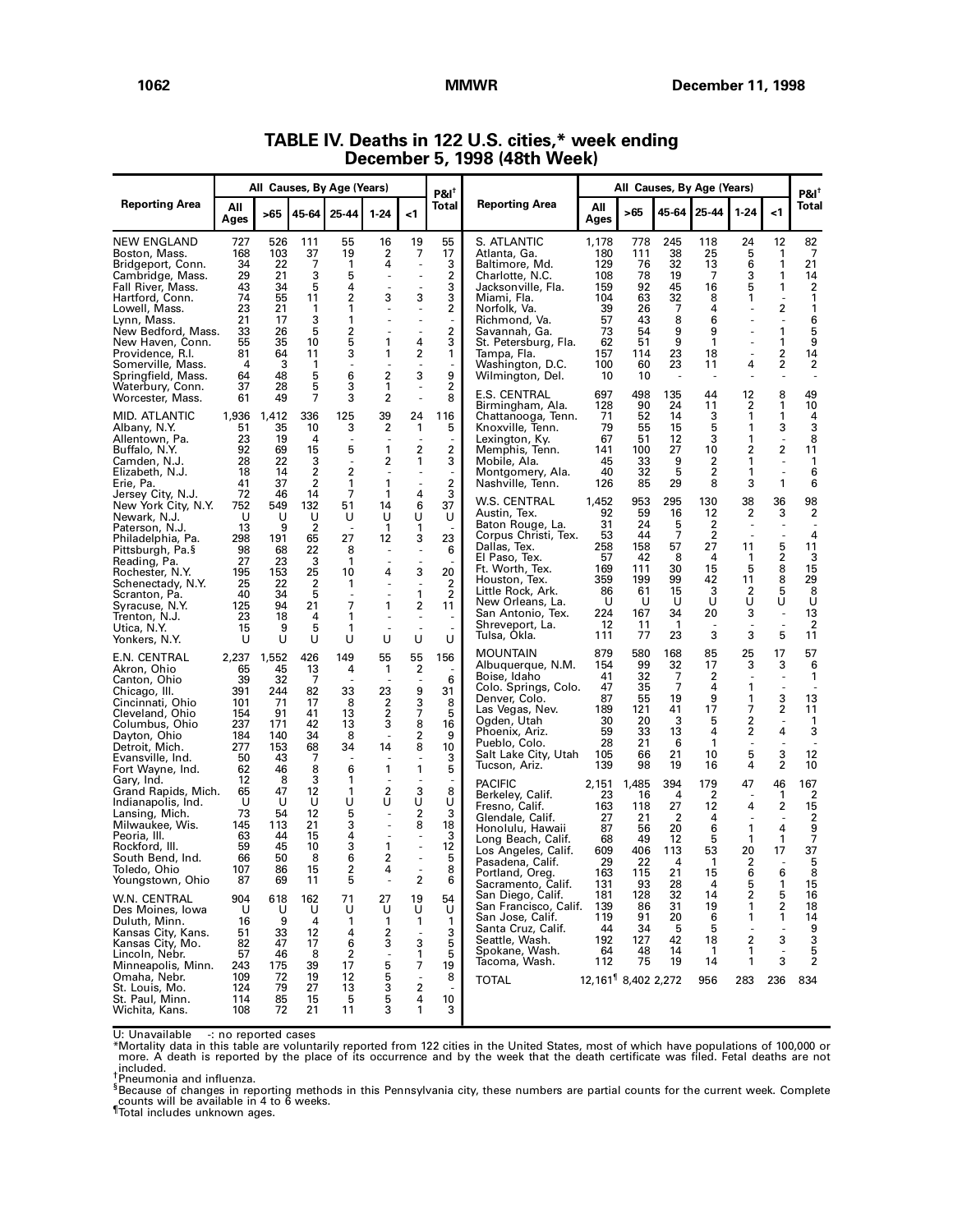### Notices to Readers — Continued

**Changes in the estimated number and percentage of traffic fatalities (including drivers, occupants, and nonoccupants), by age group\* and highest blood alcohol concentration (BAC)† of drivers§ or nonoccupants in crashes — United States, January 1–December 31, 1996, compared with January 1–December 31, 1997**



\*Age was unknown for 117 traffic fatalities in 1996 and 345 in 1997. Fatalities of unknown age were included in the calculations of the total number of fatalities by BAC level.

†BAC distributions are estimates for drivers and nonoccupants involved in fatal crashes. Fatalities include all occupants and nonoccupants who died within 30 days of a motor-vehicle crash on a public roadway.

§Driver may or may not have been killed.

¶The number of fatalities for each BAC category is rounded to the nearest whole number.

Source: Fatality Analysis Reporting System, National Highway Traffic Safety Administration.

## **Contributors to the Production of the MMWR (Weekly) Weekly Notifiable Disease Morbidity Data and 122 Cities Mortality Data**

Samuel L. Groseclose, D.V.M., M.P.H.

 **State Support Team** Robert Fagan Gerald Jones Carol A. Worsham

**CDC Operations Team** Carol M. Knowles Deborah A. Adams Willie J. Anderson Patsy A. Hall Amy K. Henion Myra A. Montalbano